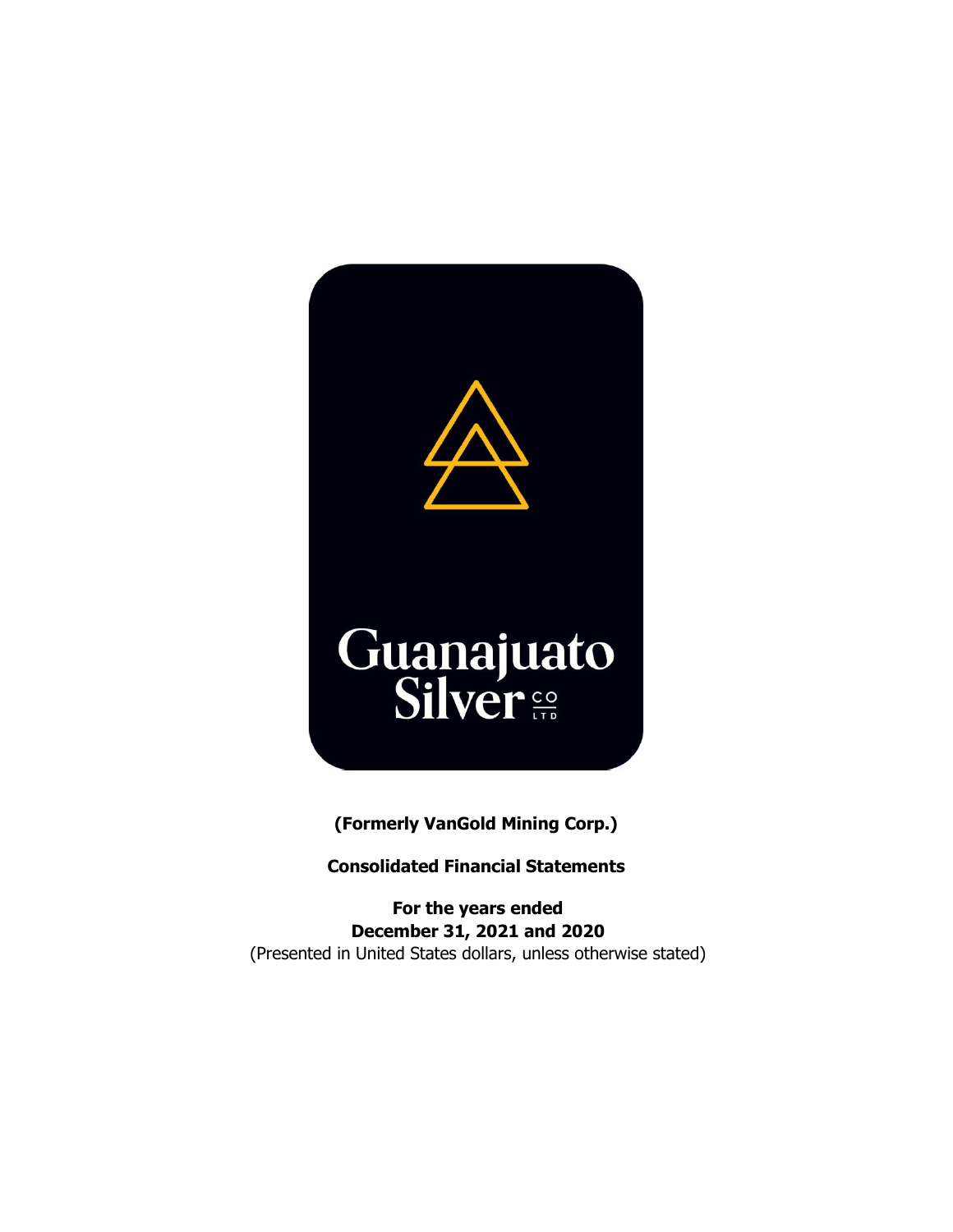

**KPMG LLP Chartered Professional Accountants** PO Box 10426 777 Dunsmuir Street Vancouver BC V7Y 1K3 Canada

Telephone (604) 691-3000<br>Fax (604) 691-3031 (604) 691-3031 Internet www.kpmg.ca

# **INDEPENDENT AUDITORS' REPORT**

To the Shareholders of Guanajuato Silver Company Ltd.

# *Opinion*

We have audited the consolidated financial statements of Guanajuato Silver Company Ltd. (the Entity), which comprise:

- − the consolidated statement of financial position as at December 31, 2021;
- the consolidated statement of loss and comprehensive loss for the year ended December 31, 2021;
- − the consolidated statement of changes in equity for the year ended December 31, 2021;
- − the consolidated statement of cash flows for the year ended December 31, 2021;
- and notes to the consolidated financial statements, including a summary of significant accounting policies

(Hereinafter referred to as the "financial statements").

In our opinion, the accompanying financial statements present fairly, in all material respects, the consolidated financial position of the Entity as at December 31, 2021 and its consolidated financial performance and its consolidated cash flows for the year then ended in accordance with International Financial Reporting Standards (IFRS) as issued by the International Accounting Standards Board (IASB).

# *Basis for Opinion*

We conducted our audit in accordance with Canadian generally accepted auditing standards. Our responsibilities under those standards are further described in the *"Auditors' Responsibilities for the Audit of the Financial Statements"* section of our auditors' report.

We are independent of the Entity in accordance with the ethical requirements that are relevant to our audit of the financial statements in Canada and we have fulfilled our other ethical responsibilities in accordance with these requirements.

We believe that the audit evidence we have obtained is sufficient and appropriate to provide a basis for our opinion.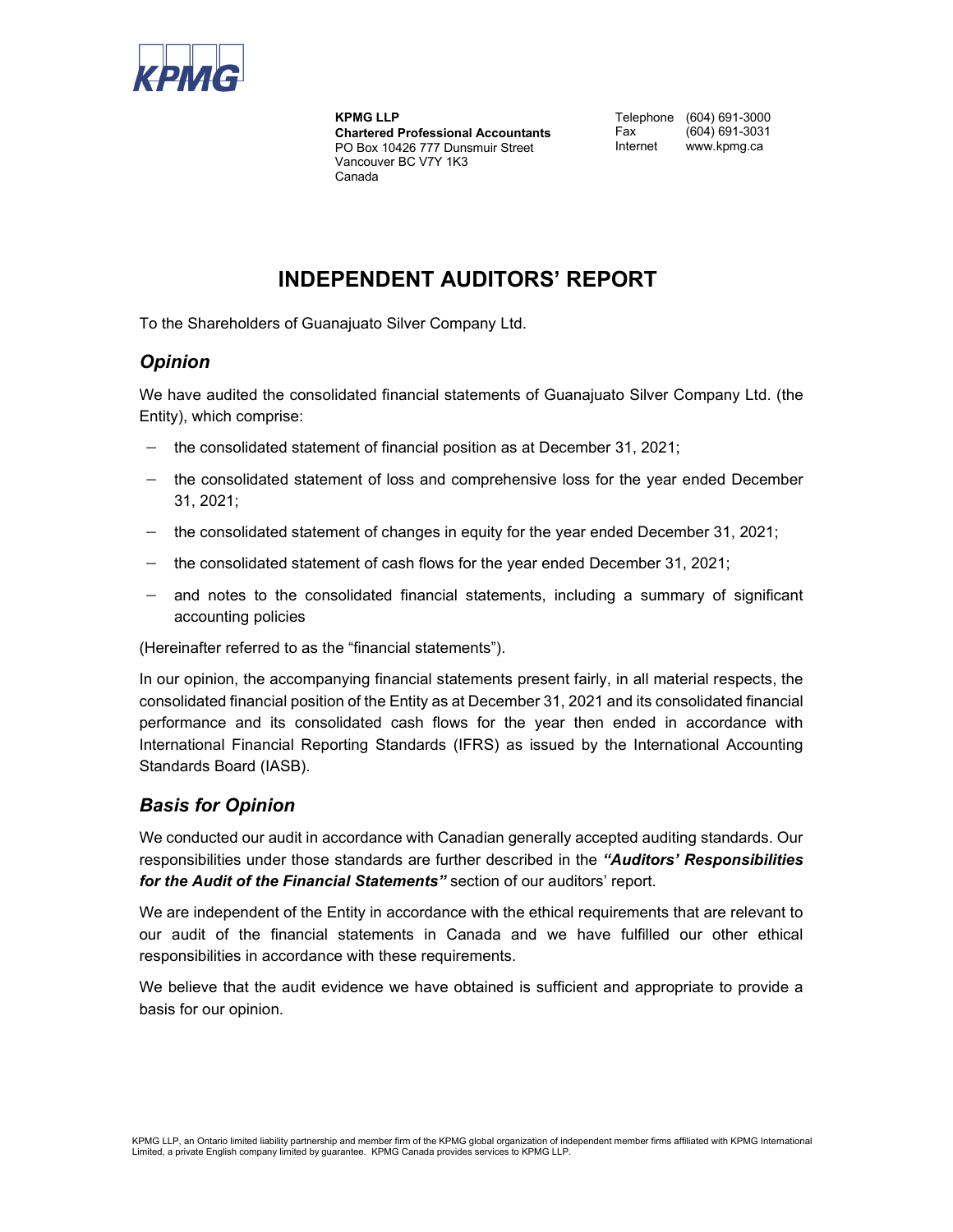

# *Material Uncertainty Related to Going Concern*

We draw attention to Note 1 in the financial statements, which describes that the Entity has an operating loss, net loss, and generated negative cash flows from operating activities for the year ended December 31, 2021 and has an accumulated deficit as at December 31, 2021.

As stated in Note 1 in the financial statements, these events or conditions, along with other matters as set forth in Note 1 in the financial statements, indicate that a material uncertainty exists that may cast significant doubt on the Entity's ability to continue as a going concern.

Our opinion is not modified in respect of this matter.

## *Emphasis of Matter - Comparative Information*

We draw attention to Note 3 to the consolidated financial statements, which explains that certain comparative information presented:

- − For the year ended December 31, 2020 has been restated.
- − As at January 1, 2020 has been derived from the financial statements for the year ended December 31, 2020 which have been restated (not presented herein).

Note 3 explains the reason for the restatement and also explains the adjustments that were applied to restate certain comparative information.

Our opinion is not modified in respect of this matter.

## *Other Matter - Comparative Information*

The financial statements for the year ended December 31, 2020 and December 31, 2019 (not presented herein but from which the comparative information as at January 1, 2020 has been derived), excluding the adjustments that were applied to restate certain comparative information, were audited by another auditor who expressed an unmodified opinion on those financial statements on April 28, 2021 and April 28, 2020, respectively.

As part of our audit of the financial statements for the year ended December 31, 2021, we also audited the adjustments that were applied to restate certain comparative information presented:

- − for the year ended December 31, 2020
- − as at January 1, 2020.

In our opinion, such adjustments are appropriate and have been properly applied.

Other than with respect to the adjustments that were applied to restate certain comparative information, we were not engaged to audit, review or apply any procedures to the financial statements:

− for the year ended December 31, 2020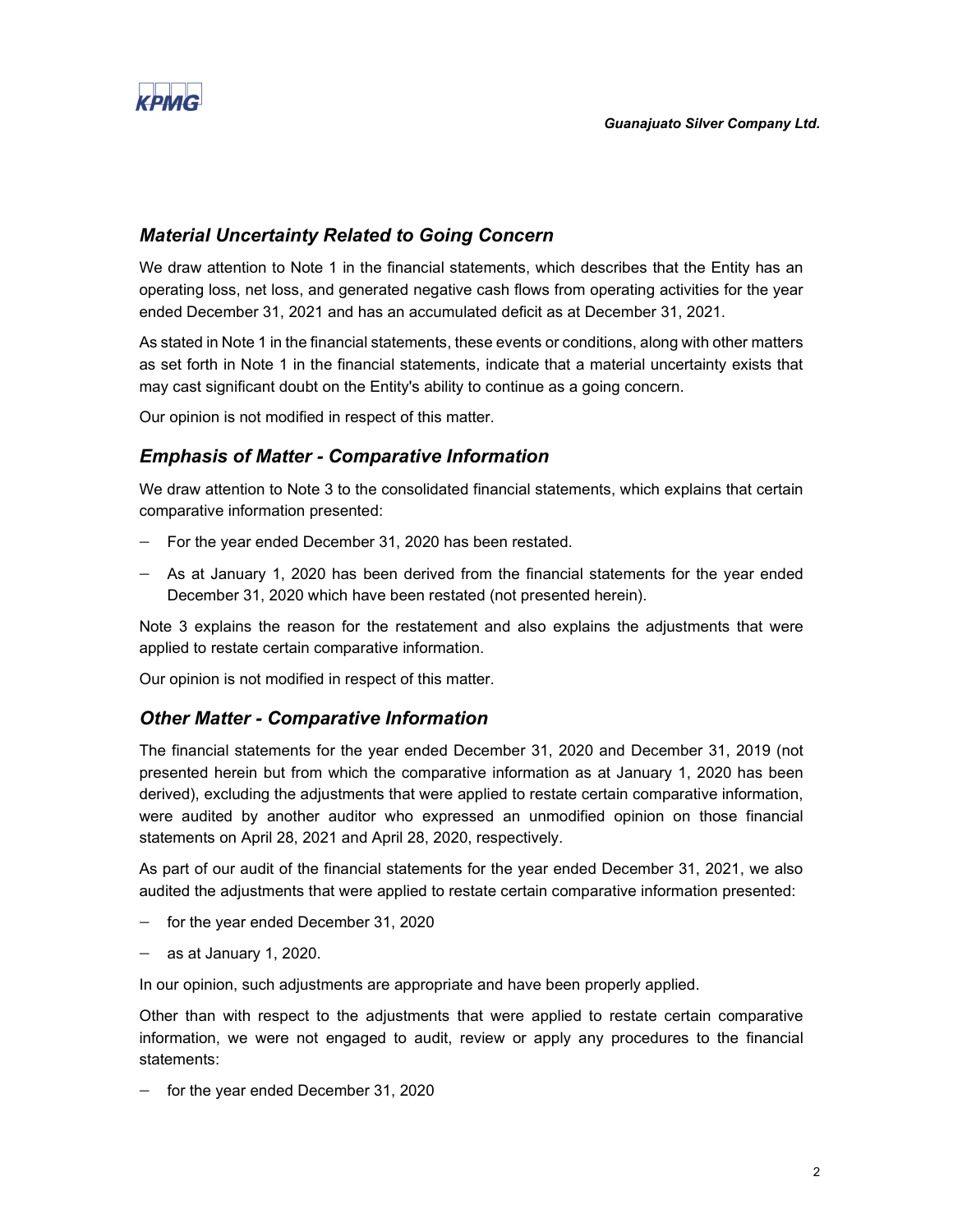

- − for the year ended December 31, 2019 (not presented herein)
- − as at January 1, 2020.

Accordingly, we do not express an opinion or any other form of assurance on those financial statements taken as a whole.

# *Other Information*

Management is responsible for the other information. Other information comprises the information included in the Management's Discussion and Analysis filed with the relevant Canadian Securities Commissions.

Our opinion on the financial statements does not cover the other information and we do not and will not express any form of assurance conclusion thereon.

In connection with our audit of the financial statements, our responsibility is to read the other information identified above and, in doing so, consider whether the other information is materially inconsistent with the financial statements or our knowledge obtained in the audit and remain alert for indications that the other information appears to be materially misstated.

We obtained the information included in Management's Discussion and Analysis filed with the relevant Canadian Securities Commissions as at the date of this auditors' report. If, based on the work we have performed on this other information, we conclude that there is a material misstatement of this other information, we are required to report that fact in the auditors' report.

We have nothing to report in this regard.

# *Responsibilities of Management and Those Charged with Governance for the Financial Statements*

Management is responsible for the preparation and fair presentation of the financial statements in accordance with International Financial Reporting Standards (IFRS), and for such internal control as management determines is necessary to enable the preparation of financial statements that are free from material misstatement, whether due to fraud or error.

In preparing the financial statements, management is responsible for assessing the Entity's ability to continue as a going concern, disclosing as applicable, matters related to going concern and using the going concern basis of accounting unless management either intends to liquidate the Entity or to cease operations, or has no realistic alternative but to do so.

Those charged with governance are responsible for overseeing the Entity's financial reporting process.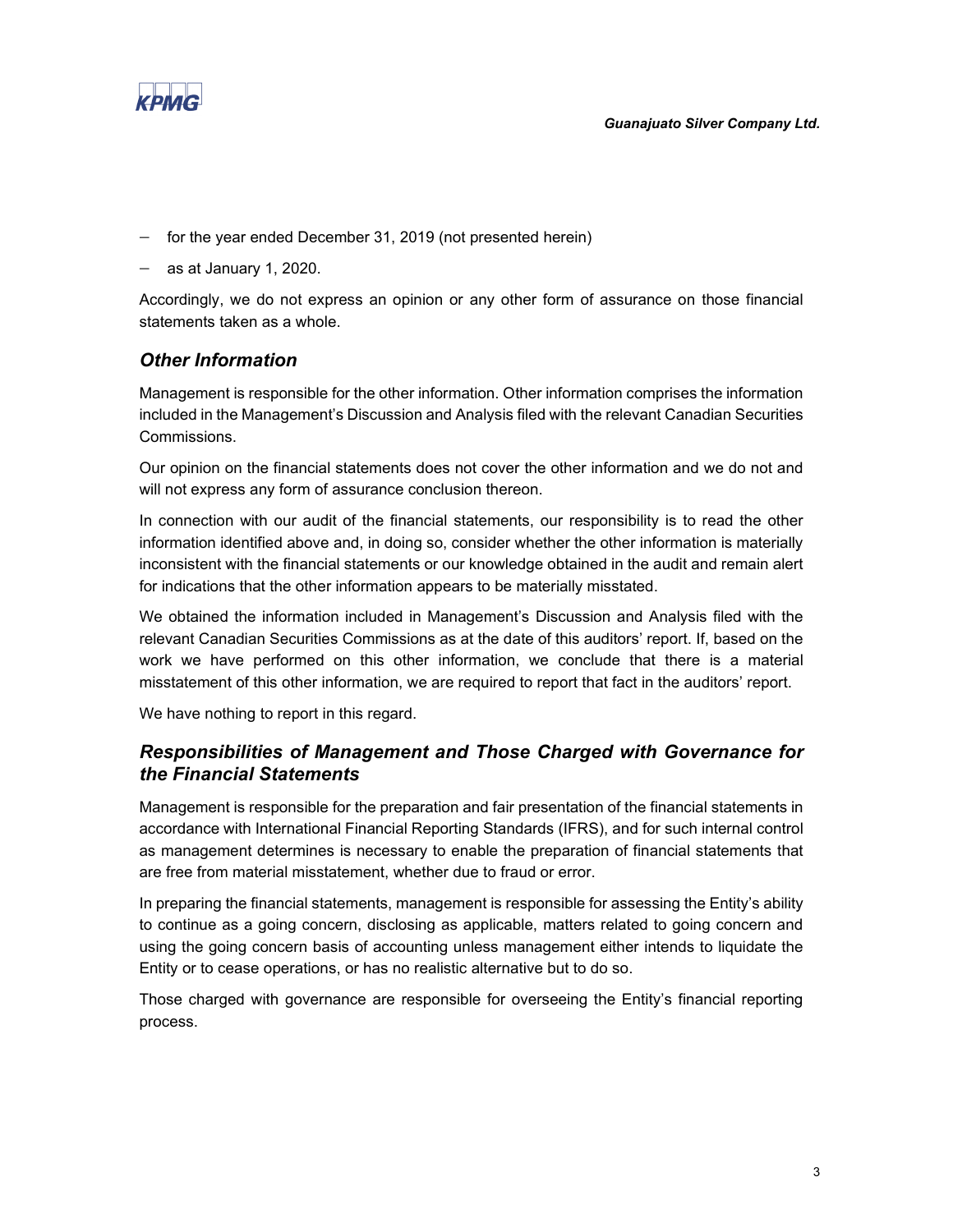# *Auditors' Responsibilities for the Audit of the Financial Statements*

Our objectives are to obtain reasonable assurance about whether the financial statements as a whole are free from material misstatement, whether due to fraud or error, and to issue an auditors' report that includes our opinion.

Reasonable assurance is a high level of assurance, but is not a guarantee that an audit conducted in accordance with Canadian generally accepted auditing standards will always detect a material misstatement when it exists.

Misstatements can arise from fraud or error and are considered material if, individually or in the aggregate, they could reasonably be expected to influence the economic decisions of users taken on the basis of the financial statements.

As part of an audit in accordance with Canadian generally accepted auditing standards, we exercise professional judgment and maintain professional skepticism throughout the audit.

We also:

− Identify and assess the risks of material misstatement of the financial statements, whether due to fraud or error, design and perform audit procedures responsive to those risks, and obtain audit evidence that is sufficient and appropriate to provide a basis for our opinion.

The risk of not detecting a material misstatement resulting from fraud is higher than for one resulting from error, as fraud may involve collusion, forgery, intentional omissions, misrepresentations, or the override of internal control.

- − Obtain an understanding of internal control relevant to the audit in order to design audit procedures that are appropriate in the circumstances, but not for the purpose of expressing an opinion on the effectiveness of the Entity's internal control.
- − Evaluate the appropriateness of accounting policies used and the reasonableness of accounting estimates and related disclosures made by management.
- − Conclude on the appropriateness of management's use of the going concern basis of accounting and, based on the audit evidence obtained, whether a material uncertainty exists related to events or conditions that may cast significant doubt on the Entity's ability to continue as a going concern. If we conclude that a material uncertainty exists, we are required to draw attention in our auditors' report to the related disclosures in the financial statements or, if such disclosures are inadequate, to modify our opinion. Our conclusions are based on the audit evidence obtained up to the date of our auditors' report. However, future events or conditions may cause the Entity to cease to continue as a going concern.
- − Evaluate the overall presentation, structure and content of the financial statements, including the disclosures, and whether the financial statements represent the underlying transactions and events in a manner that achieves fair presentation.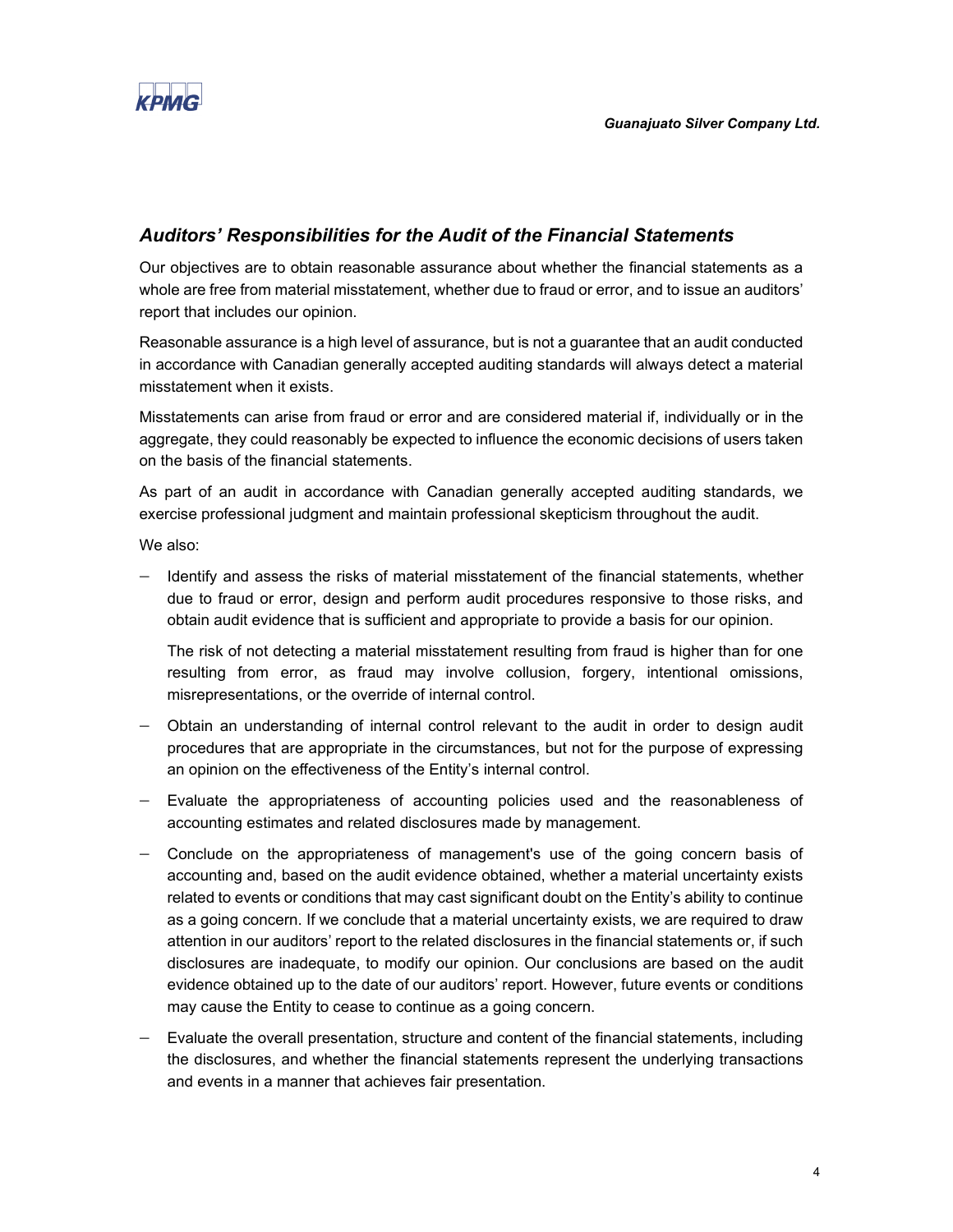

- − Communicate with those charged with governance regarding, among other matters, the planned scope and timing of the audit and significant audit findings, including any significant deficiencies in internal control that we identify during our audit.
- − Provide those charged with governance with a statement that we have complied with relevant ethical requirements regarding independence, and communicate with them all relationships and other matters that may reasonably be thought to bear on our independence, and where applicable, related safeguards.
- − Obtain sufficient appropriate audit evidence regarding the financial information of the entities or business activities within the group Entity to express an opinion on the financial statements. We are responsible for the direction, supervision and performance of the group audit. We remain solely responsible for our audit opinion.

 $KPMG$  11P

Chartered Professional Accountants

The engagement partner on the audit resulting in this auditors' report is Guy Elliott.

Vancouver, Canada April 25, 2022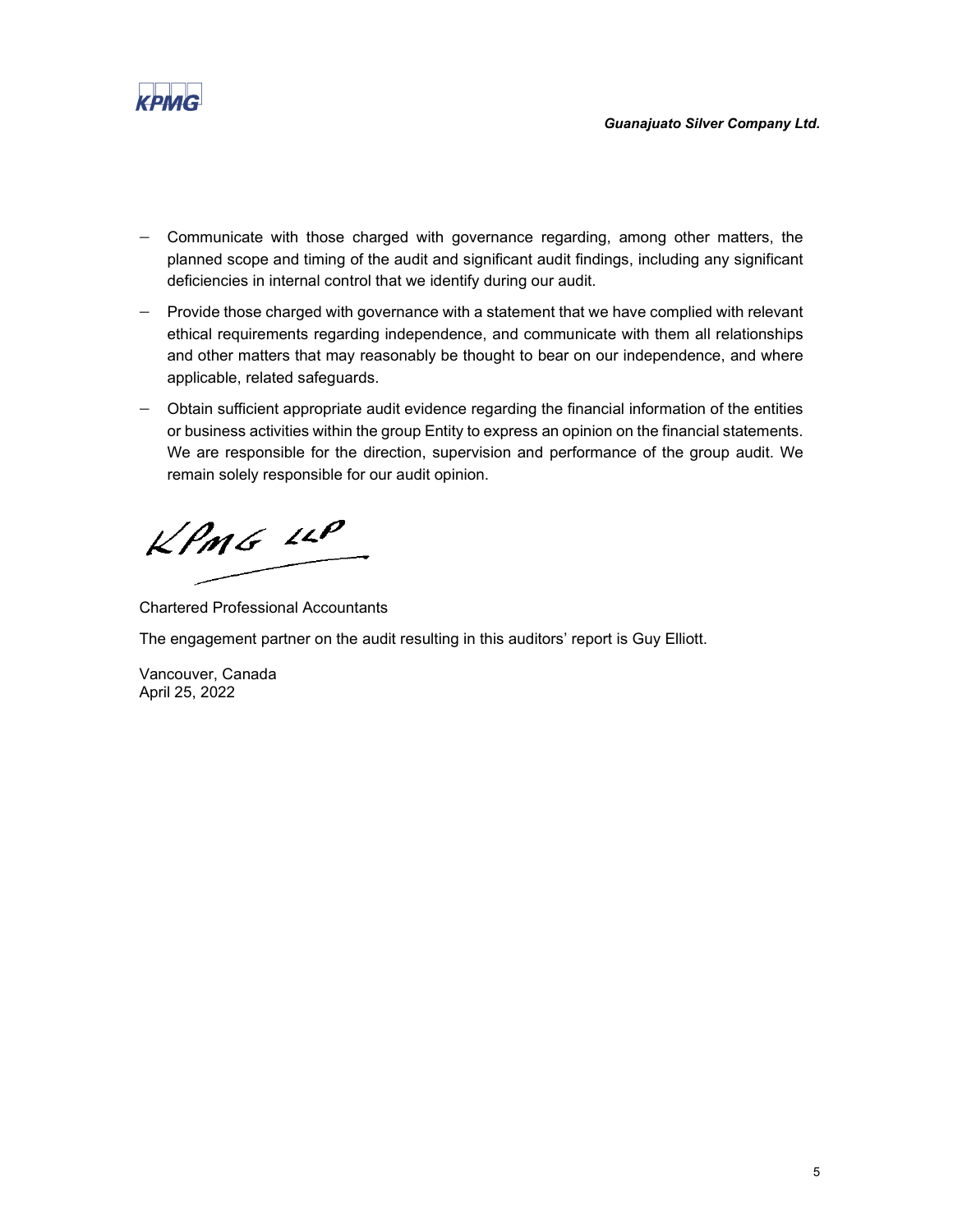Consolidated statements of financial position

(Expressed in US dollars)

As at

|                                                        | <b>December 31</b>       | December 31               | January 1       |
|--------------------------------------------------------|--------------------------|---------------------------|-----------------|
|                                                        | 2021                     | 2020                      | 2020            |
|                                                        |                          | Restated -                | Restated -      |
|                                                        |                          | Note 3                    | Note 3          |
| <b>ASSETS</b>                                          |                          |                           |                 |
| <b>Current assets</b>                                  |                          |                           |                 |
| \$<br>Cash and cash equivalents (note 5)               | 8,234,043                | 4,179,962<br>\$           | 418,934<br>\$   |
| Amounts receivable (note 6)                            | 2,620,908                | 83,672                    | 21,781          |
| Inventories (note 7)                                   | 1,586,140                |                           |                 |
| Prepaid expenses and deposits                          | 554,354                  | 215,372                   | 2,344           |
| Other current assets (note 8)                          | 1,622,935                |                           |                 |
|                                                        | 14,618,380               | 4,479,006                 | 443,059         |
| <b>Non-current assets</b>                              |                          |                           |                 |
| Advances receivable (note 9)                           |                          | 197,462                   |                 |
| Deposits                                               |                          | 501,689                   | 193,516         |
| Property, plant and equipment (note 10)                | 18,310,696               | 165,085                   | 2,367           |
| Mineral properties (note 10)                           | 13,867,915               |                           |                 |
| Exploration and evaluation assets (note 10)            | 2,797,365                | 2,529,887                 | 1,135,429       |
| Other assets (note 6 b))                               | 1,725,520                |                           |                 |
| \$                                                     | 51,319,876               | \$<br>7,873,129           | 1,774,371<br>\$ |
|                                                        |                          |                           |                 |
| <b>LIABILITIES</b>                                     |                          |                           |                 |
| <b>Current liabilities</b>                             |                          |                           |                 |
| Accounts payable and accrued liabilities<br>\$         | 3,467,293                | 194,123<br>\$             | 254,731<br>\$   |
| Advance payment (note 11)                              | 1,293,103                |                           |                 |
| Current portion of loan payable (note 12)              | 7,285,522                | 6,453                     |                 |
| Current portion of lease liabilities (note 13)         | 152,354                  |                           |                 |
| Other current liabilities (note 10 a))                 | 750,000                  |                           |                 |
|                                                        | 12,948,272               | 200,576                   | 254,731         |
| <b>Non-current liabilities</b>                         |                          |                           |                 |
| Loan payable (note 12)                                 | 895,827                  | 15,303                    |                 |
| Lease liabilities (note 13)                            | 425,389                  |                           |                 |
| Provision for reclamation and rehabilitation (note 14) | 6,249,826                |                           |                 |
|                                                        | 20,519,314               | 215,879                   | 254,731         |
|                                                        |                          |                           |                 |
| <b>SHAREHOLDERS' EQUITY</b>                            |                          |                           |                 |
| Share capital (note 15)                                | 60,688,534               | 32,300,211                | 27,937,235      |
| <b>Reserves</b>                                        | 18,150,184               | 9,783,412                 | 8,017,128       |
| Accumulated other comprehensive income                 | 1,417,390                | 1,591,106                 | 1,449,201       |
| Share subscriptions received<br>Deficit                | (49, 455, 546)           | 1,588,267                 | (35,883,924)    |
|                                                        |                          | (37,605,745)<br>7,657,251 | 1,519,636       |
| TOTAL LIABILITIES AND SHAREHOLDERS' EOUITY<br>\$       | 30,800,562<br>51,319,876 | \$<br>7,873,129           | \$<br>1,774,371 |
|                                                        |                          |                           |                 |

Commitments and contingencies (note 10a)(i, ii and iii) and 28)

Subsequent events (note 10(b) and 29)

**"James Anderson"** Director

**"Ramon Davila"** Director

The accompanying notes are an integral part of these financial statements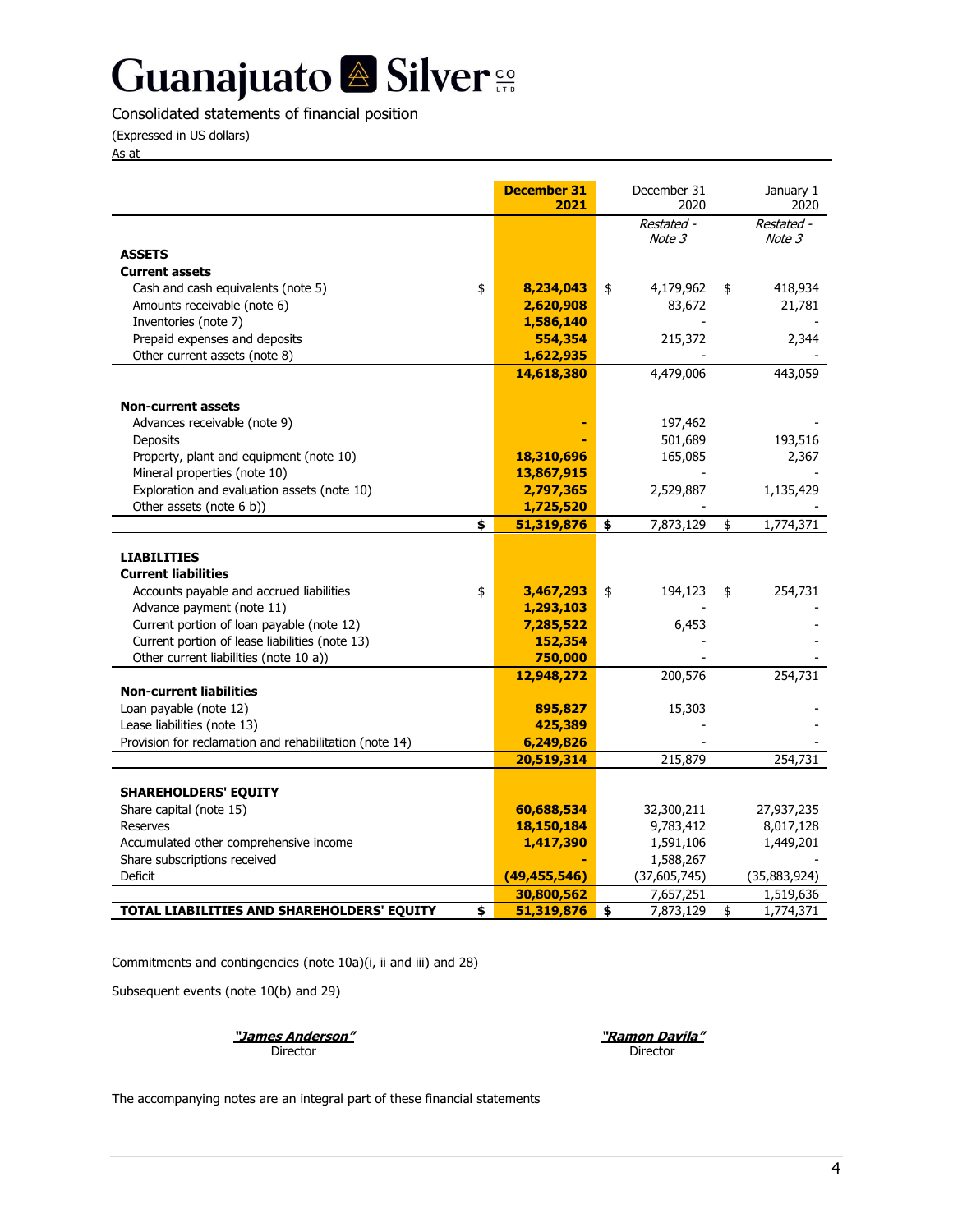# Guanajuato <sup>2</sup> Silver<sup>e</sup>

Consolidated statements of loss and comprehensive loss

(Expressed in US dollars, except share and per share amounts)

|                                                                    | <b>December 31</b><br>2021 | December 31<br>2020 |
|--------------------------------------------------------------------|----------------------------|---------------------|
|                                                                    |                            | Restated-<br>Note 3 |
| \$<br>Revenues (note 18)                                           | 4,116,811                  | \$                  |
| Cost of sales (note 19)                                            | 6,350,863                  |                     |
| <b>Mine operating loss</b>                                         | (2, 234, 052)              |                     |
| General and administration (note 20)                               | 4,326,383                  | 948,095             |
| Share based compensation (note 16(b))                              | 2,547,339                  | 389,604             |
| <b>Exploration expenses</b>                                        | 1,140,308                  | 296,388             |
| Foreign exchange loss                                              | 453,185                    | 130,520             |
| Other operating expenses (income)                                  | 199,526                    | (234)               |
| <b>Operating loss</b>                                              | (10,900,793)               | (1,764,373)         |
|                                                                    |                            |                     |
| Interest and finance (costs) income, net (note 21)<br>Other income | (1, 234, 704)<br>285,697   | 6,170<br>36,386     |
| \$<br>Net loss for the year                                        | (11, 849, 800)             | \$<br>(1,721,817)   |
| Other comprehensive income (loss), net of tax                      |                            |                     |
| Foreign currency translation differences                           | (173, 716)                 | 141,905             |
| Total other comprehensive income (loss) for the year               | (173, 716)                 | 141,905             |
| \$<br>Total comprehensive loss for the year                        | (12, 023, 516)             | \$<br>(1,579,912)   |
|                                                                    |                            |                     |
| Basic and diluted loss per common share                            | (0.06)                     | (0.02)              |
|                                                                    |                            |                     |
| Weighted average number of common<br>shares outstanding (000's)    | 183,698                    | 80,921              |

The accompanying notes are an integral part of these financial statements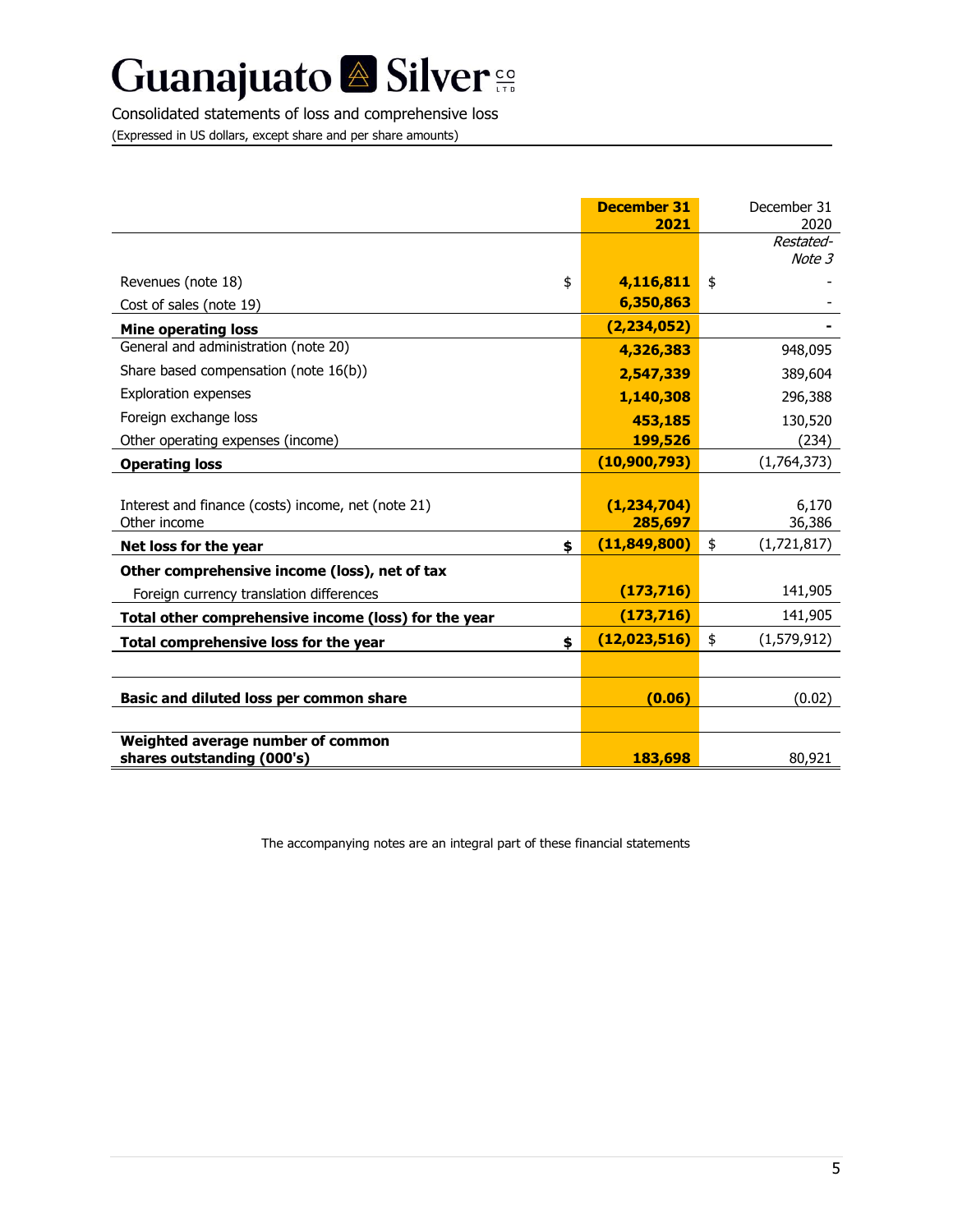# Guanajuato <sup>2</sup> Silver<sup>co</sup>

## Consolidated statements of changes in equity

(Expressed in US dollars, except share and per share amounts)

|                                                   | <b>Number of</b><br><b>Common</b> | <b>Common</b> | <b>Share</b>                   | <b>Equity settled</b><br>share-based |                 | <b>Reserves</b> | <b>Accumulated</b> | <b>Accumulated</b> | <b>Total</b><br>shareholders' |
|---------------------------------------------------|-----------------------------------|---------------|--------------------------------|--------------------------------------|-----------------|-----------------|--------------------|--------------------|-------------------------------|
|                                                   | <b>Shares</b>                     | <b>Shares</b> | subscriptions                  | payments                             | <b>Warrants</b> | <b>Total</b>    | deficit            | <b>OCI</b>         | equity                        |
| Balance, January 1, 2020 (Restated)               | 59,664,089                        | \$27,937,235  | \$<br>$\overline{\phantom{0}}$ | \$6,864,466                          | \$1,152,660     | \$8,017,126     | $$$ (35,883,928)   | \$1,449,201        | \$1,519,636                   |
| Private placement (note 15 b))                    | 25,641,902                        | 2,168,075     |                                |                                      | 838,543         | 838,543         |                    |                    | 3,006,618                     |
| Share and warrants issued for finders fee         | 214,665                           | 29,747        |                                |                                      | 89,618          | 89,618          |                    |                    | 119,365                       |
| Share issue cost (note 15 b))                     |                                   | (222, 963)    |                                |                                      |                 |                 |                    |                    | (222, 963)                    |
| Shares issued on settlement of debt               | 403,640                           | 13,922        |                                |                                      |                 |                 |                    | ٠                  | 13,922                        |
| Units issued for royalty repurchased (note 15 b)) | 3,750,000                         | 665,253       |                                |                                      | 660,214         | 660,214         |                    |                    | 1,325,467                     |
| Warrant exercise for cash (note 15 b))            | 21,363,055                        | 1,708,942     |                                |                                      | (211, 693)      | (211, 693)      |                    |                    | 1,497,249                     |
| Share-based compensation                          |                                   |               |                                | 389,604                              |                 | 389,604         |                    |                    | 389,604                       |
| Subscriptions received                            |                                   |               | 1,588,267                      |                                      |                 |                 |                    |                    | 1,588,267                     |
| Comprehensive loss for the year                   |                                   |               |                                |                                      |                 |                 | (1,721,817)        | 141,905            | (1,579,912)                   |
| Balance, December 31, 2020 (Restated)             | 111,037,351                       | 32,300,211    | 1,588,267                      | 7,254,070                            | 2,529,342       | 9,783,412       | (37,605,745)       | 1,591,106          | 7,657,251                     |
| Private placement (note 15 b))                    | 73,804,306                        | 15,308,472    |                                |                                      | 5,557,327       | 5,557,327       |                    |                    | 20,865,799                    |
| Share issue cost (note 15 b))                     | 518,139                           | (914, 360)    |                                |                                      | 570,512         | 570,512         |                    |                    | (343, 848)                    |
| Shares issued on asset acquisition (note 10)      | 21,331,058                        | 9,835,451     |                                |                                      |                 |                 |                    |                    | 9,835,451                     |
| Shares issued on settlement of VAT (note 12 c))   | 901,224                           | 387,487       |                                |                                      |                 |                 |                    |                    | 387,487                       |
| Options exercise for cash (note 15 b))            | 1,412,500                         | 261,458       |                                | (63, 783)                            |                 | (63, 783)       |                    |                    | 197,675                       |
| Warrant exercise for cash (note 15 b))            | 15,211,453                        | 3,386,791     |                                |                                      | (244, 624)      | (244, 624)      |                    |                    | 3,142,167                     |
| Deposit received for exercise of warrants         | ٠                                 | 123,024       |                                |                                      |                 |                 |                    |                    | 123,024                       |
| Share-based compensation                          |                                   |               |                                | 2,547,339                            |                 | 2,547,339       |                    |                    | 2,547,339                     |
| Subscriptions exchanged                           |                                   |               | (1,588,267)                    |                                      |                 |                 |                    |                    | (1,588,267)                   |
| Comprehensive loss for the year                   |                                   |               |                                |                                      |                 |                 | (11,849,800)       | (173, 716)         | (12,023,516)                  |
| Balance, December 31, 2021                        | 224,216,031                       | \$60,688,534  | \$                             | \$9,737,626                          | \$8,412,557     | \$18,150,184    | \$(49, 455, 546)   | \$1,417,390        | \$30,800,562                  |

The accompanying notes are an integral part of these financial statements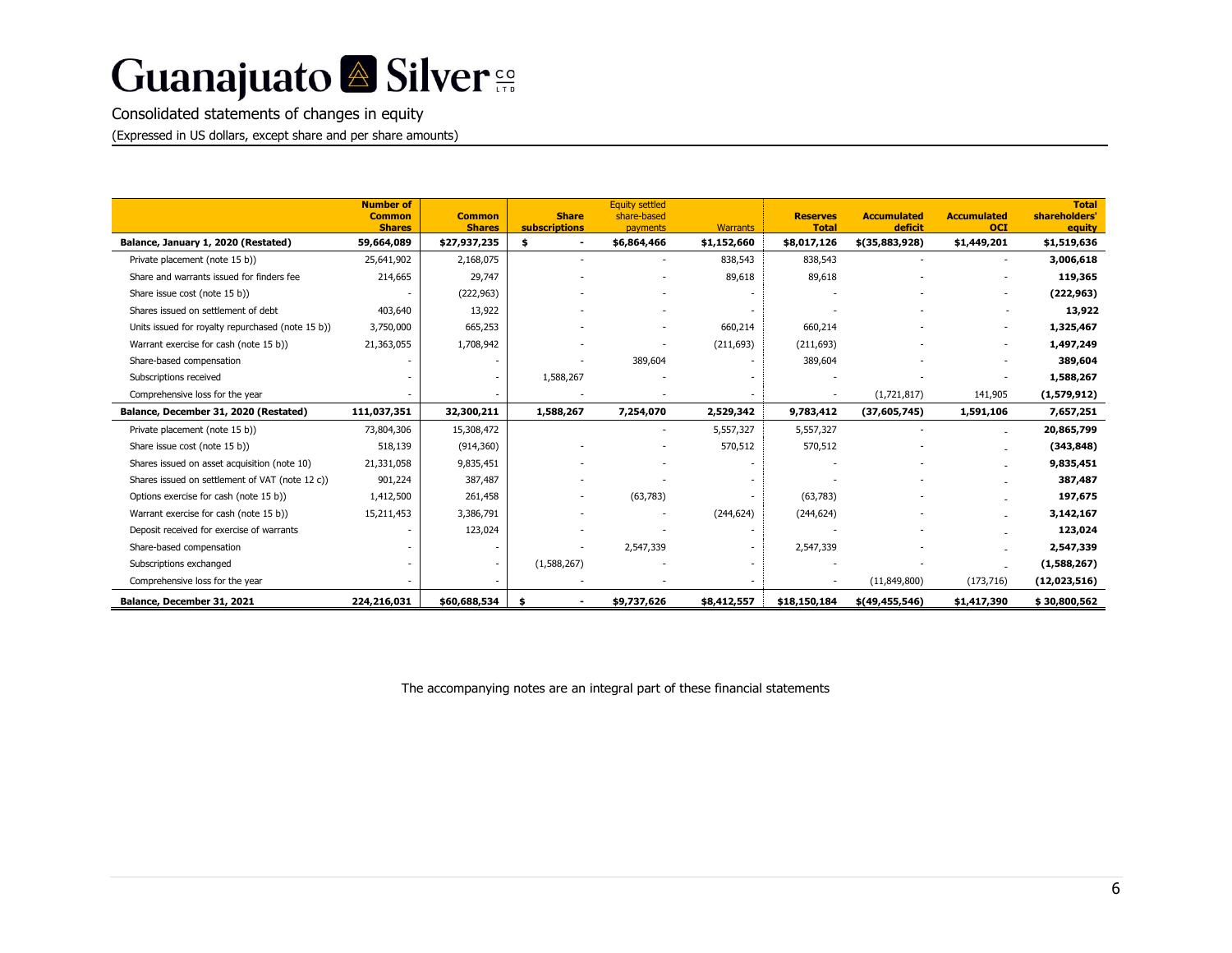# Guanajuato <sup>2</sup> Silver<sup>co</sup>

# Consolidated statements of cash flows

(Expressed in US dollars)

|                                                                                     | <b>December 31</b><br>2021 | December 31<br>2020 |
|-------------------------------------------------------------------------------------|----------------------------|---------------------|
|                                                                                     |                            | Restated-Note3      |
| Operating activities                                                                |                            |                     |
| Net loss for the year                                                               | \$<br>(11, 849, 800)       | \$<br>(1,721,817)   |
| Items not involving cash and cash equivalents:                                      |                            |                     |
| Depreciation and amortization                                                       | 1,518,580                  | 11,693              |
| Gain on settlement of debt                                                          |                            | (36, 386)           |
| Unrealized gain on derivatives                                                      | (365, 293)                 |                     |
| Interest                                                                            | 1,011,971                  | 847                 |
| Impairment of advance receivable                                                    | 197,462                    |                     |
| Share-based compensation                                                            | 2,547,339                  | 389,604             |
| Unrealized foreign exchange                                                         | 54,762                     |                     |
| Changes in non-cash operating working capital:                                      |                            |                     |
| Amounts receivable                                                                  | (4, 280, 798)              | (61, 891)           |
| Inventories                                                                         | (1,334,819)                |                     |
| Prepaid expenses and deposits                                                       | 162,706                    | (213, 027)          |
| Purchase of gold and silver (note 8)                                                | (1,622,935)                |                     |
| Accounts payable and accrued liabilities                                            | 3,531,782                  | (8, 371)            |
| Advance payment                                                                     | 1,500,000                  |                     |
| Net cash and cash equivalents used in operating activities                          | (8,929,043)                | (1,639,348)         |
|                                                                                     |                            |                     |
| Investing activities                                                                |                            |                     |
| Acquisition of property, plant and equipment                                        | (6,412,427)                | (142, 815)          |
| Acquisition of the El Cubo Complex (note 10 (a))                                    | (7,551,461)                |                     |
| Proceeds from sale of mineral stockpile                                             |                            | (470, 118)          |
| Deposit on acquisition of the El Cubo Complex                                       |                            | (147,200)           |
| Option payments to acquire royalties                                                |                            | (4,300)             |
| Payment to acquire surface land                                                     |                            | 6,096               |
| Net cash and cash equivalents used in investing activities                          | (13,963,888)               | (758, 337)          |
|                                                                                     |                            |                     |
| Financing activities                                                                |                            |                     |
| Proceeds from issuance of units                                                     | 19,277,535                 | 3,002,664           |
| Share issuance costs                                                                | (343, 849)                 | (107, 699)          |
| Proceeds from the exercise of options and warrants                                  | 3,462,866                  | 1,708,942           |
| Repayment of promissory note (note 12 (c))                                          | (2,475,000)                |                     |
| Proceeds from OCIM loan (note 12)                                                   | 7,450,000                  |                     |
| Repayment of loan payable (note 12)                                                 | (76, 478)                  | (1,656)             |
| Payments of lease obligations (note 13)                                             | (174, 384)                 |                     |
| Share subscriptions received                                                        |                            | 1,588,267           |
| Net cash and cash equivalents provided by financing activities                      | 27,120,690                 | 6,190,518           |
| Effect on cash and cash equivalents of foreign exchange                             | (173, 681)                 | (31, 805)           |
|                                                                                     | 4,054,082                  | 3,761,028           |
| Change in cash and cash equivalents<br>Cash and cash equivalents, beginning of year | 4,179,962                  | 418,934             |
| Cash and cash equivalents, end of year                                              | \$<br>8,234,043            | \$<br>4,179,962     |
|                                                                                     |                            |                     |
| Cash and cash equivalents are consisted of:                                         |                            |                     |
| Cash                                                                                | \$<br>8,194,604            | \$<br>4,092,356     |
| Redeemable guaranteed investment certificate ("GIC")                                | 39,439                     | 87,606              |
| Total cash and cash equivalents                                                     | \$<br>8,234,043            | \$<br>4,179,962     |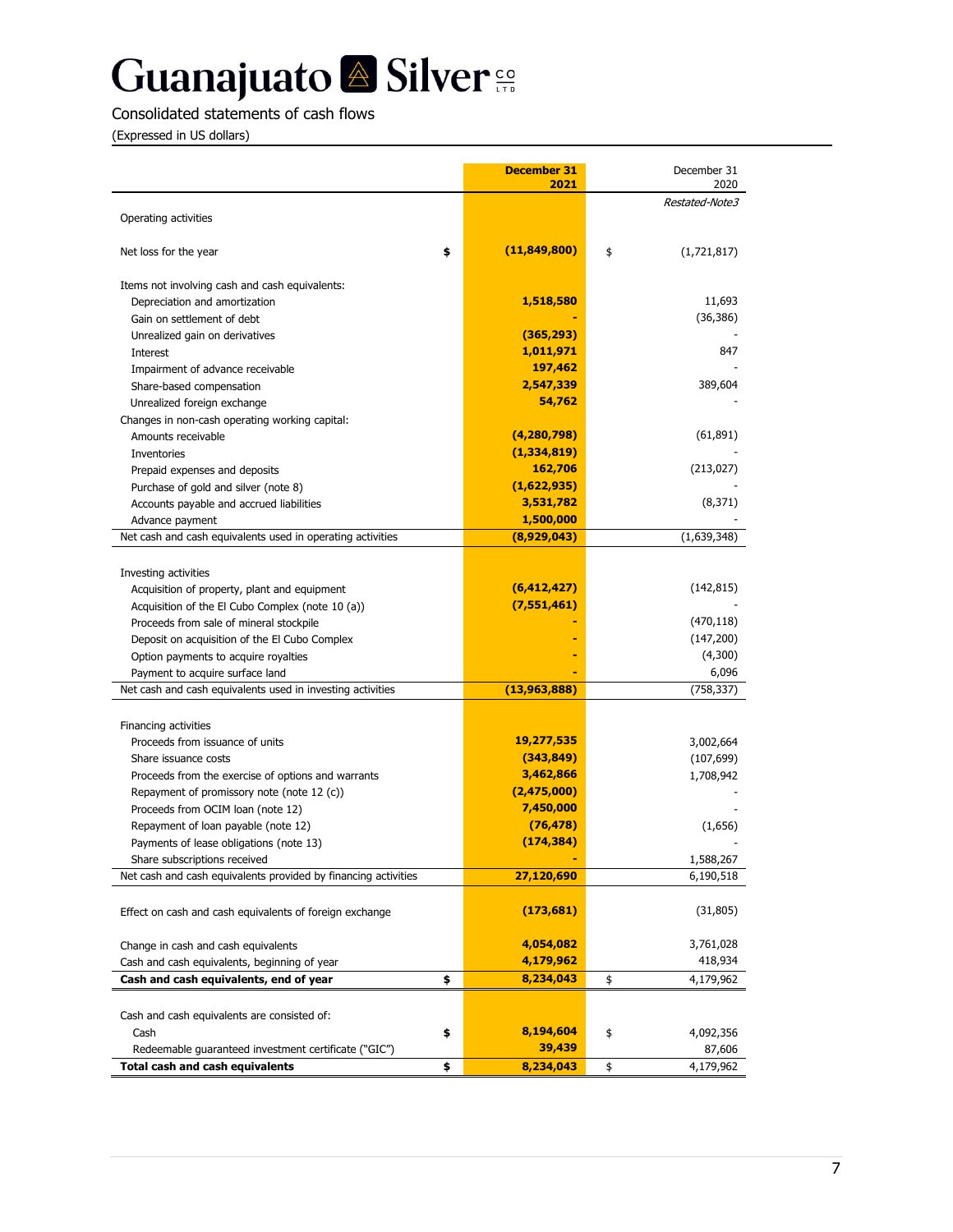Notes to consolidated financial statements (Expressed in US dollars)

### **1. NATURE OF OPERATIONS AND GOING CONCERN**

Guanajuato Silver Company Ltd. is the ultimate parent company of its subsidiary group (collectively, the "Company" or "GSilver"") and is a publicly traded corporation, incorporated in Canada, with its head office located at 578 – 999 Canada Place, Vancouver, BC, V6E 3C1. GSilver's common shares are listed on the TSX Venture Exchange ("TSXV") under the symbol "GSVR" and on the OTCQB under the symbol "GSVR.F". On June 10, 2021, the Company changed its name from VanGold Mining Corp. to Guanajuato Silver Company Ltd and trading symbol from VGLD on the TSXV and VGLDF on the OTCQB.

The Company is a precious metals producer engaged in reactivating past producing silver and gold mines near the city of Guanajuato, Mexico. The Company is currently producing silver and gold at its 100% owned El Cubo mine and mill (the "El Cubo Complex") acquired in April 2021, see note 10 (a), while simultaneously advancing the nearby El Pinguico and Ample de El Pinguico mineral properties (collectively, the "Pinguico Mine Project"). The recently acquired El Cubo Complex terminated production of gold-silver concentrate in November 2019 when it was put on care and maintenance by its previous owner. Eight Kilometres from the El Cubo mine is the Company's El Pinguico Project, which terminated production in 1913 due to the Mexican revolution, leaving surface and underground stockpiles. The Company has filed a Preliminary Economic Assessment on the Combined Project (El Cubo Complex and El Pinguico Project) and completed refurbishing the El Cubo Complex.

The Company also owns several exploration properties in Mexico: Patito I & II, Analy I & II and the Three Amigos. Patito I & II are located approximately 1.5 kilometres southwest and 3.0 kilometres due south, respectively, of the El Pinguico mine project. Analy I & II are located 100 kilometres east of the city of Guanajuato and the Three Amigos, comprised of three mining concessions – El Ruso, Ysabela and Camila – is located near the northern boundary between the States of Guanajuato and Queretaro in central Mexico. Additionally, as part of the Endeavour Silver Corp. ("Endeavour") transaction, the Company acquired an additional 48 mining claims.

#### Going concern

These consolidated financial statements have been prepared on the going concern basis, which assumes that the Company will be able to realize its assets and discharge its liabilities in the normal course of business. The Company started producing and selling silver and gold concentrate in the fourth quarter of 2021, and generated a mine operating loss of \$2,234,052, a net loss of \$11,849,800 and negative cash flows from operating activities of \$8,929,043 for the year ended December 31, 2021, and has an accumulated deficit of \$49,455,546 as at December 31, 2021. These factors give rise to material uncertainties that may cast significant doubt about the Company's ability to continue as a going concern. The continued operations of the Company are dependent on its ability to generate future cash flows from operations and/or to obtain additional financing. Management is of the opinion that sufficient funds will be obtained from operations and/or from external financing to meet the Company's liabilities and commitments as they become due, although there is a risk that cash flows from operations or additional financing will not be available on a timely basis or on terms acceptable to the Company.

These consolidated financial statements do not reflect the adjustments to the carrying values of assets and liabilities and the reported expenses and consolidated statement of financial position classifications that would be necessary were the going concern assumption inappropriate, and these adjustments could be material.

#### **2. BASIS OF PREPARATION**

These consolidated financial statements have been prepared in accordance with International Financial Reporting Standards ("IFRS") as issued by the International Accounting Standards Board ("IASB").

These consolidated financial statements were approved by the Company's Board of Directors on April 25, 2022.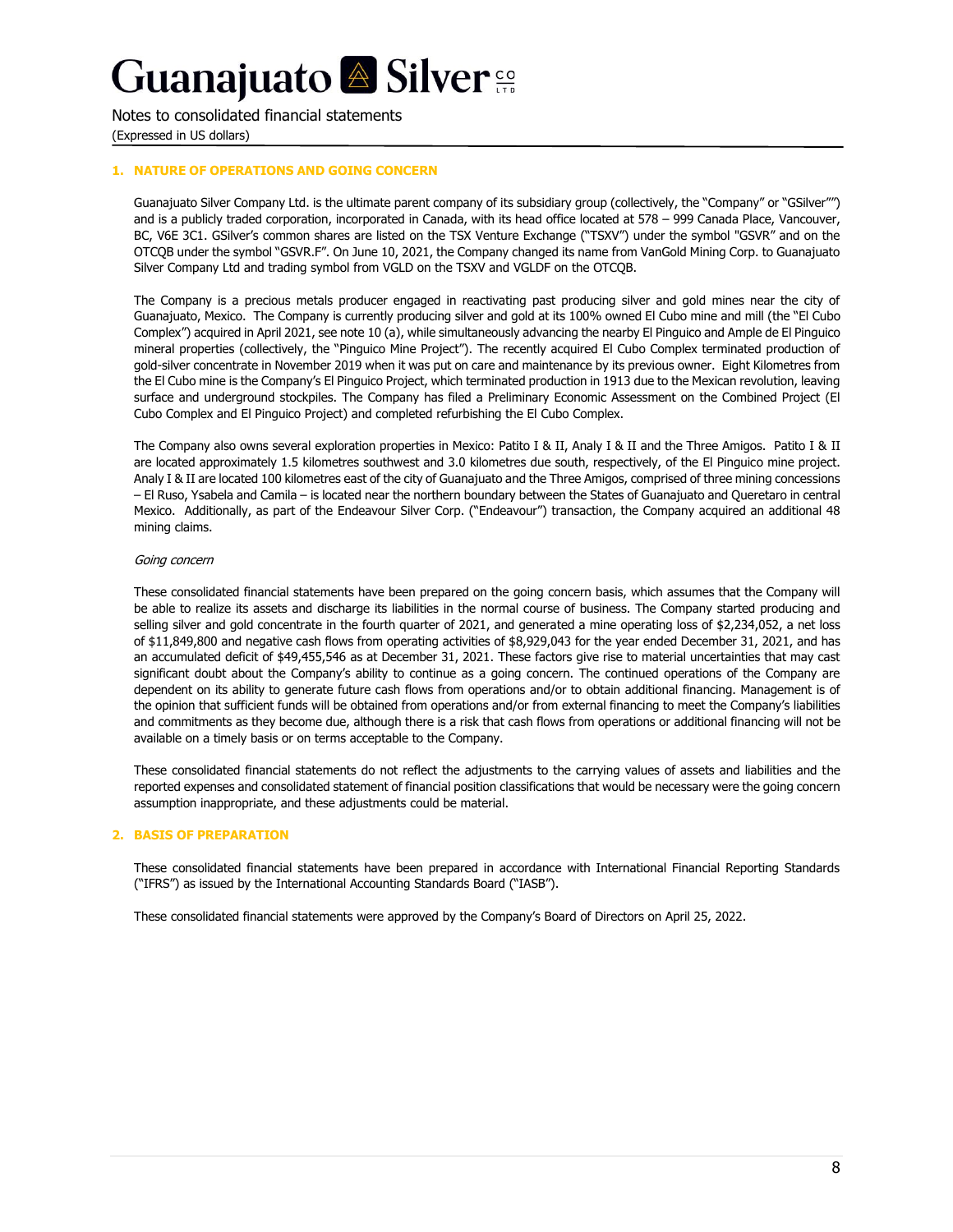Notes to consolidated financial statements (Expressed in US dollars)

### **3. SIGNIFICANT ACCOUNTING POLICIES**

#### a) Basis of consolidation

The accounts of the Company and its subsidiaries, which are controlled by the Company, have been included in these consolidated financial statements. Control is achieved when the Company is exposed, or has rights, to variable returns from the investee and when the Company has the ability to affect those returns through its power over the investee. Subsidiaries are included in the consolidated financial results of the Company from the effective date of acquisition up to the effective date of disposition or loss of control. The principal subsidiaries of the Company and their geographic locations at December 31, 2021 were as follows:

|                                        |                 | Ownership       |                   |                            |
|----------------------------------------|-----------------|-----------------|-------------------|----------------------------|
| Subsidiary                             | <u>Location</u> | <b>Interest</b> | <b>Accounting</b> | <b>Principal Activity</b>  |
| CanMex Silver S.A. de C.V.             | Mexico          | 98%             | Consolidated      | <b>Exploration Company</b> |
| Obras Mineras El Pinguico S.A. de C.V. | Mexico          | 100%            | Consolidated      | Mining Company             |
| Compañía Minera Nivel 7 S.A. de C.V.   | Mexico          | 100%            | Consolidated      | Inactive                   |

All intercompany transactions, balances, revenues and expenses have been eliminated upon consolidation.

#### b) Basis of measurement

These consolidated financial statements have been prepared using the historical cost basis except for certain financial instruments which are measured at fair value at the end of each reporting period. In addition, these consolidated financial statements have been prepared using the accrual basis of accounting, except for cash flow information.

#### c) Foreign currency translation

#### i. Functional currency

The functional currency is the currency of the primary economic environment in which an entity operates. This has been determined within each entity within the Company. The Company considers the functional currency for its Canadian operations to be the C\$.

Until September 30, 2021, the Company considered the functional currency of its Mexican subsidiaries to be the MXN\$, after which the functional currency changed to the US\$. The functional currency determinations were conducted through an analysis of the consideration factors identified in IAS 21, The Effects of Changes in Foreign Exchange Rates. The factor that caused the change include the currency of sales which are denominated in US\$ upon entering into the concentrate sales agreement (note 18) and the commencement of sales in the fourth quarter of 2021. The functional currency was changed on a prospective basis.

For entities with a functional currency other than the presentation currency, foreign currency balances are translated as follows:

- Assets and liabilities are translated at period end exchange rates;
- Revenue and expenses are translated using exchange rates approximating those in effect on the date transactions occurred; and
- Exchange gains and losses arising on translation are recorded to foreign currency translation reserve in other comprehensive income.

#### ii. Presentation currency

During the fourth quarter of 2021, the Company changed its presentation currency to the United States dollar ("US\$") from the Canadian dollar ("C\$"). The Company has determined that this change in presentation currency better reflects the Company's current activities, increases the comparability to its peers, and better enhances the relevance of the financial statements to users. The Company applied the change in presentation currency retrospectively and restated the comparative financial information as if the presentation currency had always been US\$, in accordance with IAS 21, The Effects of Changes in Foreign Exchange Rates, and IAS 8, Accounting Policies, Changes in Accounting Estimates and Error.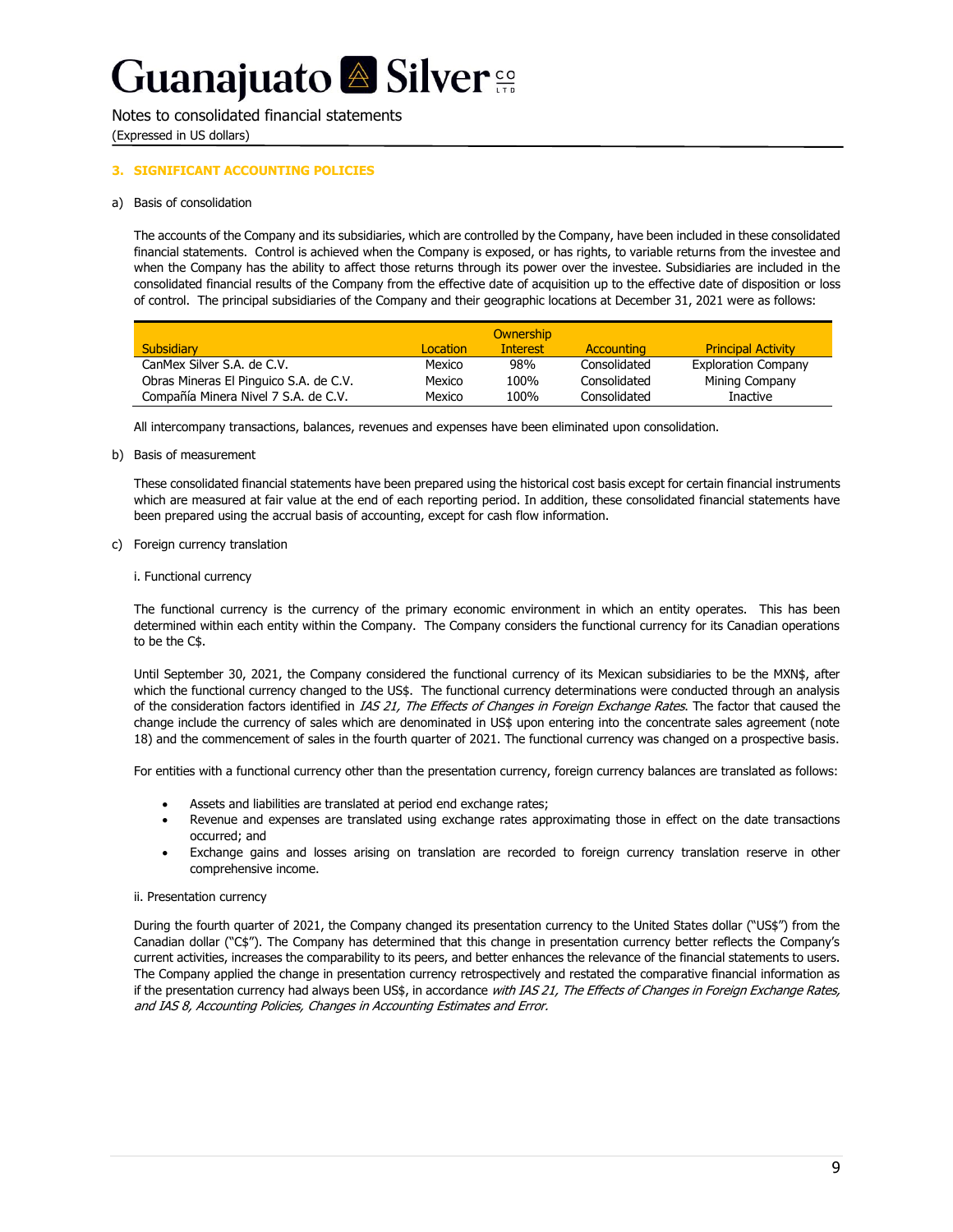Notes to consolidated financial statements

(Expressed in US dollars)

### **3. SIGNIFICANT ACCOUNTING POLICIES (continued)**

- c) Foreign currency translation (continued)
- ii. Presentation currency (continued)

The change in presentation currency has been performed on a retrospective basis with comparative periods translated into US\$ as follows:

- Assets and liabilities previously presented in C\$ were translated into US\$ using the comparative reporting date exchange rates;
- Equity, including reserves and deficit, were translated using the historical exchange rates; and
- The consolidated statements of loss and comprehensive loss were translated using the average foreign exchange rates in effect during that period.

The resulting foreign currency exchange differences were recorded to the foreign currency translation reserve.

d) Business combinations

The Company accounts for business combinations using the acquisition method when the acquired set of activities and assets meets the definition of a business and control is transferred to the Company. In determining whether a particular set of activities and assets is a business, the Group assesses whether the set of assets and activities acquired includes, at a minimum, an input and substantive process and whether the acquired set has the ability to produce outputs.

The Company has an option to apply a 'concentration test' that permits a simplified assessment of whether an acquired set of activities and assets is not a business. The optional concentration test is met if substantially all of the fair value of the gross assets acquired is concentrated in a single identifiable asset or group of similar identifiable assets.

The consideration transferred in the acquisition is generally measured at fair value, as are the identifiable net assets acquired. Any goodwill that arises is tested annually for impairment. Any gain on a bargain purchase is recognised in profit or loss immediately. Transaction costs are expensed as incurred, except if related to the issue of debt or equity securities.

The consideration transferred does not include amounts related to the settlement of pre-existing relationships. Such amounts are generally recognised in profit or loss.

Any contingent consideration is measured at fair value at the date of acquisition. If an obligation to pay contingent consideration that meets the definition of a financial instrument is classified as equity, then it is not remeasured, and settlement is accounted for within equity. Otherwise, other contingent consideration is remeasured at fair value at each reporting date and subsequent changes in the fair value of the contingent consideration are recognised in profit or loss.

e) Cash and cash equivalents

Cash and cash equivalents are comprised of cash deposits and short-term highly liquid investments that are readily convertible into known amounts of cash, and that are subject to an insignificant risk of changes in value.

f) Gold and silver bullion

Gold and silver bullion represents precious metals purchased to satisfy the Company's principal repayment obligations under loans repayable with gold and silver ounces. At the end of each reporting period, the balance of gold and silver ounces accumulated is valued at the lower of cost or net realizable value. Net realizable value is based on the estimated sale price of the silver and gold, generally determined based on the spot price at the period end.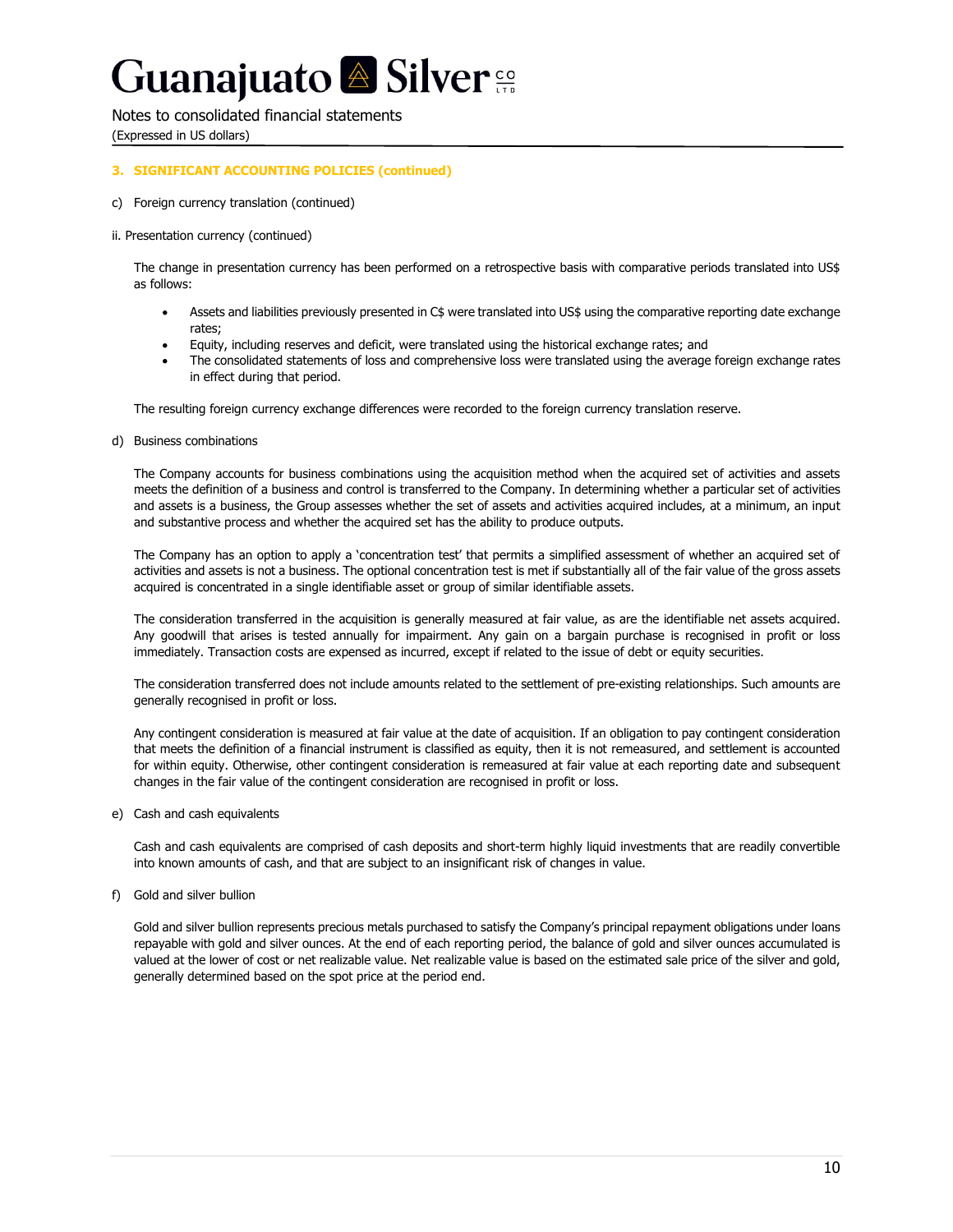Notes to consolidated financial statements (Expressed in US dollars)

### **3. SIGNIFICANT ACCOUNTING POLICIES (continued)**

#### g) Inventories

Inventories include mineral concentrates, stockpiled ore, materials and supplies, and are valued at the lower of average production cost and estimated net realizable value. Production costs allocated to mineral concentrates and stockpiled ore, or metal inventories include direct mining costs, direct labor and material costs, mine site overhead, depletion and amortization. Costs allocated to materials and supplies are based on weighted average costs and include all costs of purchase and other costs in bringing these inventories to their existing location and condition.

If the carrying amount exceeds the net realizable value, a write-down is recognized. The write-down may be reversed in a subsequent period if the circumstances which caused the write-down no longer exist to the extent that the related inventory has not been sold. Net realizable value is calculated as the estimated price at the time of sale based on prevailing metal prices less estimated future costs to convert the inventories into saleable form and estimated costs to sell.

#### h) Exploration and evaluation costs

The Company capitalizes acquisition costs of exploration and evaluation properties, including any cash consideration and the fair market value of shares issued, if any. Properties acquired under option agreements, whereby payments are made at the sole discretion of the Company, are recorded when the payments are made. The recorded amounts of property claim acquisition and option payments represent actual expenditures incurred and are not intended to reflect present or future values. Option payments received on properties are offset against those properties.

Exploration and evaluation costs are the costs incurred in the initial search for mineral deposits with economic potential or in the process of obtaining more information about existing mineral deposits. Exploration expenditures typically include costs associated with prospecting, sampling, mapping, diamond drilling and other work involved in searching for ore.

Evaluation expenditures are the costs incurred to establish the technical and commercial viability of developing mineral deposits identified through exploration activities or by acquisition. Evaluation expenditures include the cost of (i) establishing the volume and grade of deposits through drilling of core samples, trenching and sampling activities in an ore body that is classified as either a mineral resource or a proven and probable reserve; (ii) determining the optimal methods of extraction and metallurgical and treatment processes; (iii) studies related to surveying, transportation and infrastructure requirements; (iv) permitting activities; and (v) economic evaluations to determine whether development of the mineralized material is commercially justified, including scoping, prefeasibility and final feasibility studies.

Exploration and evaluation expenditures, other than acquisition costs and estimated closure and decommissioning costs, are expensed as incurred. Once the technical feasibility and commercial viability of extracting a mineral resource are demonstrable and development has been approved by the Board of Directors, exploration and evaluation assets are tested for impairment, and any impairment loss is recognized. Exploration and evaluation assets are then reclassified as mineral properties in property, plant and equipment, with further development costs capitalized.

When it has been established that a mineral deposit is commercially mineable and an economic analysis has been completed, the costs subsequently incurred to develop a mine on the property prior to the start of mining operations are capitalized and will be amortized against production following commencement of production, or written off if the property is sold, allowed to lapse or abandoned.

Exploration and evaluation assets are tested for impairment when an indicator of impairment is identified and upon reclassification to mining properties.

### i) Underground mine development costs

Underground mine development costs are costs incurred to build new shafts, drifts and ramps that will enable the Company to physically access ore underground. The time over which the Company will continue to incur these costs depends on the mine life. These underground development costs for operating mines are capitalized as incurred. Capitalized underground development costs are depreciated on a unit of production basis, based on the estimated proven and probable reserves and the portion of resources considered probable of economic extraction.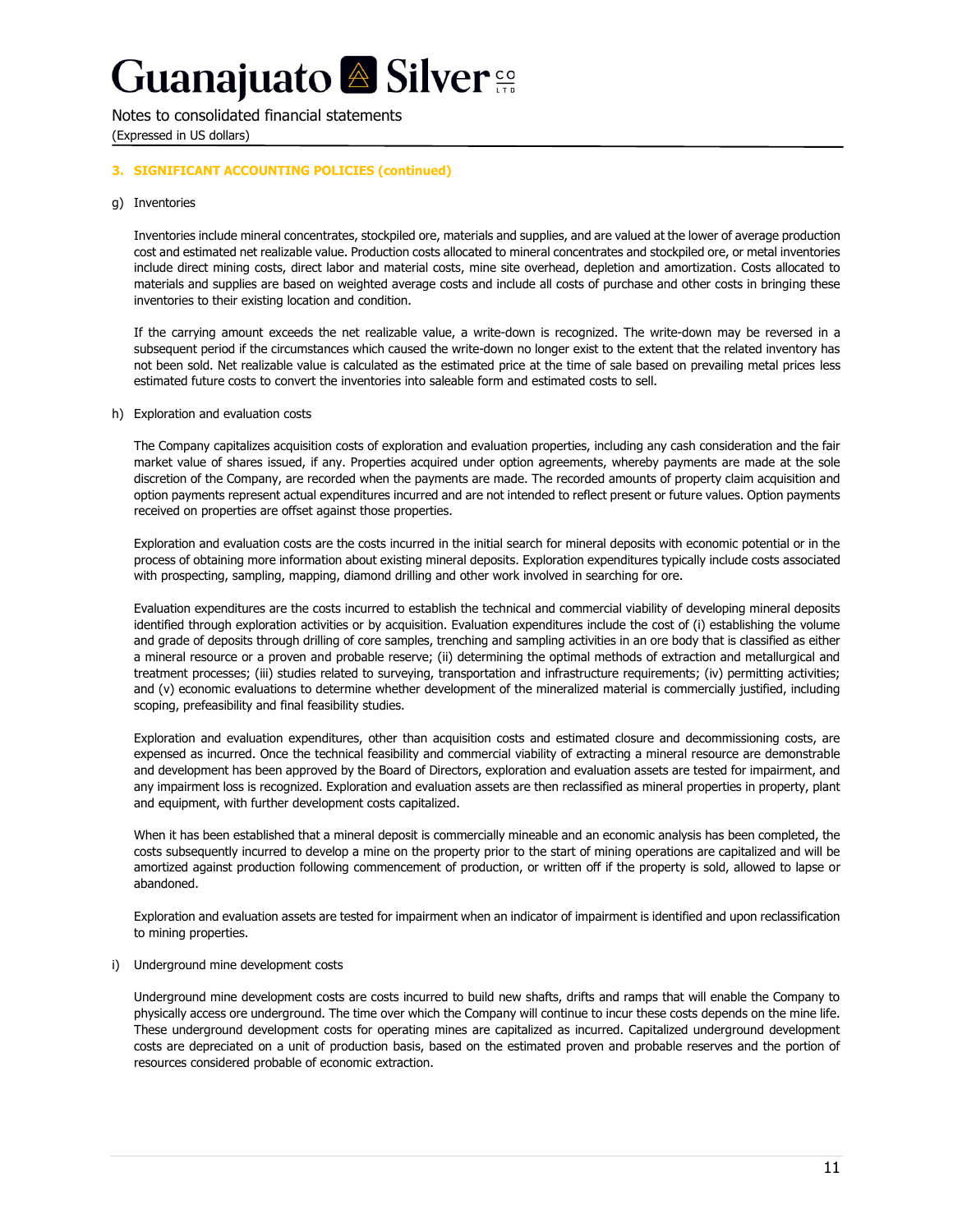Notes to consolidated financial statements (Expressed in US dollars)

### **3. SIGNIFICANT ACCOUNTING POLICIES (continued)**

j) Mineral properties, land, plant and equipment

Mineral properties, land, plant and equipment are initially recognized at cost, being the purchase price and the directly attributable costs of acquisition or construction required to bring the asset to the location and condition necessary for the asset to be capable of operating in the manner intended by management. When provisions for closure and decommissioning are recognized, the corresponding cost is capitalized as part of the cost of the related assets.

Buildings, plant and equipment are stated at cost less accumulated depreciation and accumulated impairment. Land is stated at cost less accumulated impairment in value and is not depreciated.

Construction expenditures and development are capitalized and classified as construction in progress. Once completed, the costs associated with all applicable assets related to the development and construction are reclassified to the appropriate category within mineral properties or plant and equipment.

Each asset or part's estimated useful life which range from 3 to 6 years, has due regard to both its own physical life limitations and the present assessment of economically recoverable resources of the mine property at which the item is located, and to possible future variations in those assessments. Estimates of remaining useful lives and residual values are reviewed annually. Changes in estimates are accounted for prospectively.

Mineral properties, plant and equipment are depreciated using either the straight-line or units-of-production method over the shorter of the estimated useful life of the asset or the expected life of mine. Where an item of property, plant and equipment comprises of major components with different useful lives, the components are accounted for as separate items of property, plant and equipment.

k) Impairment of long-lived assets

At each reporting date, the carrying amounts of the Company's long-lived assets are reviewed to determine whether there is any indication that those assets may be impaired. For the purpose of assessing impairment, assets are grouped at the lowest level for which there are separately identifiable cash inflows or cash generating units ("CGUs"). These are typically individual mines or development projects. If any such indication of impairment exists, the recoverable amount of the asset or CGU is estimated in order to determine the extent of the impairment, if any. The recoverable amount is the higher of fair value less costs of disposals and value in use, which is the present value of future cash flows expected to be derived from the asset or CGU. If the recoverable amount of an asset or CGU is estimated to be less than its carrying amount, the carrying amount of the asset or CGU is reduced to its recoverable amount and the impairment loss is recognized in profit or loss.

Where an impairment loss subsequently reverses, the carrying amount of the asset or CGU is increased to the revised estimate of recoverable amount but not beyond the carrying amount that would have been determined had no impairment loss been recognized for the asset or CGU in prior years. A reversal of an impairment loss is recognized into profit or loss immediately.

#### l) Leases

The Company assesses whether a contract is or contains a lease, at inception of the contract. The Company recognizes a rightof-use asset ("RoU asset") and a corresponding lease liability with respect to all lease arrangements in which it is the lessee, except for short-term leases (defined as leases with a lease term of 12 months or less) and leases of low value assets. For shortterm and low value leases, the Company recognizes the lease payments as an operating expense on a straight-line basis over the term of the lease.

The RoU asset is initially measured based on the present value of lease payments, plus initial direct cost, less any incentives received. It is subsequently measured at cost less accumulated depreciation, impairment losses and adjusted for certain remeasurements of the lease liability. The RoU asset is depreciated from the commencement date over the shorter of the lease term or the useful life of the underlying asset. The RoU asset is subject to testing for impairment if there is an indicator of impairment.

The lease liability is initially measured at the present value of the lease payments that are not paid at the commencement date, discounted by the interest rate implicit in the lease, or if that rate cannot be readily determined, the incremental borrowing rate.

The incremental borrowing rate is the rate which the Company would have to pay to borrow over a similar term and with similar security, the funds necessary to obtain an asset of similar value to the RoU asset in a similar economic environment.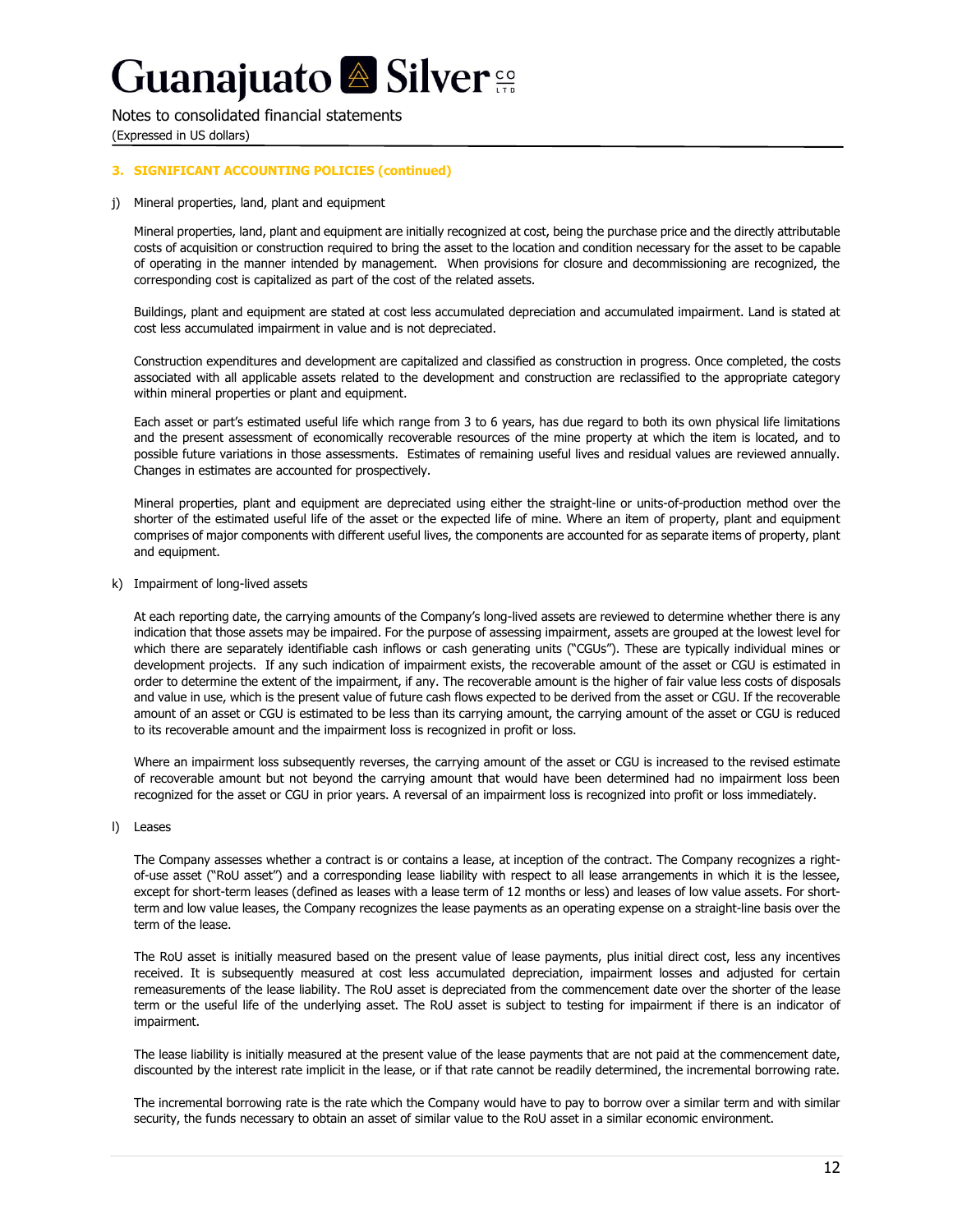Notes to consolidated financial statements (Expressed in US dollars)

### **3. SIGNIFICANT ACCOUNTING POLICIES (continued)**

l) Leases (continued)

Lease payments included in the measurement of the lease liability are comprised of:

- fixed payments, including in-substance fixed payments;
- variable lease payments that depend on an index or a rate, initially measured using the index or rate as at the commencement date;
- amounts expected to be payable under a residual value guarantee;
- the exercise price under a purchase option that the Company is reasonably certain to exercise;
- lease payments in an optional renewal period if the Company is reasonably certain to exercise an extension option; and
- penalties for early termination of a lease unless the Company is reasonably certain not to terminate early.

The lease liability is subsequently increased by the interest cost on the lease liability and decreased by lease payments made. It is remeasured when there is a change in future lease payments arising from a change in an index or a rate, a change in the estimate of the amount expected to be payable under a residual value guarantee, or as appropriate, changes in the assessment of whether a purchase or extension option is reasonably certain to be exercised or a termination option is reasonably certain not to be exercised.

Variable lease payments that do not depend on an index or a rate not included in the initial measurement of the ROU asset and lease liability are recognized as an expense in the consolidated statement of income in the period in which they are incurred.

The ROU assets are presented within "Plant and equipment" and the lease liabilities are presented in "Lease liabilities" on the statement of financial position.

m) Provisions

#### i. Reclamation, rehabilitation and similar provisions

The Company recognizes liabilities for statutory, contractual, constructive or legal obligations, including those associated with the reclamation of property, plant and equipment, and exploration and evaluation assets, when those obligations result from the acquisition, construction, development or normal operation of the assets. Initially, a provision for a decommissioning liability is recognized at its present value in the period in which it is incurred, which is generally when an environmental disturbance occurs, or a constructive obligation is determined. Upon initial recognition of the liability, a corresponding amount is added to the carrying amount of the related asset and the cost is amortized as an expense over the economic life of the asset.

Following the initial recognition of a reclamation and rehabilitation liability, the carrying amount of the liability is increased for the passage of time and adjusted for changes in the estimated provision resulting from revisions to the estimated timing and amount of cash flows, or changes in the discount rate. Changes to estimated future costs are recognized in the statement of financial position by either increasing or decreasing the decommissioning liability and the decommissioning asset, unless there is no future benefit, in which case they are expensed.

ii. Other provisions

Provisions are recognized when a present legal or constructive obligation exists as a result of past events, and it is probable that an outflow of resources that can be reliably estimated will be required to settle the obligation. Where the effect of the time value of money is material the provision is discounted using an appropriate current market based pre-tax discount rate.

Contingent consideration payable on the El Cubo Complex acquisition is recognized for payments in the event of the occurrence or non-occurrence of uncertain future criteria that are beyond the control of the Company and the counter party and are measured at estimated fair value.

n) Income taxes

Income tax expense consists of current and deferred tax expense.

Current tax expense is the expected tax payable on the taxable income for the year using tax rates enacted or substantively enacted at period end adjusted for amendments to tax payable with regards to previous years.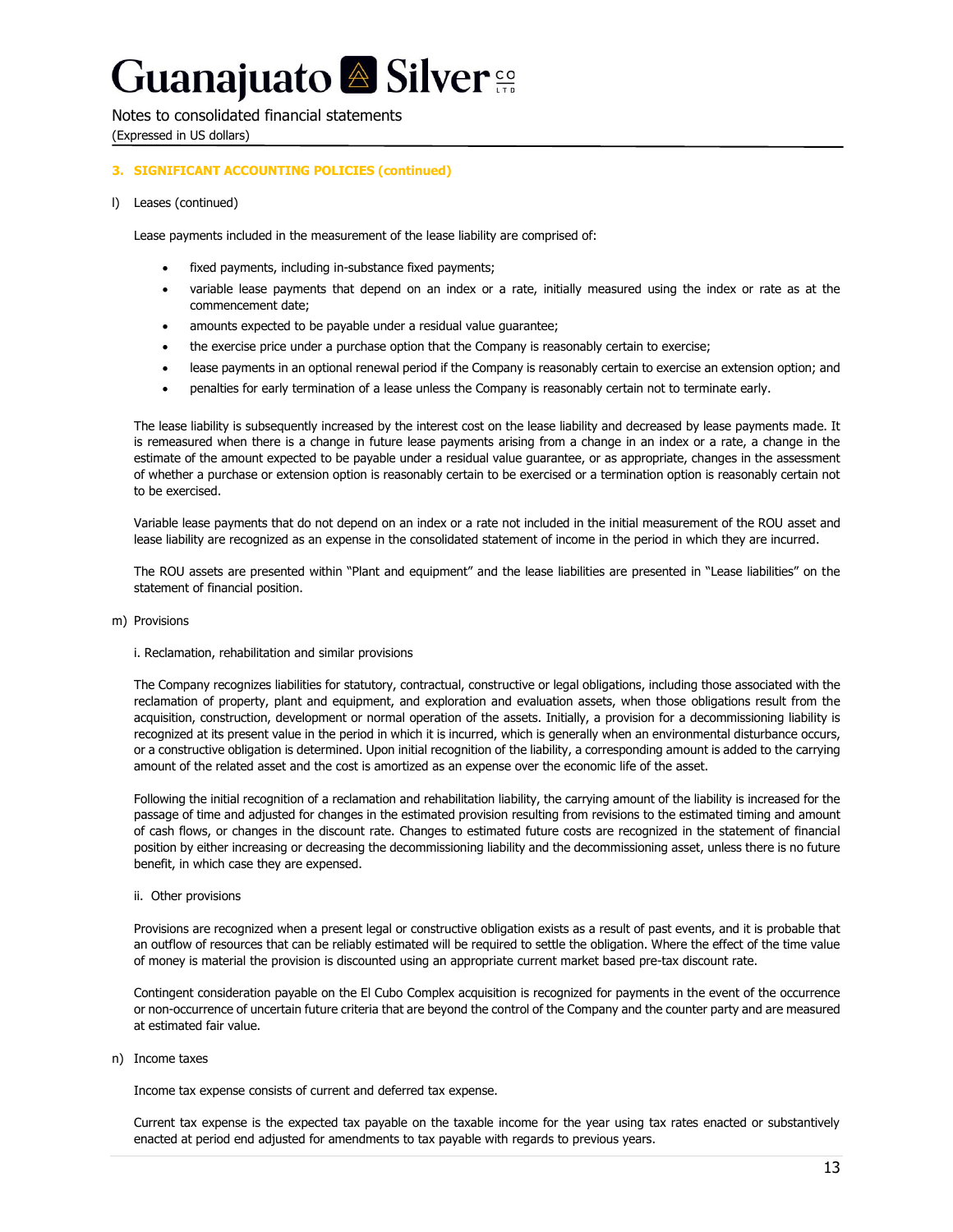Notes to consolidated financial statements (Expressed in US dollars)

### **3. SIGNIFICANT ACCOUNTING POLICIES (continued)**

n) Income taxes (continued)

Deferred tax is recognized for deferred tax consequences attributable to unused tax loss carry forwards, unused tax credits, and differences between the financial statement carrying amounts of existing assets and liabilities and their respective tax basis ("temporary differences"). Deferred taxes are measured using the enacted or substantively enacted tax rates expected to apply when the asset is realized, or the liability is settled.

On an asset acquisition, the Company applies initial recognition exemption and deferred tax assets, and liabilities are not recognized if the tax base is different from the accounting base.

The effect on deferred tax assets and liabilities of a change in tax rates is recognized in profit or loss in the period that substantive enactment occurs.

A deferred tax asset is recognized to the extent that it is probable that future taxable income will be available against which the asset can be utilized. To the extent that the Company does not consider it probable that a deferred tax asset will be recovered, the deferred tax asset is reduced.

Tax assets and liabilities are offset when there is a legally enforceable right to offset current tax assets against current tax liabilities, and when they relate to income taxes levied by the same taxation authority and the Company intends to settle its current tax assets and liabilities on a net basis.

o) Share capital

Common shares are classified as equity. Incremental costs directly attributable to the issuance of common shares are recognized as a deduction from equity, net of any tax effects. Proceeds related to the issuance of units are allocated between the common shares and warrants on a relative fair value basis where warrants are classified as equity instruments.

The fair value of the warrants is estimated using the Black-Scholes Option Pricing Model. The value attributed to the warrants is recorded to equity reserve. If the warrants are exercised, the value attributable to the warrants is transferred to common shares. When terms of warrants are modified subsequent to initial issuance without any services being provided to the Company, the modification of the warrants continues to qualify as equity and therefore no adjustment is made on modification.

p) Share-based payments

The Company grants stock options to buy common shares of the Company to directors, officers, employees and consultants.

Share-based payments to employees are measured at the fair value of the instruments issued and amortized over the vesting periods. Share-based payments to non-employees are measured at the fair value of the goods or services received or the fair value of the equity instruments issued if it is determined the fair value of the goods or services cannot be reliably measured and are recorded at the date the goods or services are received. The offset to the recorded cost is to equity reserves. Consideration received on the exercise of stock options is recorded as share capital and the related equity reserve is transferred to share capital. When stock options are forfeited prior to becoming fully vested, any expense relating to the unvested options previously recorded, is reversed.

The fair value of stock options is measured on the date of grant, using the Black-Scholes option pricing model, and is recognized over the vesting period.

q) Earnings (loss) per share

Basic earnings (loss) per share ("EPS") is calculated by dividing the net income or loss for the year by the weighted average number of common shares outstanding during the year.

Diluted EPS is based on the weighted average number of common shares outstanding during the year, adjusted for the effects of dilutive common share equivalents. This method requires that the dilutive effect of outstanding options and warrants issued should be calculated using the treasury stock method. This method assumes that all common share equivalents have been exercised at the beginning of the year (or at the time of issuance, if later), and that the funds obtained thereby were used to purchase common shares of the Company at the average trading price of the common shares during the year, but only if dilutive.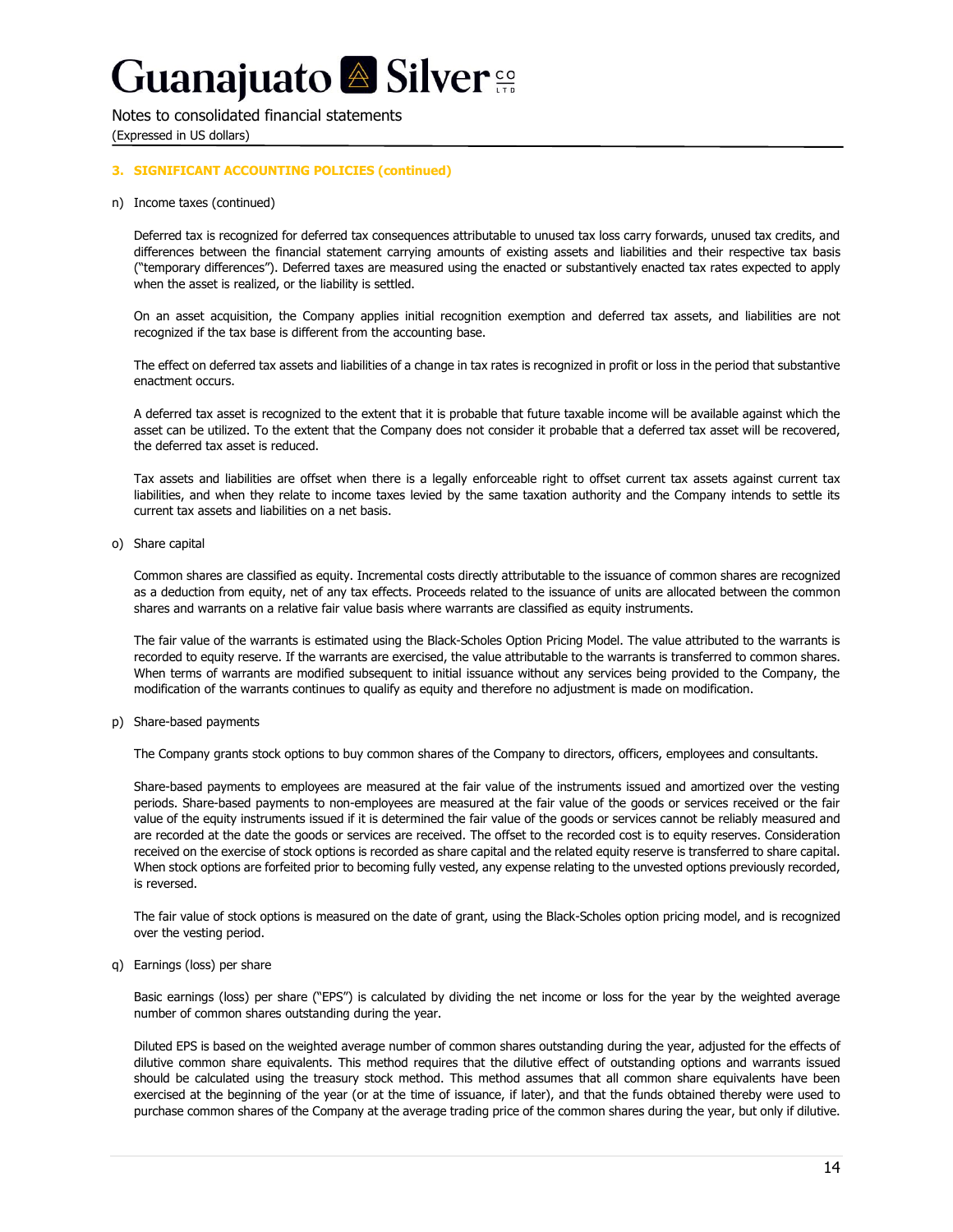Notes to consolidated financial statements (Expressed in US dollars)

### **3. SIGNIFICANT ACCOUNTING POLICIES (continued)**

#### r) Related party transactions

Parties are related if one party has the ability directly, or indirectly, to control the other party or exercise significant influence over the other party in making financial and operating decisions. Parties are also considered to be related if they are subject to common control. Related parties may be individuals or corporate entities and include key management personnel of the Company. A transaction is a related party transaction when there is a transfer of resources or obligations between related parties.

#### s) Revenue recognition

The Company generates revenue from the sale of concentrate containing, gold and silver. Sales revenue is recognized on individual sales to depict the transfer of promised goods to customers in an amount that reflects the consideration to which the Company expects to be entitled in exchange for those goods. The Company considers five steps in assessing whether all of the revenue recognition criteria are met:

- identify the contract with a customer;
- identify the performance obligations in the contract;
- determine the transaction price;
- allocate the transaction price to performance obligations; and
- recognize revenue when or as a performance obligation is satisfied.

The Company satisfies its performance obligation and sales revenue is recognized at the point in time when the product is delivered as specified by the customer, which is typically upon delivery of the product to the customer's defined warehouse. The Company considers that control has passed when there is a present obligation to pay from the customer's perspective; physical possession, control and the risks and rewards of ownership have all passed to the customer; and the customer has accepted the concentrate. The Company recognizes deferred revenue in the event it receives payment from a customer before a sales transaction meets all the criteria for revenue recognition.

Concentrate is provisionally priced whereby the selling price is subject to final adjustment at the end of a 30-day period after delivery to the customer as defined in the sales contract. The final price is based on the market price at the relevant quotation point stipulated in the contract. At each reporting date, the receivable is marked to fair value based on the forward selling price for the quotation period stipulated in the contract. The change in fair value of the receivable subsequent to the date of revenue recognition is recognized within 'Revenue' on the face of the statements of income and is shown separately in the notes to the consolidated financial statements.

Advance payments arose from up-front payments received by the Company or obligations acquired in consideration for future commitments as specified in the corresponding arrangement. Revenue from advance payment is recognized when the customer obtains control of the silver-gold concentrate, and the Company has satisfied its performance obligation.

t) Segment Reporting

The Company's mineral property and equipment is located substantially in Mexico. The Company operates one reportable operating segment, being mineral exploration and mine development and operation in Mexico.

#### u) Financial instruments

The Company classifies its financial instruments in the following categories: at fair value through profit and loss ("FVTPL"), at fair value through other comprehensive income (loss) ("FVTOCI"), or at amortized cost. The Company determines the classification of financial assets at initial recognition. The classification of debt instruments is driven by the Company's business model for managing the financial assets and their contractual cash flow characteristics. Equity instruments that are held for trading are classified as FVTPL. For other equity instruments, on the day of acquisition the Company can make an irrevocable election (on an instrument-by-instrument basis) to designate them as at FVTOCI. Financial liabilities are measured at amortized cost, unless they are required to be measured at FVTPL (such as instruments held for trading or derivatives) or the Company has opted to measure them at FVTPL.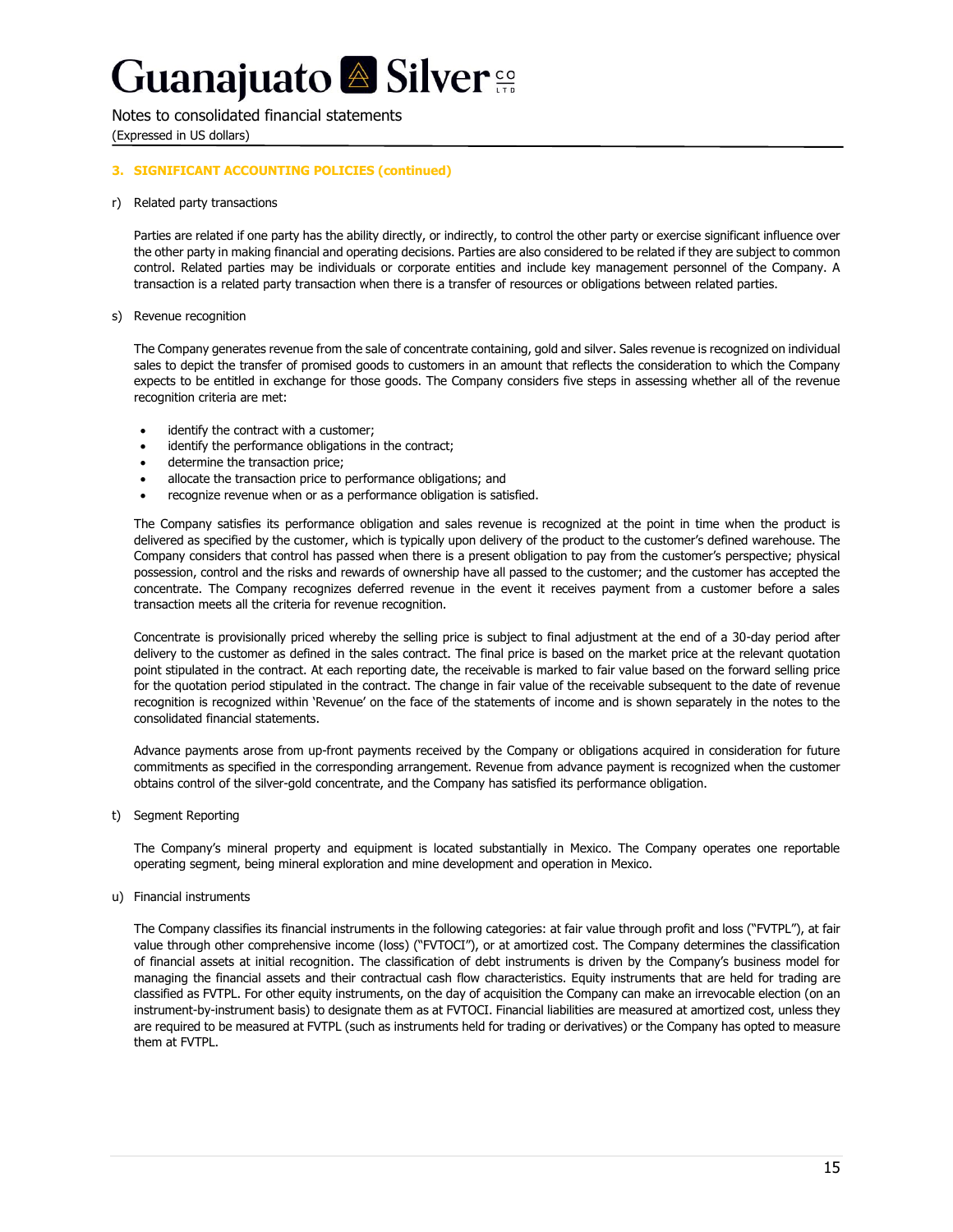Notes to consolidated financial statements (Expressed in US dollars)

### **3. SIGNIFICANT ACCOUNTING POLICIES (continued)**

#### u) Financial instruments (continued)

Financial assets and liabilities at amortized cost are initially recognized at fair value plus or minus transaction costs, respectively, and subsequently carried at amortized cost less any impairment.

Financial assets and liabilities carried at FVTPL are initially recorded at fair value and transaction costs are expensed in profit or loss. Realized and unrealized gains and losses arising from changes in the fair value of the financial assets and liabilities held at FVTPL are recognized in profit or loss.

An entity is required to recognize expected credit losses when financial instruments are initially recognized and to update the amount of expected credit losses recognized at each reporting date to reflect changes in the credit risk of the financial instruments.

For the Company's trade receivables, it determines the lifetime expected losses for all of its trade receivables. The expected lifetime credit loss provision for the Company's trade receivables is based on historical counterparty default rates and adjusted for relevant forward-looking information, when required.

The Company derecognizes financial assets only when the contractual rights to cash flows from the financial assets expire, or when it transfers the financial assets and substantially all the associated risks and rewards of ownership to another entity. Gains and losses on derecognition are generally recognized in the consolidated statement of loss and comprehensive loss.

Financial assets and financial liabilities are offset, and the net amount reported in the Consolidated Statements of Financial Position, only if there is an enforceable legal right to offset the recognized amounts and the intention is to settle on a net basis or to realize the assets and settle the liabilities simultaneously.

v) Comparative information

Certain comparative amounts have been reclassified to conform with the current year's financial statement presentation, including the for the change in the presentation currency from the Canadian dollar to the US dollar.

w) Adoption of new accounting standards, interpretation or amendments

Property, plant and equipment — proceeds before intended use (amendments to IAS 16)

On May 14, 2020, the IASB published a narrow scope amendment to IAS 16 Property, Plant and Equipment – Proceeds before Intended Use. The amendment prohibits deducting from the cost of property, plant and equipment amounts received from selling items produced while preparing the asset for its intended use. Instead, amounts received will be recognized as sales proceeds and related cost in profit or loss. The effective date is for annual periods beginning on or after January 1, 2022, with early adoption permissible.

The Company elected to early adopt the IAS 16 Amendment ("IAS 16 Amendment"). As a result, the Company recognized \$4,116,811 of gold-silver concentrate and \$6,350,863 of related cost of sales in its income statement. (December 31, 2020 -nil and nil, respectively).

x) New accounting standards issued but not yet effective

i. Classification of liabilities as current or non-current (amendments to IAS 1)

The amendments aim to promote consistency in applying the requirements by helping entities determine whether, in the statement of financial position, debt and other liabilities with an uncertain settlement date should be classified as current (due or potentially due to be settled within one year) or non-current.

The amendments are applied on or after the first annual reporting period beginning on or after January 1, 2023, with early application permitted. This amendment is not expected to have a material impact on the Company's financial statements.

ii. Deferred tax related to assets and liabilities arising from a single transaction (amendments to IAS 12)

In May 2021, the IASB issued an amendment to IAS 12 Taxes - Deferred Tax related to Assets and Liabilities arising from a Single Transaction, which amended IAS 12 Income Taxes. The amendments will become effective January 1, 2023. The Company is assessing the impact of the amendment and does not expect it to have a significant effect on the Company's financial statements.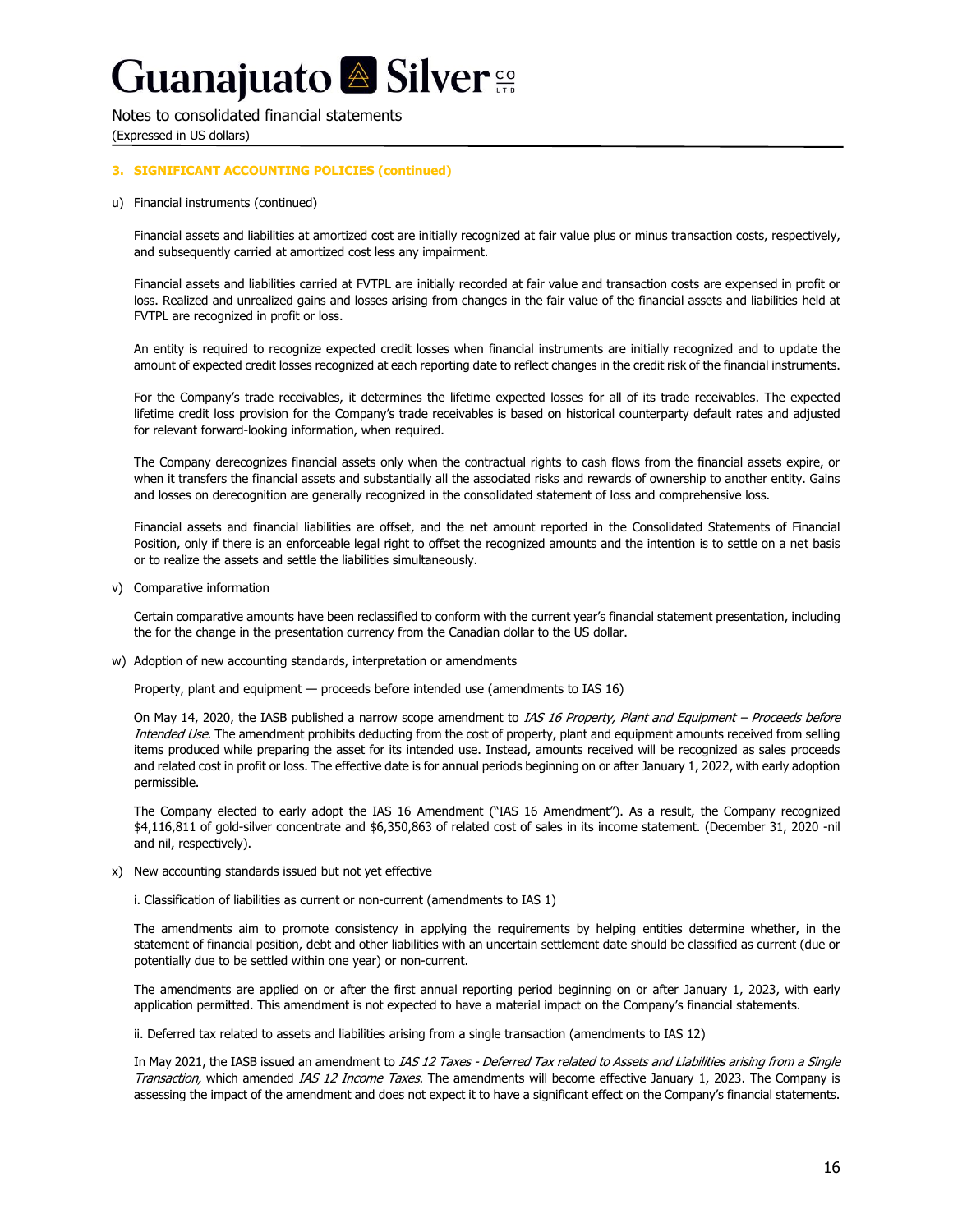Notes to consolidated financial statements (Expressed in US dollars)

### **4. ESTIMATES, ASSUMPTIONS AND JUDGMENTS**

The preparation of these consolidated financial statements require management to make judgments, estimates and assumptions that affect the reported amounts of assets, liabilities and contingent liabilities at the date of the consolidated financial statements and the reported amounts of revenues and expenses during the reporting period. Judgements, estimates and assumptions are continuously evaluated and are based on management's experience and other factors, including expectations of future events that are believed to be reasonable under the circumstances. Uncertainty about these judgments, estimates and assumptions could result in outcomes that could require a material adjustment to the carrying amount of the assets or liabilities in future years.

The areas that require management to make significant estimates and assumptions in applying the Company's accounting policies in determining carrying values include, but are not limited to:

a) Fair value of stock options and warrants

Determining the fair value of warrants and stock options requires estimates related to the choice of a pricing model, the estimation of stock price volatility, the expected forfeiture rate and the expected term of the underlying instruments. Any changes in the estimates or inputs utilized to determine fair value could result in a significant impact on the Company's future operating results or on other components of equity.

b) Decommissioning, restoration and similar provisions

The Company has obligations for decommissioning, restoring and other similar activities related to its mining properties. The future obligations for mine closure activities are estimated by the Company using mine closure plans or other similar studies which outline the requirements that will be carried out to meet the obligations.

Because the obligations are dependent on the laws and regulations of the countries in which the mines operate, the requirements could change as a result of amendments in the laws and regulations relating to environmental protection and other legislation affecting resource companies. As the estimate of the obligations is based on future expectations, a number of estimates and assumptions are made by management in the determination of closure provisions, including the future costs, the period over which they will be incurred, and the appropriate discount rate to be used.

c) Revenue recognition

The Company's sales of metal in concentrates allow for price adjustments based on the market price at the end of the relevant quotational period ("QP") stipulated in the contract. These are referred to as provisional pricing arrangements and are such that the selling price for metal in concentrate is based on the prevailing spot price on a specified future date. At each balance sheet date, the Company estimates the value of the trade receivable using forward metal prices.

Adjustments to the sale price occurs based on movements in quoted market prices up to the end of the QP. The period between provisional invoicing and the end of the QP is generally between one and three months. Any future changes over the QP are embedded within the provisionally priced trade receivables and are, therefore, within the scope of IFRS 9 and not within the scope of IFRS 15. As such, the provisional price adjustments are accounted for as derivatives and presented separately in Note 18 of these financial statements.

d) Income taxes

The estimation of income taxes includes evaluating the recoverability of deferred tax assets based on an assessment of the Company's ability to utilize the underlying future tax deductions against future taxable income prior to expiry of those deductions. Management assesses whether it is probable that some or all of the deferred income tax assets will not be realized. The ultimate realization of deferred tax assets is dependent upon the generation of future taxable income, which in turn is dependent upon the successful discovery, extraction, development and commercialization of mineral reserves. To the extent that management's assessment of the Company's ability to utilize future tax deductions changes, the Company would be required to recognize more or fewer deferred tax assets, and deferred income tax provisions or recoveries could be affected.

e) Value-added tax ("VAT") receivable

Timing of collection of VAT receivables is uncertain as VAT refund procedures require a significant amount of information and follow-up. The Company assesses the recoverability of the VAT receivable and its classification as current or non- current at each reporting date. This is impacted by several factors, including the status of discussions with the tax authorities, and current interpretation of relevant tax legislation. Changes in these estimates can materially affect the amount recognized as VAT receivable and the classification and could result in an increase in other expenses recognized.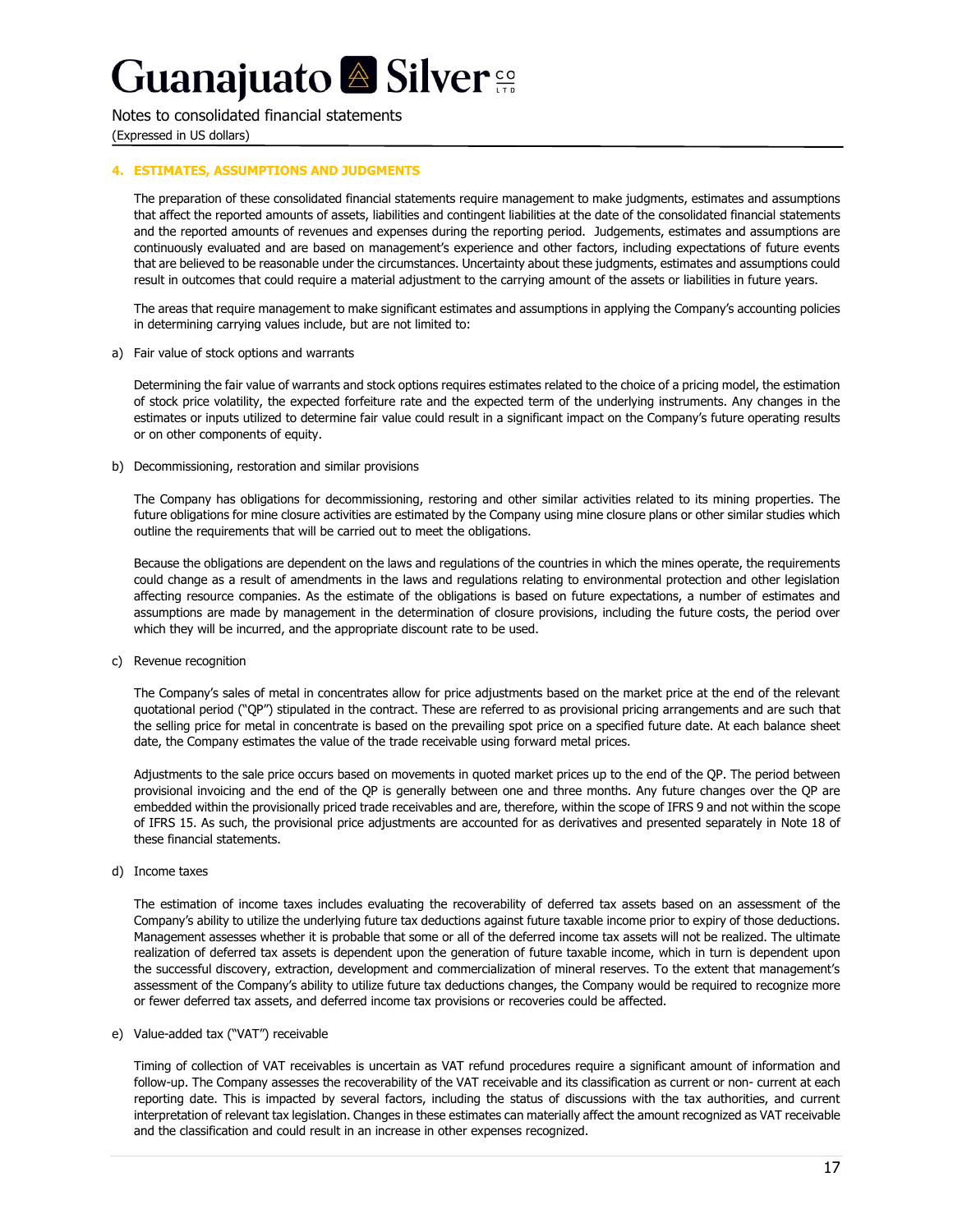Notes to consolidated financial statements (Expressed in US dollars)

### **4. ESTIMATES, ASSUMPTIONS AND JUDGMENTS (continued)**

#### f) Leases

Primarily judgements include whether a lease conveys the right to use a specific asset, whether the Company obtains substantially all of the economic benefits from the use of the asset, whether the Company has the right to direct the use of the asset, evaluating the appropriate discount rate to use to discount the lease liability for each lease or groups of assets, and to determine the lease term where a contract includes renewal options. Significant estimates, assumptions and judgements over these factors would affect the present value of the lease liabilities, as well as the associated amount of the ROU asset.

Information about significant areas of judgment considered by management in preparing the consolidated financial statements is as follows:

#### a) Functional currency

Assessment of functional currency involves certain judgements to determine the primary economic environment and the Company reconsiders the functional currency of its entities if there is a change in events and conditions that determined the primary economic environment.

#### b) Acquisitions

On the acquisition of a set of assets and liabilities, a company must determine whether what was acquired includes the inputs, processes and outputs necessary to constitute a business or an asset acquisition as defined in IFRS 3 - Business Combinations. Based on an assessment of the relevant facts and circumstances including, the mill facility was on care and maintenance, proven and probable reserves were exhausted before the acquisition and workforce was not acquired with the purchase, the Company concluded that the acquisition of El Cubo Complex in Guanajuato, Mexico from Endeavour Silver Corp. on April 9, 2021, met the criteria of an asset acquisition (note 10 (a)).

#### c) Contingencies

Contingencies can be either possible assets or possible liabilities arising from past events which, by their nature, will only be resolved when one or more future events not within our control occur or fail to occur. The assessment of such contingencies inherently involves the exercise of significant judgement and estimates of the outcome of future events.

A liability is recognized in the consolidated financial statements when the outcome of the legal proceedings is probable, and the estimated settlement amount can be estimated reliably. Contingent assets are not recognized in the consolidated financial statements until virtually certain.

The amount of contingent consideration payable recognized on the El Cubo acquisition is subject to judgment on the probability that specific closing price criteria on the price of gold will be achieved within the time periods specified in the acquisition agreement. This judgment affects the amount recognized for the contingent consideration payable. Future closing prices will affect amounts recognized in the future and any amounts ultimately payable, if any.

#### d) Life of El Cubo Complex

Judgment is required in estimating the life of mine of the El Cubo Complex, including the expected tonnes to be mined economically in the future. The total expected tonnes to be produced is the denominator in determining units of production depreciation in any period. The life of mine is also used in the determination of the reclamation and rehabilitation liability recognized. There have been no mineral reserves identified at the El Cubo complex. Consequently, the life of mine has been estimated using mineral resources including a portion of identified inferred resources. Inferred resources account for approximately 62% of the life of mine at December 31, 2021.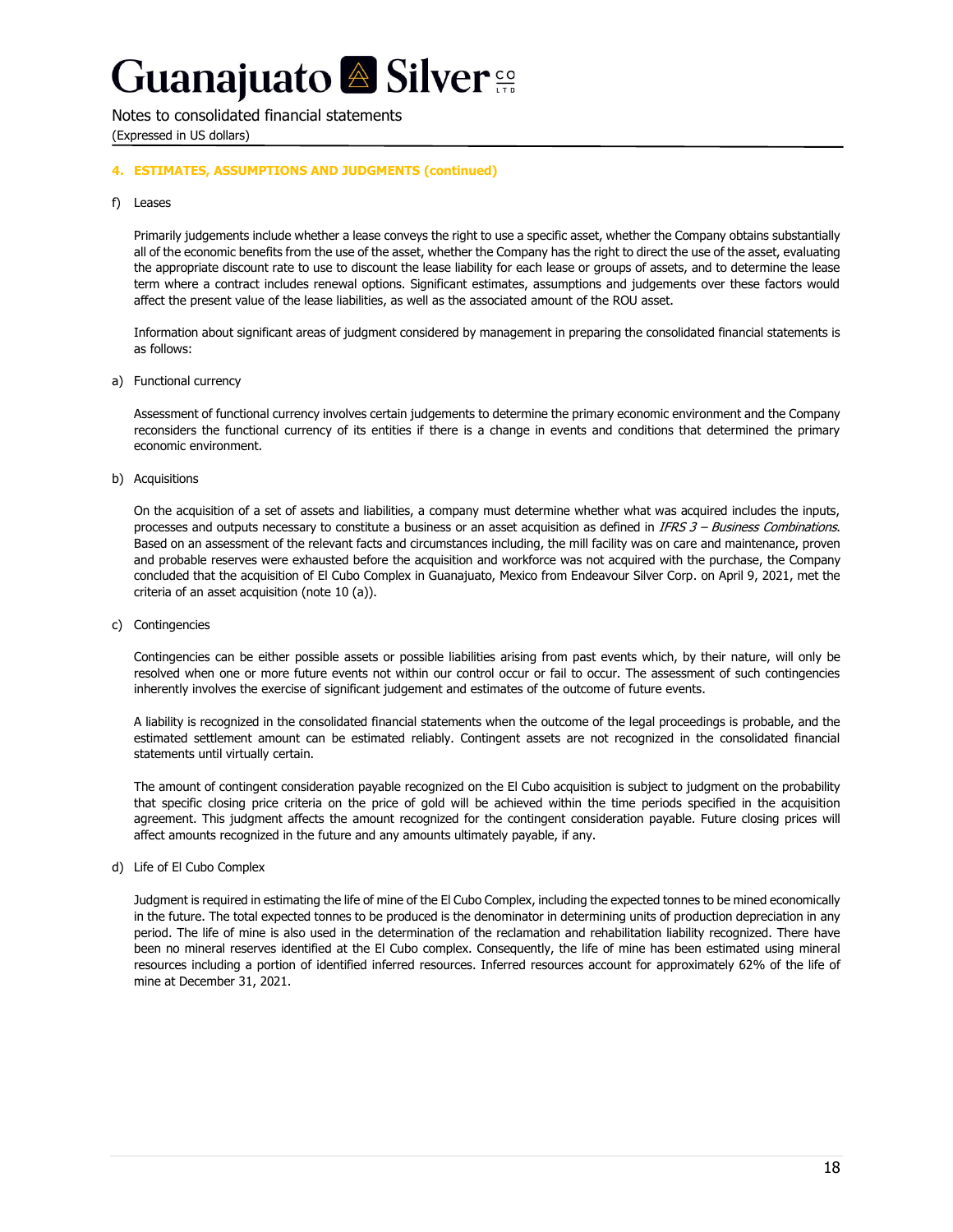Notes to consolidated financial statements

(Expressed in US dollars)

### **5. CASH AND CASH EQUIVALENTS**

Cash and cash equivalents include cash on hand, demand deposits and money market instruments with maturities from the date of acquisition of 90 days or less, which are readily convertible to known amounts of cash.

### **6. AMOUNTS RECEIVABLE**

|                       | <b>December 31</b><br>2021 | December 31<br>2020      |
|-----------------------|----------------------------|--------------------------|
|                       |                            | (Restated)               |
| Trade Receivables (a) | 491,731                    | $\overline{\phantom{a}}$ |
| VAT recoverable (b)   | 2,083,843                  | $\overline{\phantom{a}}$ |
| Other receivables     | 45,334                     | 83,672                   |
|                       | 2,620,908<br>\$            | 83,672                   |

a. As of December 31, 2021, trade receivables consist of receivables from provisional silver and gold sales from the El Cubo Complex. The fair value of receivables arising from concentrate sales contracts that contain provisional pricing mechanisms is determined using the appropriate quoted forward price on the measurement date from the exchange that is the principal active market for the particular metal. As such, these receivables which meet the definition of an embedded derivative, are classified as Level 2 of the fair value hierarchy (note 25).

b. At the reporting date, the Company assessed the timing of collection of the total VAT receivable of \$3,809,363 balance and concluded that \$1,725,520 of the VAT recoverable is expected to be collected in 2023, therefore it was classified as other noncurrent assets.

### **7. INVENTORIES**

|                        | <b>December 31</b><br>2021 | December 31<br>2020      |
|------------------------|----------------------------|--------------------------|
| Concentrate stockpiles | 832,707                    | $\overline{\phantom{a}}$ |
| Ore stockpiles         | 326,997                    | -                        |
| Materials and supplies | 426,436                    | -                        |
| Total inventories      | \$1,586,140                | -                        |

During the year ended December 31, 2021, the Company expensed \$4,303,424 (December 31, 2020 – nil) of inventories to cost of sales.

### **8. OTHER CURRENT ASSETS**

As of December 31, 2021, other current assets are comprised of 400 ounces of gold and 40,000 ounces of silver valued at \$1,622,935. These are held to satisfy the Company's principal repayment obligations under the OCIM Loan (Note 12).

#### **9. ADVANCE RECEIVABLE**

On February 18, 2020, and as amended on August 17, 2020, the Company entered into an agreement with Astor Holdings Inc.("Astor"), a Guyana corporation, and Shooting Star Acquisition Corp. ("Star"), a Capital Pool Company listed for trading on the TSX Venture Exchange, whereby the Company assigned all rights, title and interest in a draft National Instrument 43-101 technical report previously commissioned by the Company on a gold property in Guyana known as the Tassawini property. In consideration, Astor and Star collectively agreed to assume the amount owing to the Company of \$167,457 from the previous owner of the Tassawini property and pay the Company \$30,005 and issue 1,400,000 common shares of Star in settlement of that debt upon closing of Star's qualifying transaction to acquire Astor. On June 7, 2021, Star announced the termination of the acquisition of Astor and as a result, the Company has written off the advance receivable.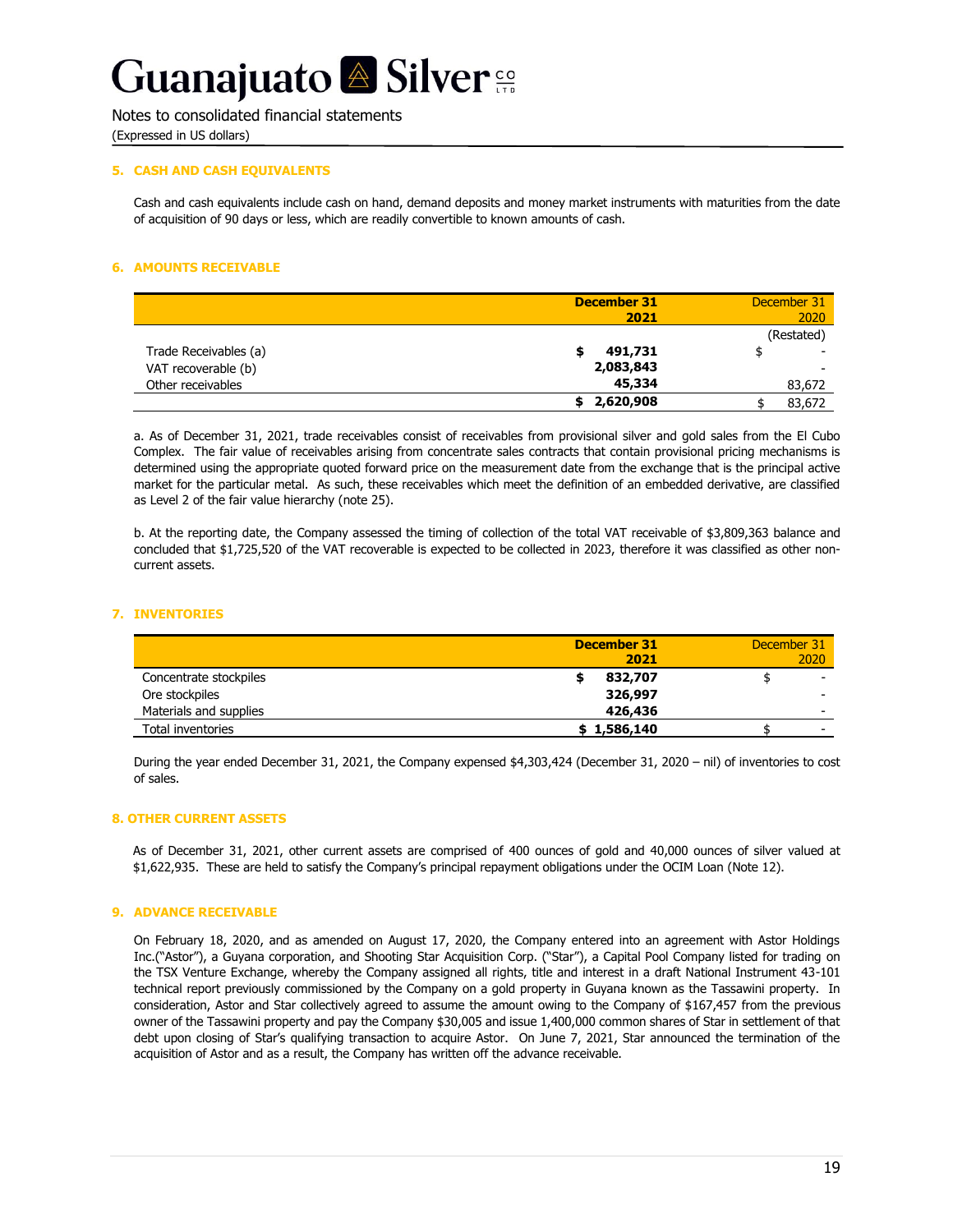Notes to consolidated financial statements (Expressed in US dollars)

### **10. MINERAL PROPERTIES, PLANT AND EQUIPMENT**

#### **Consolidated Property, Plant and Equipment**

|                                     |                            |                       | Property, plant and equipment       |                       |                              |                                                |              |
|-------------------------------------|----------------------------|-----------------------|-------------------------------------|-----------------------|------------------------------|------------------------------------------------|--------------|
|                                     | Machinery and<br>equipment | Land and<br>buildings | Furniture and<br>other<br>equipment | <b>Total PP&amp;E</b> | <b>Mineral</b><br>properties | <b>Exploration</b><br>and evaluation<br>assets | <b>Total</b> |
|                                     | \$                         | \$                    |                                     |                       | \$                           |                                                | \$           |
| <b>COST</b>                         |                            |                       |                                     |                       |                              |                                                |              |
| Balance at December 31, 2020        | 106,796                    |                       | 18,561                              | 125,358               |                              | 2,529,887                                      | 2,655,245    |
| <b>Additions</b>                    | 12,533,441                 | 4,885,684             | 1,763,436                           | 19, 182, 561          | 12,422,640                   | 267,478                                        | 31,872,680   |
| Changes in closure and reclamation  | ۰                          | ۰                     | ۰                                   | ٠                     | 2,224,967                    | ٠                                              | 2,224,967    |
| <b>Balance at December 31, 2021</b> | 12,640,237                 | 4,885,684             | 1,781,997                           | 19,307,919            | 14,647,608                   | 2,797,365                                      | 36,752,892   |
|                                     |                            |                       |                                     |                       |                              |                                                |              |
| <b>ACCUMULATED DEPRECIATION</b>     |                            |                       |                                     |                       |                              |                                                |              |
| Balance at December 31, 2020        | 1,575                      | ٠                     | 5,441                               | 7,016                 | ÷                            | ۰                                              | 7,016        |
| Depreciation                        | 817,124                    | 43,433                | 129,650                             | 990,207               | 779,693                      | $\sim$                                         | 1,769,900    |
| <b>Balance at December 31, 2021</b> | 818,699                    | 43,433                | 135,090                             | 997,223               | 779,693                      |                                                | 1,776,916    |
|                                     |                            |                       |                                     |                       |                              |                                                |              |
| Net book value at December 31, 2021 | 11.821.538                 | 4.842.251             | 1.646.907                           | 18,310,696            | 13,867,914                   | 2,797,365                                      | 34,975,976   |
|                                     |                            |                       |                                     |                       |                              |                                                |              |

| <b>COST</b>                         |         |                          |                          |         |                          |           |                          |
|-------------------------------------|---------|--------------------------|--------------------------|---------|--------------------------|-----------|--------------------------|
| Balance at December 31, 2019        | 1,339   |                          | 6,682                    | 8,020   | ۰                        | 1,135,429 | 1,143,449                |
| <b>Additions</b>                    | 105,458 |                          | 11,880                   | 117,338 | ۰                        | 1,400,633 | 1,517,970                |
| Sale of mineral stockpile           | ٠       | ٠                        | $\overline{\phantom{a}}$ | $\sim$  | $\overline{\phantom{a}}$ | (6, 174)  | (6, 174)                 |
| Balance at December 31, 2020        | 106,796 | $\overline{\phantom{a}}$ | 18.561                   | 125,358 |                          | 2,529,887 | 2,655,245                |
|                                     |         |                          |                          |         |                          |           |                          |
| <b>ACCUMULATED DEPRECIATION</b>     |         |                          |                          |         |                          |           |                          |
| Balance at December 31, 2019        | ۰       | ۰                        | $\overline{\phantom{a}}$ | ۰       | $\overline{\phantom{a}}$ | ۰         | $\overline{\phantom{a}}$ |
| Depreciation                        | 1,575   |                          | 5,441                    | 7,016   | ۰                        |           | 7,016                    |
| Balance at December 31, 2020        | 1,575   |                          | 5,441                    | 7,016   |                          | $\sim$    | 7,016                    |
|                                     |         |                          |                          |         |                          |           |                          |
| Net book value at December 31, 2020 | 105,221 |                          | 13,121                   | 118,342 |                          | 2,529,887 | 2,648,229                |

#### a) Mineral properties

The El Cubo and El Pinguico properties are located in central Mexico, in the State of Guanajuato, approximately 11 km east of the city of Guanajuato.

#### **El Cubo**

On April 9, 2021, the Company purchased the El Cubo Complex in Guanajuato, Mexico from Endeavour Silver Corp. ("Endeavour") As consideration for the El Cubo Complex, the Company:

- paid a non-refundable cash deposit of \$500,000 on December 18, 2020;
- paid \$7,000,000 cash on closing;
- issued 21,331,058 common shares of the Company on closing with a fair value of \$9,835,451; and
- issued a \$2,500,000 unsecured, non-interest-bearing promissory note due on April 8, 2022. A market discount rate of 13% was used to calculate the fair value of the promissory note of \$2,212,389.

The Company also incurred legal and regulatory costs of \$51,461.

Management determined that the acquisition of El Cubo Complex did not meet the definition of a business in accordance with IFRS 3 Business Combinations. Accordingly, the acquisition has been accounted for as an asset acquisition. The fair value of the consideration paid and its allocation to the assets and liabilities acquired consisted of: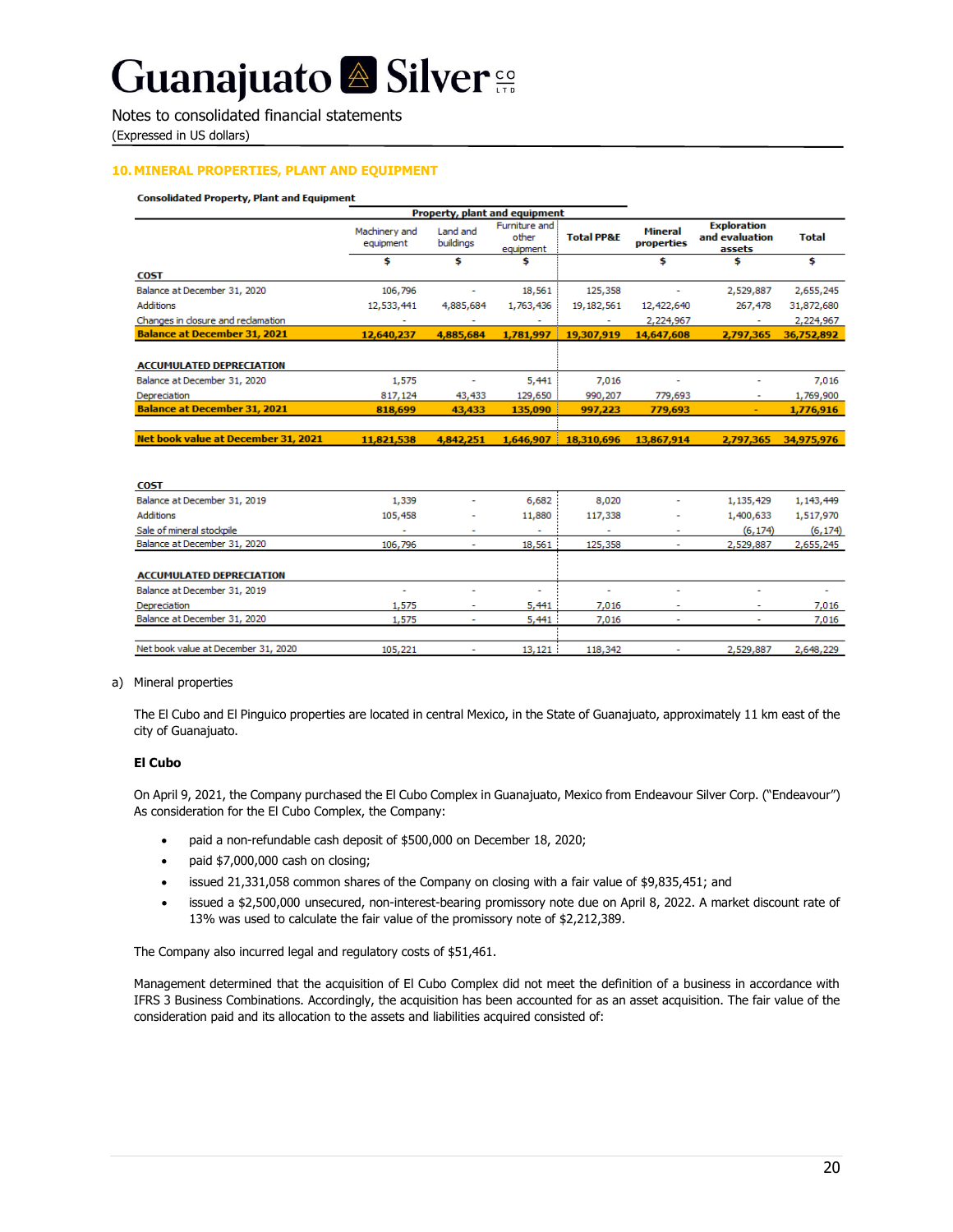Notes to consolidated financial statements (Expressed in US dollars)

### **10. MINERAL PROPERTIES, PLANT AND EQUIPMENT (continued)**

### a) Mineral properties (continued)

| <b>Consideration</b> |            |
|----------------------|------------|
| Cash deposit         | 500,000    |
| Cash                 | 7,000,000  |
| <b>Shares</b>        | 9,835,451  |
| Promissory note      | 2,212,389  |
| Contingent payment   | 750,000    |
| Transaction cost     | 51,461     |
| <b>Total</b>         | 20,349,301 |

| <b>Fair Value of Net Assets Acquired</b> |             |
|------------------------------------------|-------------|
| Plant and equipment                      | 8,985,000   |
| Other equipment                          | 45,000      |
| Surface land                             | 4,500,000   |
| Mineral properties                       | 11,419,301  |
| Reclamation and rehabilitation provision | (4,600,000) |
| Total                                    | 20,349,301  |

Additionally, the El Cubo acquisition agreement requires certain contingent payments as follows:

- i. \$1,000,000 upon the Company producing 3,000,000 ounces of silver equivalent from the Combined Project (Contingent Payment #1). At the Company's option, the Company can issue common shares for up to 50% of Contingent Payment #1, based on the volume weighted average trading price of the Company's common shares for the 10 trading days immediately preceding the date of such payment.
- ii. \$1,000,000 if the London Bullion Market Association ("LBMA") spot price of gold closes at or above \$2,000 per ounce for 20 consecutive trading days within two years after closing ("Contingent Payment #2").
- iii.  $$1,000,000$  if the LBMA spot price of gold closes at or above \$2,200 per ounce for 20 consecutive trading days within three years after closing ("Contingent Payment #3").

The Company has accrued a total of \$750,000 for contingent payment #2 and contingent payment #3 as other current liabilities on the statement of financial position.

#### b) Exploration and evaluation assets

|                                             | <b>Other Mexican</b><br>claims<br><b>El Pinguico</b> |    |           |  | <b>Total</b> |
|---------------------------------------------|------------------------------------------------------|----|-----------|--|--------------|
| <b>Acquisition Cost:</b>                    |                                                      |    |           |  |              |
| Balance, December 31, 2019 (Restated)<br>\$ | 265,257                                              | \$ | 870,172   |  | 1,135,429    |
| <b>Additions</b>                            |                                                      |    | 1,400,632 |  | 1,400,632    |
| Sale of mineral stockpile                   |                                                      |    | (6, 174)  |  | (6, 174)     |
| Balance, December 31, 2020 (Restated)       | 265,257                                              |    | 2,264,630 |  | 2,529,887    |
| <b>Additions</b>                            |                                                      |    | 267,478   |  | 267,478      |
| Balance, December 31, 2021                  | 265,257                                              |    | 2,532,108 |  | 2,797,365    |

#### **El Pinguico Mine Project**

The Pinguico Mine project is comprised of two mining claims, El Pinguico and Ample de El Pinguico, covering 71.7 hectares. It is subject to a 4% net smelter return ("NSR") royalty and a 15% Net Profits Interest ("NPI") on minerals recovered from the existing surface and underground stockpiles of mineralized rock and a 3% NSR and 5% NPI on all newly mined mineralized material.

On August 18, 2020, as amended on November 8, 2020, the Company entered into a royalty purchase option vendor agreement to acquire 3 of the 4 underlying royalties on the El Pinguico Project from the original vendor of the property (the "Option Agreement"), Exploraciones Mineras Del Bajio S.A. de C.V. ("EMBSA"), a company controlled by a director of the Company. Under the Option Agreement, the Company has the option to repurchase the following royalties from EMBSA: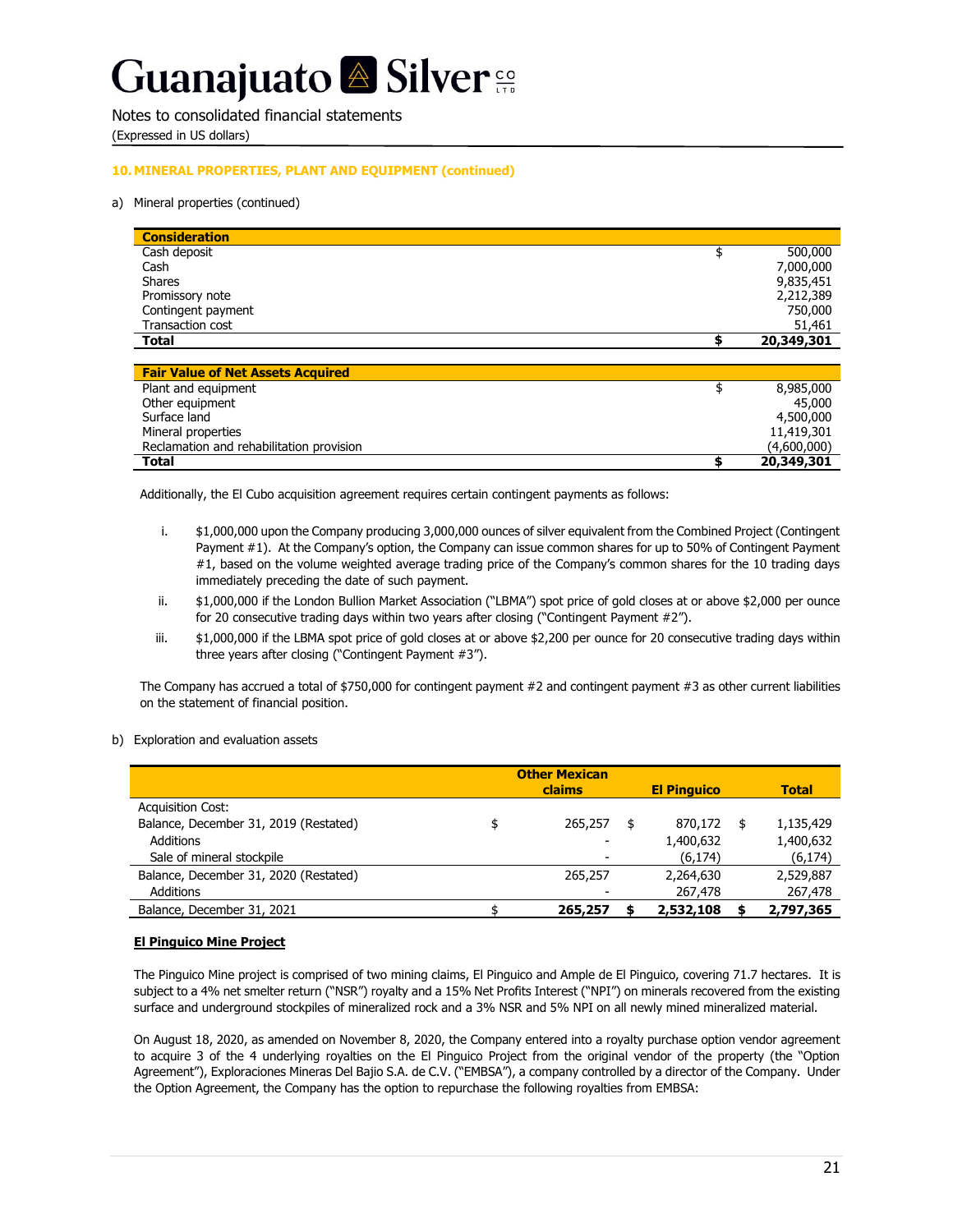Notes to consolidated financial statements (Expressed in US dollars)

### **10. MINERAL PROPERTIES, PLANT AND EQUIPMENT (continued)**

- b) Exploration and evaluation assets (continued)
	- the 4% NSR on all "broken material" within both the above ground and underground stockpiles;
	- the 3% NSR on all newly established in-situ material discovered on the El Pinguico Project; and
	- the 5% NPI on all newly established in-situ material discovered on the El Pinguico Project.

Under the terms of the Option Agreement, the Company will pay a total of CAD\$1,675,000 cash and issue 3,750,000 units (each unit comprised of one common share and one non-transferable share purchase warrant, exercisable at CAD\$0.175 per share for a term of 5 years) to EMBSA as follows:

- CAD\$200,000 cash (paid) and 3,750,000 units on or before November 30, 2020 (issued);
- CAD\$325,000 cash on or before February 22, 2021 (paid);
- CAD\$525,000 cash on or before February 22, 2022; (see note 29)
- CAD\$625,000 cash on or before February 22, 2023.

Upon completion of the payments and exercise of the option, the Company will own an undivided 100% interest in the El Pinguico Mine Project with only a 15% NPI on the existing above and underground stockpiles as the remaining royalty.

In March 2021, the Company acquired 89.6 hectares of land that covers portions of the surface of the El Pinguico mining claims for \$22,773. The Company also has an option to purchase 212.98 hectares covering additional portions of surface area of the El Pinguico mining claims for \$44,727.

In February 2020, the Company signed a 15-year Surface Land Access Agreement with the Ejido Calderones, the local Ejido group for unrestricted road access for exploration and mining equipment and personnel to the El Pinguico Project through the community of Calderones. The Company made an initial payment of \$7,100 (100,000 Mexican Pesos ["MXP"]) and will make annual payments of MXP 50,000 (approximately \$3,100) plus value added tax of 16%. During the year ended December 31, 2021, the Company paid \$18,133 (MXP 362,659) (December 31, 2020 - \$3,735 (MXP 58,000)).

In order to gain a better understanding of the metallurgy of the surface stockpile at the El Pinguico Mine Project, the Company sold 1,039 tonnes of mineralized material to Endeavour on June 22, 2020, for \$8,290 (MXP 137,300), net of processing charges. As part of the sale, Endeavour provided the Company with a detailed analysis of all recovery and concentrate data obtained in the processing.

#### **Other Mexican claims**

The Company has 7,800 hectares of additional mining claims within the Guanajuato and Queretaro regions as follows:

- i. Patito I and II concessions located approximately 1.5 km southwest, and 3.0 km due south of the El Pinguico Project.
- ii. The Analy I & Analy II concessions located 100 km east of the city of Guanajuato, Mexico.
- iii. El Ruso, Ysabela and Camila concessions located near the northern boundary between the States of Guanajuato and Queretaro in central Mexico.
- iv. Over 7,000 hectares of mining claims south and east of the city of Guanajuato acquired from Endeavour as part of the El Cubo Complex transaction.

A 2.5% NSR exists on seven concessions (i, ii, and iii above) of which, one half (1.25%) may be repurchased for \$500,000.

#### **Rossland Properties, British Columbia, Canada**

As of December 31, 2021, the Company holds certain mineral claims within the historic Rossland gold camp in southeastern British Columbia.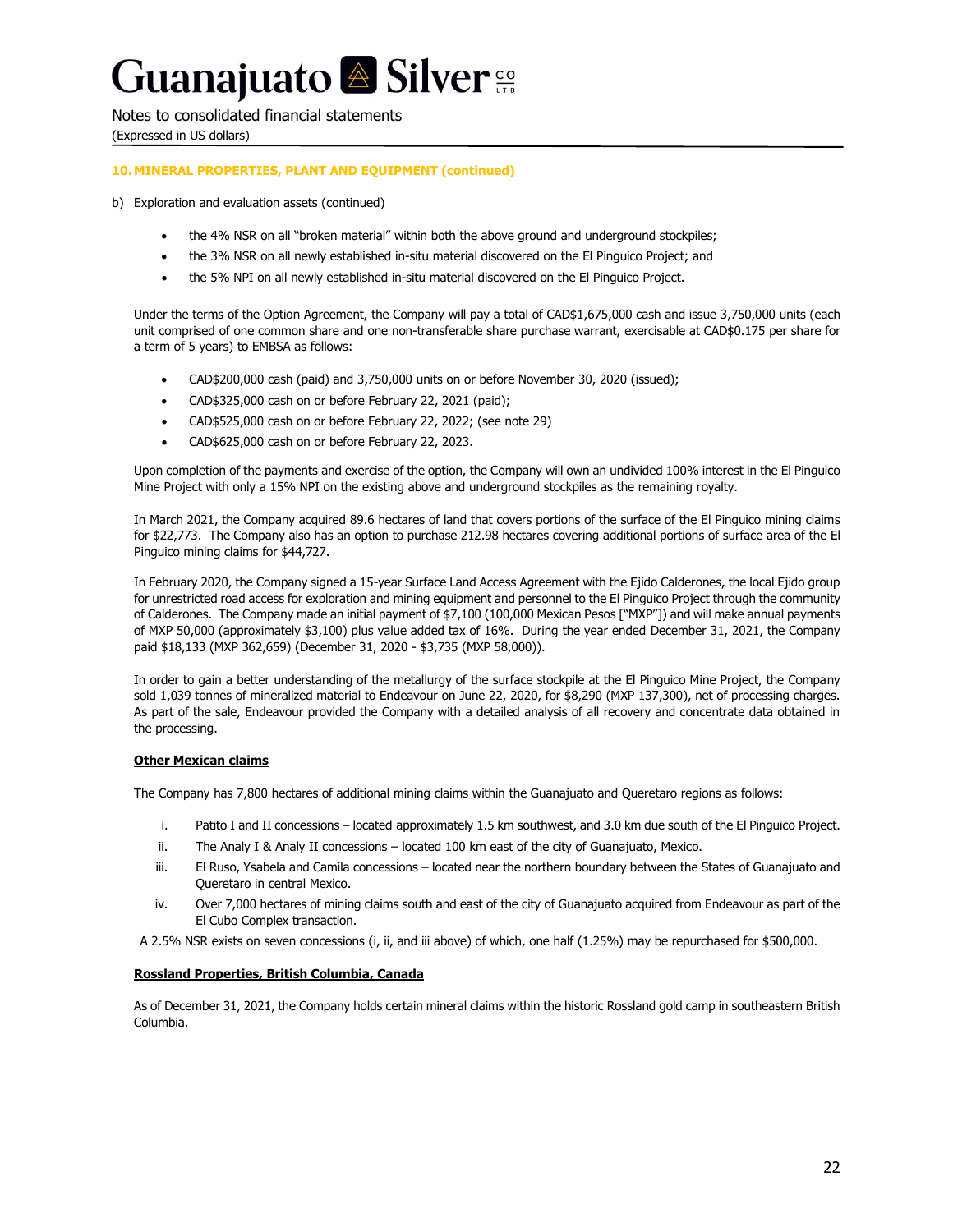Notes to consolidated financial statements

(Expressed in US dollars)

### **11.ADVANCE PAYMENT**

In October 2021, The Company received \$1,293,103 (plus \$206,897 of VAT) up-front payment which was recognized as deferred revenue. The advance payment bears interest at 12-month Libor + 6.75% and is to be repaid in 15 monthly installments of \$100,000, after a 3-month grace period, against the proceeds from the silver-gold concentrate delivered.

The advance payment will be recognized as revenue upon deliver of the silver-gold concentrate when the customer obtains control of the silver-gold concentrate, and the Company has satisfied its performance obligation.

### **12. LOANS PAYABLE**

|                                            | <b>OCIM</b> | <b>Vehicles</b> |    | <b>Total</b> |
|--------------------------------------------|-------------|-----------------|----|--------------|
| Balance, December 31, 2020 (Restated)      | \$<br>۰     | 21,721          | \$ | 21,721       |
| Additions                                  | 7,450,000   | 183,576         |    | 7,633,576    |
| Interest expense                           | 922,365     | 50,082          |    | 972,447      |
| Loan payments                              |             | (76, 478)       |    | (76, 478)    |
| Effect of change in foreign exchange rates |             | (4,624)         |    | (4,624)      |
| Derivative asset                           | (365,293)   |                 |    | (365,293)    |
| Balance, December 31, 2021                 | 8,007,072   | 174,277         | S  | 8,181,349    |
| Which consist of:                          |             |                 |    |              |
| Current portion of loans                   | 7,217,403   | 68,119          |    | 7,285,522    |
| Non-current portion of loans               | 789,669     | 106,158         |    | 895,827      |
| Balance, December 31, 2021                 | 8,007,072   | 174,277         |    | 8,181,349    |

|                                       | <b>Vehicles</b> | <b>Total</b> |
|---------------------------------------|-----------------|--------------|
| Balance, December 31, 2019 (Restated) | -               |              |
| <b>Additions</b>                      | 21,806          | 21,806       |
| Interest expense                      | 689             | 689          |
| Loan payments                         | (1,644)         | (1,644)      |
| Foreign exchange loss                 | 905             | 905          |
| Balance, December 31, 2020 (Restated) | 21,756          | \$<br>21,756 |
| Which consist of:                     |                 |              |
| Current portion of loan               | 6,453           | 6,453        |
| Non-current portion of loan           | 15,303          | 15,303       |
| Balance, December 31, 2020 (Restated) | 21,756          | 21,756       |

#### a) Vehicles

Between April and December 2021, the Company entered into nine, 3-year vehicle loan agreements with aggregate principal totalling \$183,576 (MXP 3,698,191). The loans are secured by the respective vehicles, bear interest at 16.83% and are repayable in monthly installments of between \$706 and \$1,032 (MXP 11,576 and MXP 16,913) plus VAT.

On September 18, 2020, the Company entered into a 3-year vehicle loan agreement. The Company paid a down payment of \$13,406 (MXP271,738) with a principal of \$22,282 (MXP451,645). The loan is secured by the vehicle, bears interest at 18.5% per annum and is repayable in monthly installments of \$809 (MXP16,441) plus VAT.

### b) OCIM loan

On May 31, 2021, the Company entered into a definitive agreement for an 18-month gold and silver loan with European based OCIM Group ("OCIM") for \$7,500,000 less \$50,000 of transaction cost. The loan is repayable over the following 12 months commencing February 28, 2022, with the Company delivering 19,076 silver and 178.5 gold ounces per month (an aggregate 228,916 silver and 2,141 gold ounces). The number of silver and gold ounces was fixed at an annualized 15% discount to the spot price on July 26, 2021, the date the Company served notice of drawdown of funds.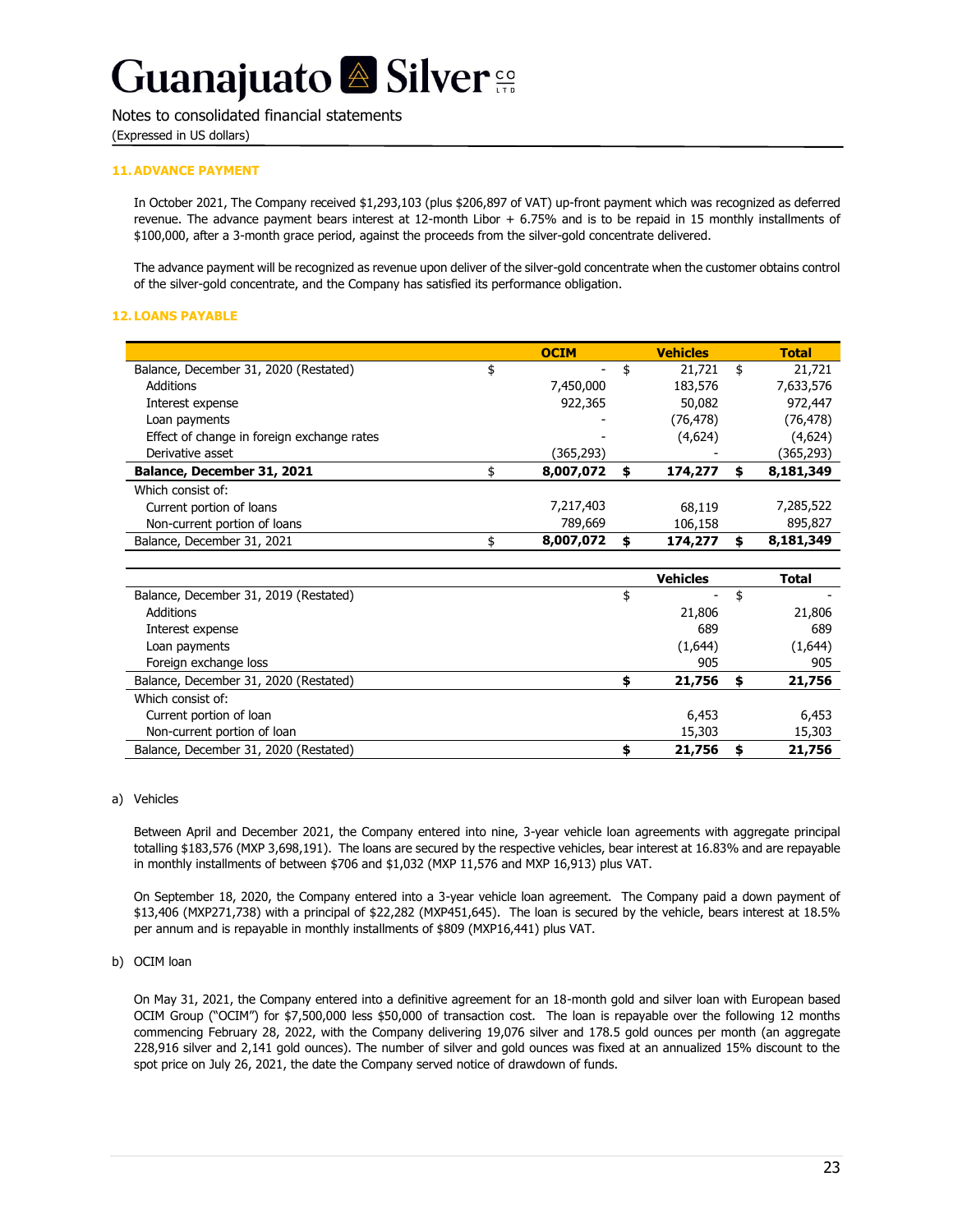Notes to consolidated financial statements (Expressed in US dollars)

### **12. LOANS PAYABLE (continued)**

#### b) OCIM loan (continued)

The loan is classified as a financial liability and measured at amortized cost using the effective interest rate implicit in the loan. The requirement to deliver gold and silver ounces was determined to be a derivative and is measured at fair value at the end of each reporting period. As at December 31, 2021, the fair value of the derivative was an asset of \$365,293. For the year ended December 31, 2021, the Company recognized a gain of \$289,908 on revaluation of the derivative in profit or loss.

#### c) Promissory note:

On November 30, 2021, the Company repaid the outstanding promissory note related to the acquisition of the El Cubo Complex. Endeavour agreed to reduce the principal amount of the note by \$25,000 and settle the associated VAT of \$400,000 for 901,224 common shares of the Company.

| Promissory note                  | 2,500,000   |
|----------------------------------|-------------|
| <b>Discount</b>                  | (287, 611)  |
| As of April 9, 2021 (note 10(a)) | 2,212,389   |
| Accretion                        | 180,221     |
| Loss on settlement               | 82,390      |
| Payment                          | (2,475,000) |
| As of December 31, 2021          |             |

#### **13. LEASE LIABILITIES**

The Company leases office space, employee housing and power generators. These leases are for periods of 2 to 5 years.

The following table presents the lease obligations of the Company:

|                                            |    | <b>December 31</b><br>2021 | December 31<br>2020 |
|--------------------------------------------|----|----------------------------|---------------------|
|                                            |    |                            | Restated            |
| Beginning balance                          | \$ | ۰                          | \$                  |
| <b>Additions</b>                           |    | 686,398                    |                     |
| Interest                                   |    | 70,586                     |                     |
| Payments                                   |    | (174, 384)                 |                     |
| Effect of change in foreign exchange rates | ፍ  | (4, 857)                   |                     |
| Ending balance                             |    | 577,743                    |                     |
| Less: current portion                      |    | (152,354)                  |                     |
| Non-current lease liabilities              |    | 425,389                    |                     |

The following table presents lease liability maturity – contractual undiscounted cash flows for the Company:

|                                         | <b>December 31</b><br>2021 | December 31<br>2020 |
|-----------------------------------------|----------------------------|---------------------|
|                                         |                            | Restated            |
| Less than one year                      | \$<br>218,942              | \$                  |
| Between one and five years              | 547,546                    |                     |
|                                         | 766,489                    |                     |
| Less: future finance charges            | (188,746)                  |                     |
| Present value of minimum lease payments | 577,743                    |                     |
| Less: current portion                   | (152,354)                  |                     |
| Non-current lease liabilities           | 425,389                    |                     |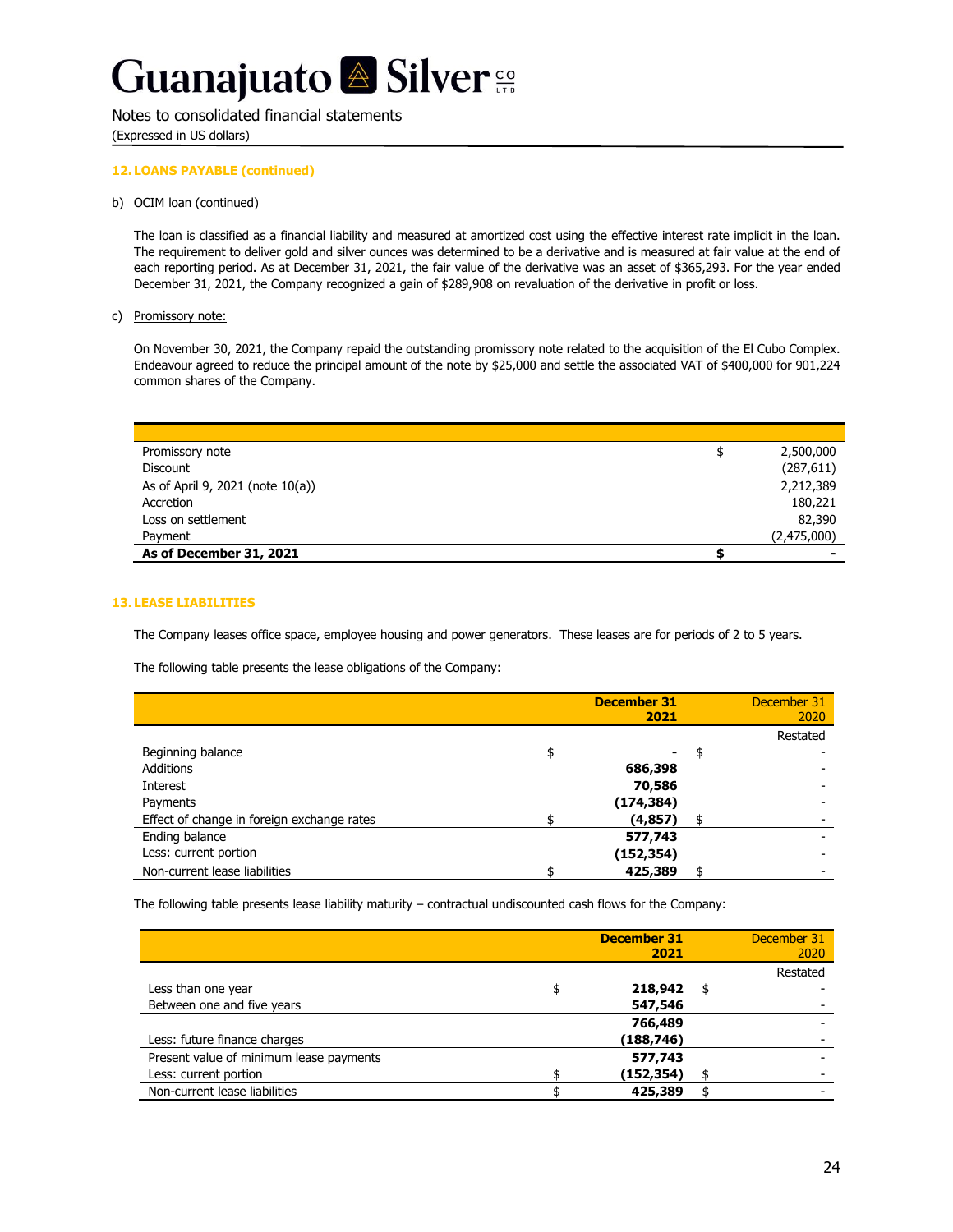Notes to consolidated financial statements

(Expressed in US dollars)

## **14. PROVISION FOR RECLAMATION AND REHABILITATION**

The Company recognized a provision for reclamation related to the environmental restoration and closure costs associated with the acquired El Cubo Complex. Significant reclamation and closure activities include land rehabilitation, decommissioning of buildings and mine facilities, ongoing care and maintenance and other costs.

|                                             | <b>El Cubo Complex</b> |
|---------------------------------------------|------------------------|
| Balance at December 31, 2020                |                        |
| At acquisition of El Cubo Complex           | 4,600,000              |
| Accretion                                   | 209,733                |
| Changes in estimate                         | 1,533,330              |
| Effect of changes in foreign exchange rates | (93, 237)              |
| <b>Balance at December 31, 2021</b>         | 6,249,826              |

|                                             | <b>El Cubo Complex</b> |
|---------------------------------------------|------------------------|
| Anticipated settlement date                 | 2029                   |
| Undiscounted uninflated estimated cash flow | 6,535,333              |
| Estimated life of mine (years)              | 6                      |
| Discount rate                               | 7.93                   |
| Inflation rate                              | 7.36                   |

### **15. SHARE CAPITAL**

a) Authorized share capital

The authorized share capital of the Company is as follows:

- i. unlimited voting common shares without par value
- ii. unlimited preferred shares without par value
- b) Equity offerings

During the year ended December 31, 2021, the Company issued common shares as follows:

- i. On March 11, 2021, the Company completed a non-brokered private placement and issued 56,500,000 units at CAD\$0.30 per unit for gross proceeds of \$13,415,117 (CAD\$16,950,000). Each unit consisted of one common share and one-half common share purchase warrant. Each whole warrant entitles the holder to purchase one additional common share at CAD\$0.45 per share for a period of three years. In connection with the private placement, the Company incurred issuance costs of \$270,565 (CAD\$341,839) paid in cash, issued 518,139 common shares and 1,648,669 finder's warrants with an exercise price of CAD\$0.45 exercisable for three years and a fair value of \$532,915 (CAD\$670,141) as finders fees.
- ii. On April 9, 2021 the Company issued 21,331,058 common shares with a fair value of \$9,835,451 in connection with the acquisition of El Cubo Complex, see note 10 (a).
- iii. On November 16, 2021, the Company issued a total of 901,224 common shares to settle the VAT payable on the Promissory note with Endeavour in connection with the acquisition of El Cubo Complex, (see note 10 (a) and 12(c)) totalling \$387,487.
- iv. On December 8, 2021, the Company completed a non-brokered private placement and issued 17,304,306 units at CAD\$0.55 per unit for gross proceeds of \$7,450,683 (CAD\$9,517,368). Each unit consisted of one common share and one-half common share purchase warrant. Each whole warrant entitles the holder to purchase one additional common share at CAD\$.0.75 per share for a period of two years. In connection with the private placement, the Company paid \$73,284 (CAD\$92,928) in cash and issued 352,910 finder's warrants with an exercise price of CAD\$0.75 exercisable for two years and a fair value of \$37,597 (CAD\$47,665) as finders fees.
- v. During the year ended December 31, 2021, the Company issued 15,211,453 common shares on exercise of 15,211,543 warrants for net proceeds of \$3,142,165 and issued 1,412,500 common shares on the exercise of 1,412,500 options for net proceeds of \$197,678.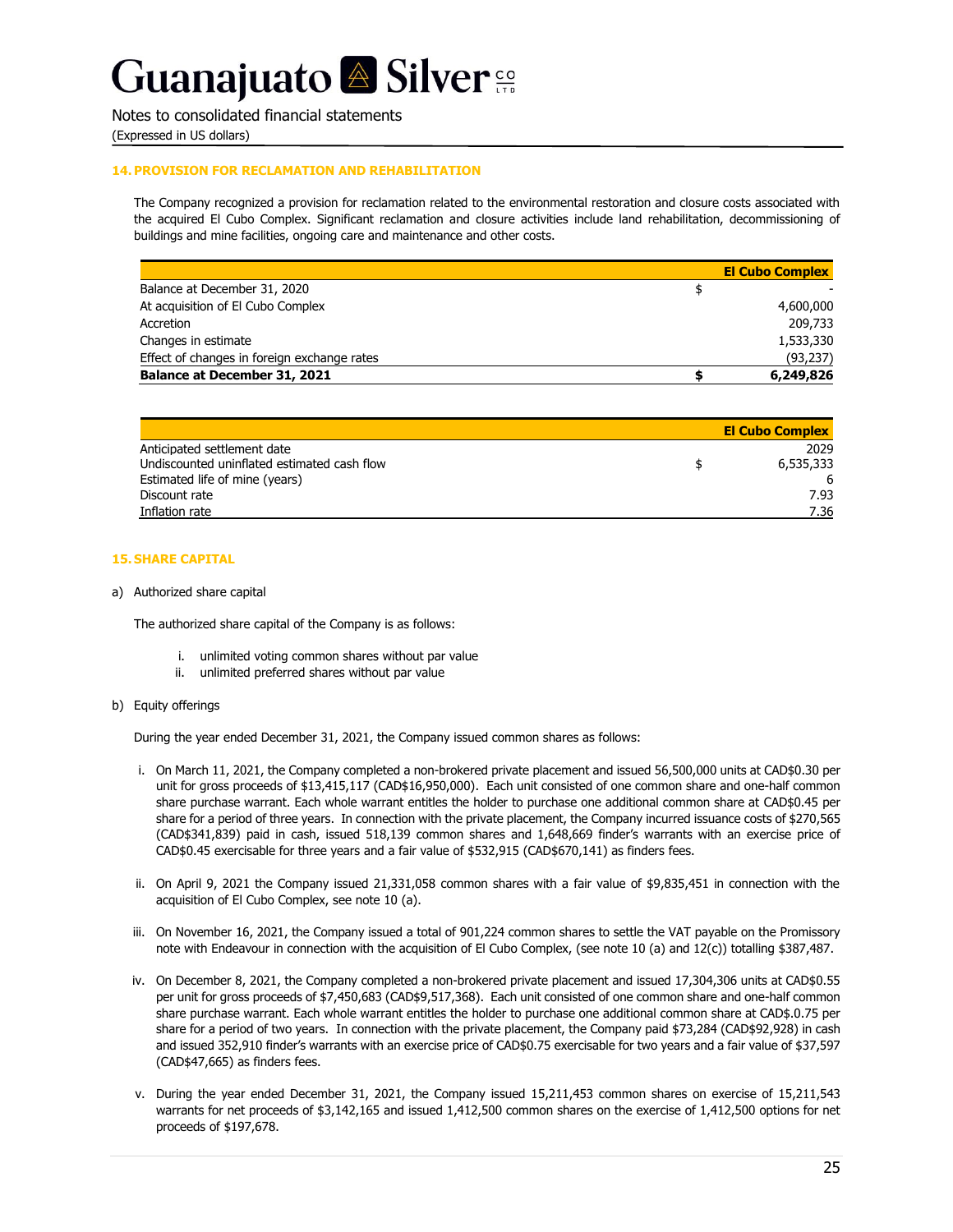Notes to consolidated financial statements (Expressed in US dollars)

### **15. SHARE CAPITAL (continued)**

b) Equity offerings (continued)

During the year ended December 31, 2020, the Company issued common shares as follows:

- i. On March 18, 2020, the Company issued 403,640 common shares with a fair value of \$13,922 (CAD\$20,182) to settle accounts payable of \$7,023 (CAD\$10,182) owed to a vendor and \$6,898 (CAD\$10,000) owed to a company controlled by the Chief Executive Officer of the Company. The Company recognized a gain on settlement of debt of \$10,204 (CAD\$14,793).
- ii. On August 5, 2020, and August 11, 2020, the Company completed non-brokered private placements and issued 25,641,902 units at CAD\$0.155 per unit for gross proceeds of \$2,167,767 (CAD\$3,974,494). Each unit consisted of one common share and one-half common share purchase warrant. Each whole warrant entitles the holder to purchase one additional common share at CAD\$0.25 per share for a period of two years. In connection with the private placement, the Company paid \$103,055 (CAD\$137,123) in cash, issued 214,665 common shares and 821,011 finders' warrants with an exercise price of CAD\$0.25 and a fair value of \$89,854 (CAD\$119,542) as finders' fees.
- iii. On November 30, 2020, the Company issued 3,750,000 units with a fair value of \$1,325,467 (CAD\$1,703,085) pursuant to an option to acquire royalties (note 10). Each unit consisted of one common share and on non-transferable common share purchase warrant. Each warrant entitles the holder to purchase one additional common share at CAD\$0.175 per share for a period of five years.
- iv. During the year ended December 31, 2020, the Company adopted a warrant acceleration bonus program ("Acceleration Program") for its outstanding common share purchase warrants granted in connection with the Company's 2019 non-brokered private placement financing. Under the program, warrant holders would receive one bonus common share for every 10 warrants exercised if exercised on or before June 26, 2020 (the "Bonus Shares"). The Company issued 21,363,055 common shares, including 1,266,055 Bonus Shares, on exercise of 20,097,000 warrants at \$0.08 (CAD\$0.10) per share for gross proceeds of \$1,708,942 (CAD\$2,009,700).

#### **16. OTHER RESERVES**

a) Warrants

The following summarizes the continuity of common share purchase warrants:

|                                    | <b>December 31, 2021</b>     | December 31, 2020                                  |                              |                                             |
|------------------------------------|------------------------------|----------------------------------------------------|------------------------------|---------------------------------------------|
|                                    | <b>Number</b><br>outstanding | <b>Weighted average</b><br>exercise price<br>CAD\$ | <b>Number</b><br>outstanding | Weighted average<br>exercise price<br>CAD\$ |
| Outstanding, beginning of the year | 32,893,012                   | 0.29                                               | 47,199,912                   | 0.36                                        |
| Issued                             | 38,727,275                   | 0.52                                               | 17,391,962                   | 0.23                                        |
| Exercised                          | (15, 211, 453)               | 0.26                                               | (20,097,000)                 | 0.10                                        |
| Expired and forfeited              | (1,518,500)                  | 0.43                                               | (11,601,862)                 | 0.50                                        |
| Outstanding, end of the year       | 54,890,334                   | 0.45                                               | 32,893,012                   | 0.29                                        |

As at December 31, 2021, the following common share purchase warrants were outstanding:

| <b>Expiry date</b>         | <b>Exercise price</b><br>CAD\$ | <b>Warrants</b><br>outstanding | <b>Remaining</b><br>life (years) |
|----------------------------|--------------------------------|--------------------------------|----------------------------------|
| January 18, 2022           | 0.50                           | 4,504,925                      | 0.05                             |
| August 11, 2022            | 0.25                           | 7,948,814                      | 0.61                             |
| November 30, 2023          | 0.75                           | 7,627,289                      | 1.92                             |
| December 7, 2023           | 0.75                           | 1,201,317                      | 1.93                             |
| March 11, 2024             | 0.45                           | 29,857,989                     | 2.19                             |
| November 30, 2025          | 0.18                           | 3,750,000                      | 3.92                             |
| Balance, December 31, 2021 | 0.45                           | 54,890,334                     | 1.86                             |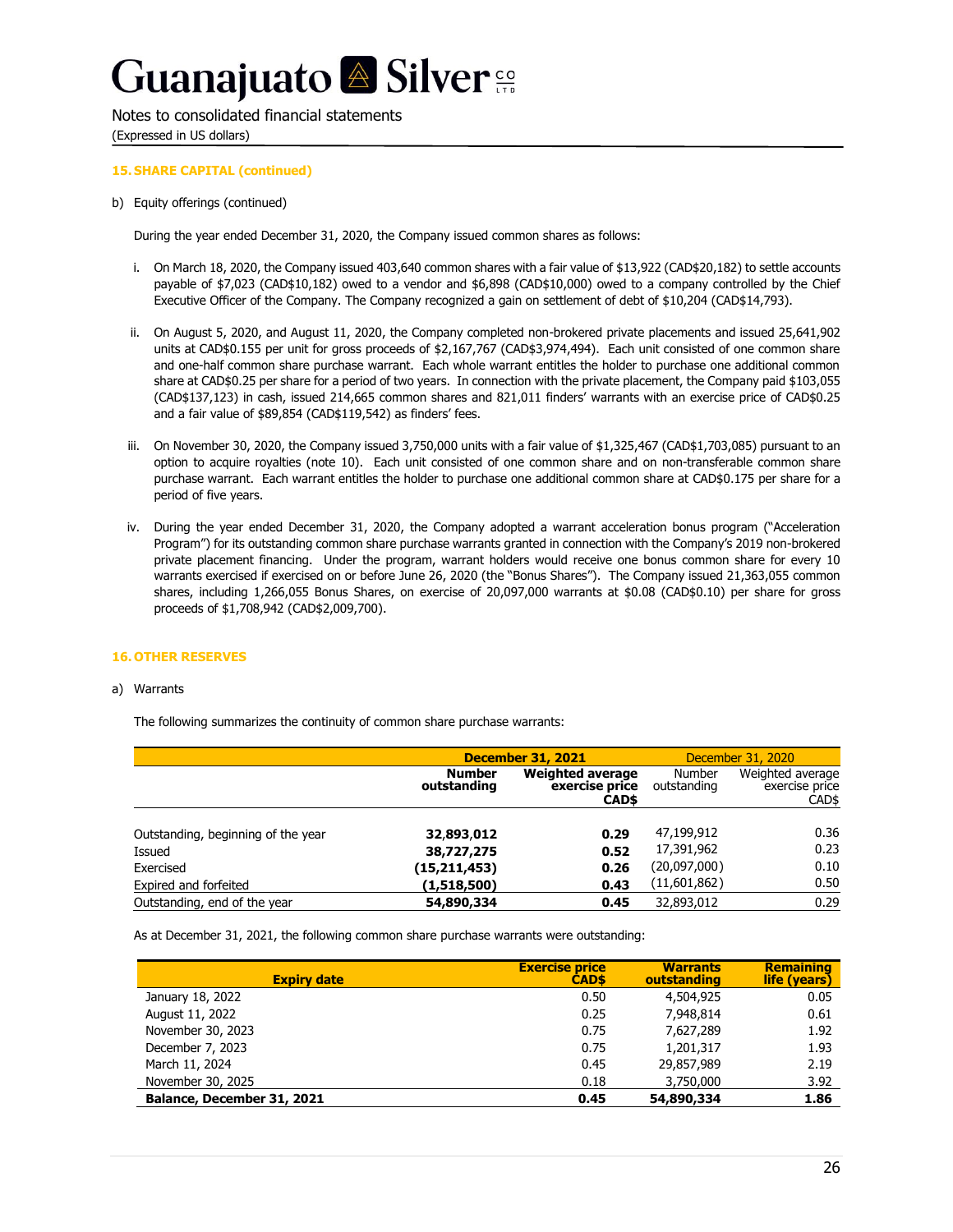Notes to consolidated financial statements (Expressed in US dollars)

### **16. OTHER RESERVES (continued)**

#### a) Warrants (continued)

In determining the fair value of the warrants issued, the Company used the Black-Scholes option pricing model to establish the fair value of warrants granted by applying the following assumptions:

|                                   | December 31 | December 31       |
|-----------------------------------|-------------|-------------------|
|                                   | 2021        | 2020              |
| Risk-free interest rate           | 0.50%       | 0.27% -0.43%      |
| Expected life of warrants (years) | 3 years     | $2 - 5$ years     |
| Expected annualized volatility    | 155.0%      | 181.64% - 194.65% |
| Expected dividend yield           | Nil         | Nil               |

#### b) Stock options

The Company has adopted an incentive stock option plan (the "Plan") under the rules of the TSXV pursuant to which the Company's Board of Directors is authorized, from time to time, to grant stock options to employees, consultants, directors and officers. The Plan is a rolling stock option plan whereby the number of stock options issuable under the plan shall not exceed, on a rolling basis, 10% of the Company's issued and outstanding common shares at the time of grant.

Under the plan, the exercise price of each option is equal to the market price of the Company's common shares on the date of grant. The stock options can be granted for a maximum term of 10 years with vesting terms determined by the Board of Directors. No individual may be granted options exceeding 5% and no consultant or individual employed to provide "investor relations activities" may be granted options exceeding 2% of the Company's common shares outstanding in any 12-month period.

Continuity of the Company's stock options issued and outstanding was as follows:

|                                | <b>Number of options</b> | <b>Weighted average</b><br>exercise price<br>CAD\$ |
|--------------------------------|--------------------------|----------------------------------------------------|
| Outstanding, December 31, 2019 | 3,462,500                | 0.24                                               |
| Granted                        | 5,075,000                | 0.17                                               |
| Expired                        | (2, 125, 000)            | 0.28                                               |
| Outstanding, December 31, 2020 | 6,412,500                | 0.19                                               |
| Granted                        | 8,325,000                | 0.50                                               |
| Exercised                      | (1,412,500)              | 0.15                                               |
| Outstanding, December 31, 2021 | 13,325,000               | 0.39                                               |

The following table summarizes the information about stock options outstanding as at December 31, 2021:

|                          |                               | <b>Weighted</b>                 |                               | <b>Weighted</b>                        |
|--------------------------|-------------------------------|---------------------------------|-------------------------------|----------------------------------------|
| <b>Expiry date</b>       | <b>Options</b><br>outstanding | average exercise<br>price CAD\$ | <b>Options</b><br>exercisable | average exercise<br><b>price CAD\$</b> |
| August 18, 2022          | 262,500                       | 0.40                            | 262,500                       | 0.40                                   |
| March 30, 2023           | 2,225,000                     | 0.08                            | 2,225,000                     | 0.08                                   |
| May 31, 2023             | 50,000                        | 0.10                            | 50,000                        | 0.10                                   |
| June 27, 2023            | 550,000                       | 0.20                            | 550,000                       | 0.20                                   |
| October 12, 2023         | 2,025,000                     | 0.30                            | 1,283,333                     | 0.30                                   |
| January 4, 2024          | 150,000                       | 0.30                            | 100,000                       | 0.30                                   |
| February 6, 2024         | 150,000                       | 0.30                            | 100,000                       | 0.30                                   |
| February 17, 2024        | 37,500                        | 0.30                            | 100,000                       | 0.30                                   |
| March 24, 2026           | 6,450,000                     | 0.51                            | 2,150,000                     | 0.51                                   |
| April 26, 2026           | 250,000                       | 0.60                            | 125,000                       | 0.60                                   |
| May 14, 2026             | 400,000                       | 0.60                            | 133,333                       | 0.60                                   |
| July 15, 2026            | 200,000                       | 0.45                            | 200,000                       | 0.45                                   |
| September 8, 2026        | 400,000                       | 0.49                            | 133,333                       | 0.49                                   |
| October 12, 2026         | 150,000                       | 0.41                            | 50,000                        | 0.41                                   |
| November 5, 2026         | 25,000                        | 0.53                            | 8,333                         | 0.53                                   |
| <b>December 31, 2021</b> | 13,325,000                    | 0.39                            | 7,470,832                     | 0.31                                   |
| December 31, 2020        | 6,412,500                     | 0.19                            | 3,979,167                     | 0.17                                   |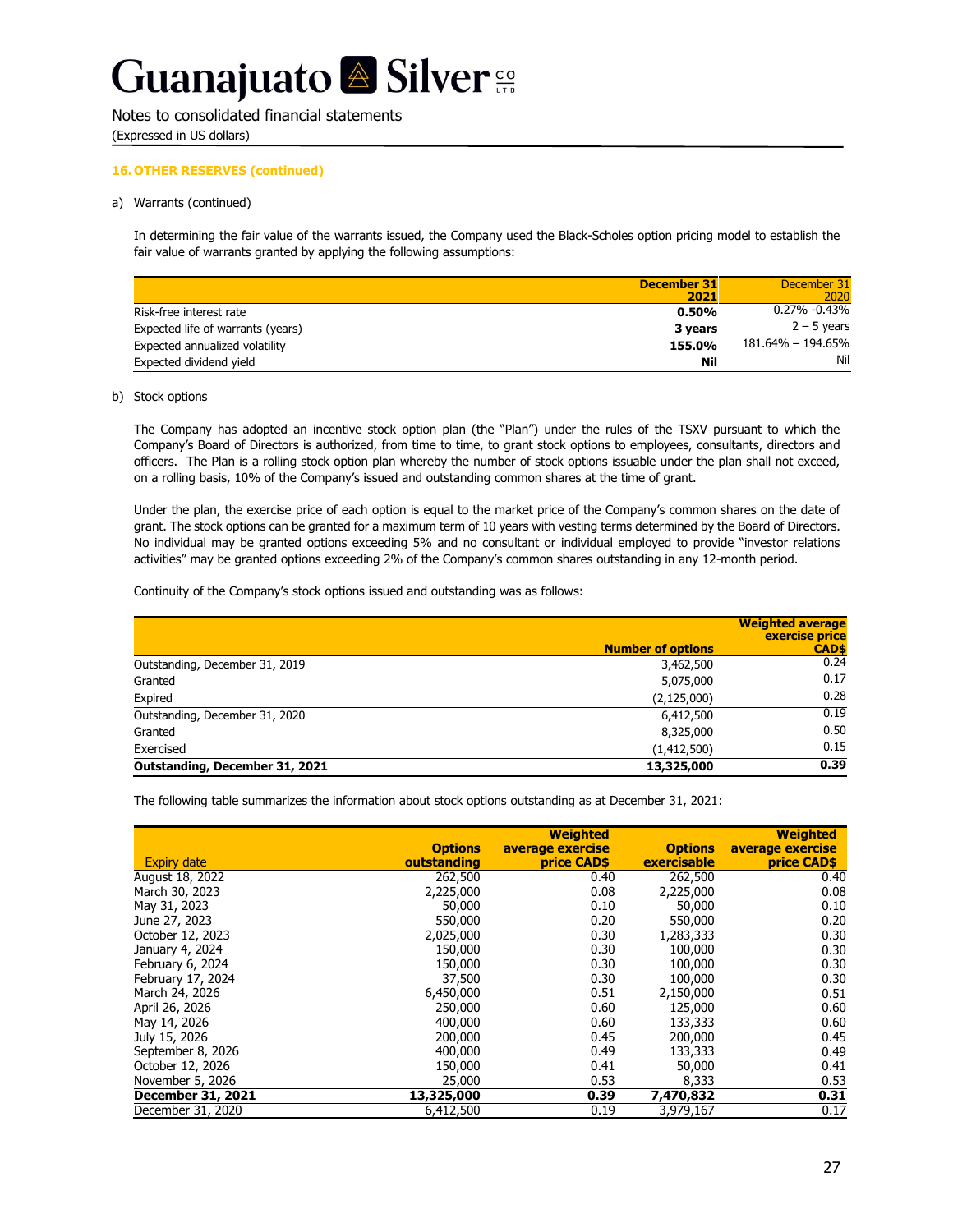Notes to consolidated financial statements

(Expressed in US dollars)

## **16. OTHER RESERVES (continued)**

### b) Stock options (continued)

In determining the fair value of the stock options issued, the Company used the Black-Scholes option pricing model to establish the fair value of options granted during the period by applying the following assumptions:

|                                   | December 31<br>2021 | December 31<br>2020 |
|-----------------------------------|---------------------|---------------------|
| Risk-free interest rate           | $0.50\% - 0.67\%$   | $0.27\% -0.43\%$    |
| Expected life of warrants (years) | 2-5 years           | $2 - 5$ vears       |
| Expected annualized volatility    | 149.93%-157.82%     | 181.64%-194.65%     |
| Expected dividend vield           | Nil                 | Nil                 |

### **17. LOSS PER SHARE**

|                                          |            | Years ended December 31 |
|------------------------------------------|------------|-------------------------|
|                                          | 2021       | 2020                    |
|                                          |            | Restated                |
| Net loss for the year                    | 11,849,800 | 1,721,817               |
| Weighted average number of shares(000's) | 183,698    | 80,921                  |
| Loss per share-basic and diluted         | 0.06       | 0.02                    |

### **18. REVENUES**

The Company is principally engaged in the business of producing gold-silver concentrate in Mexico. The disaggregated revenue information in respect of the years ended December 31, 2021, and 2020 is as follows:

|                                 |           | Years ended December 31 |
|---------------------------------|-----------|-------------------------|
|                                 | 2021      | 2020                    |
|                                 |           | Restated                |
| Gold-silver concentrate         | 4,077,069 |                         |
| Provisional pricing adjustments | 39,742    |                         |
| <b>Total Revenues</b>           | 4,116,811 |                         |

The Company sells 100% of gold-silver concentrate to one customer.

## **19.COST OF SALES**

|                                 |                                                    | Years ended December 31 |  |  |
|---------------------------------|----------------------------------------------------|-------------------------|--|--|
|                                 | 2021<br>$6,132,275$ \$<br>109,452<br>(1, 159, 705) |                         |  |  |
|                                 |                                                    | Restated                |  |  |
| <b>Production Costs</b>         |                                                    |                         |  |  |
| Transportation and selling cost |                                                    |                         |  |  |
| Inventory changes               |                                                    |                         |  |  |
| Depreciation                    | 1,268,841                                          |                         |  |  |
| Total Cost of sales             | 6,350,863                                          |                         |  |  |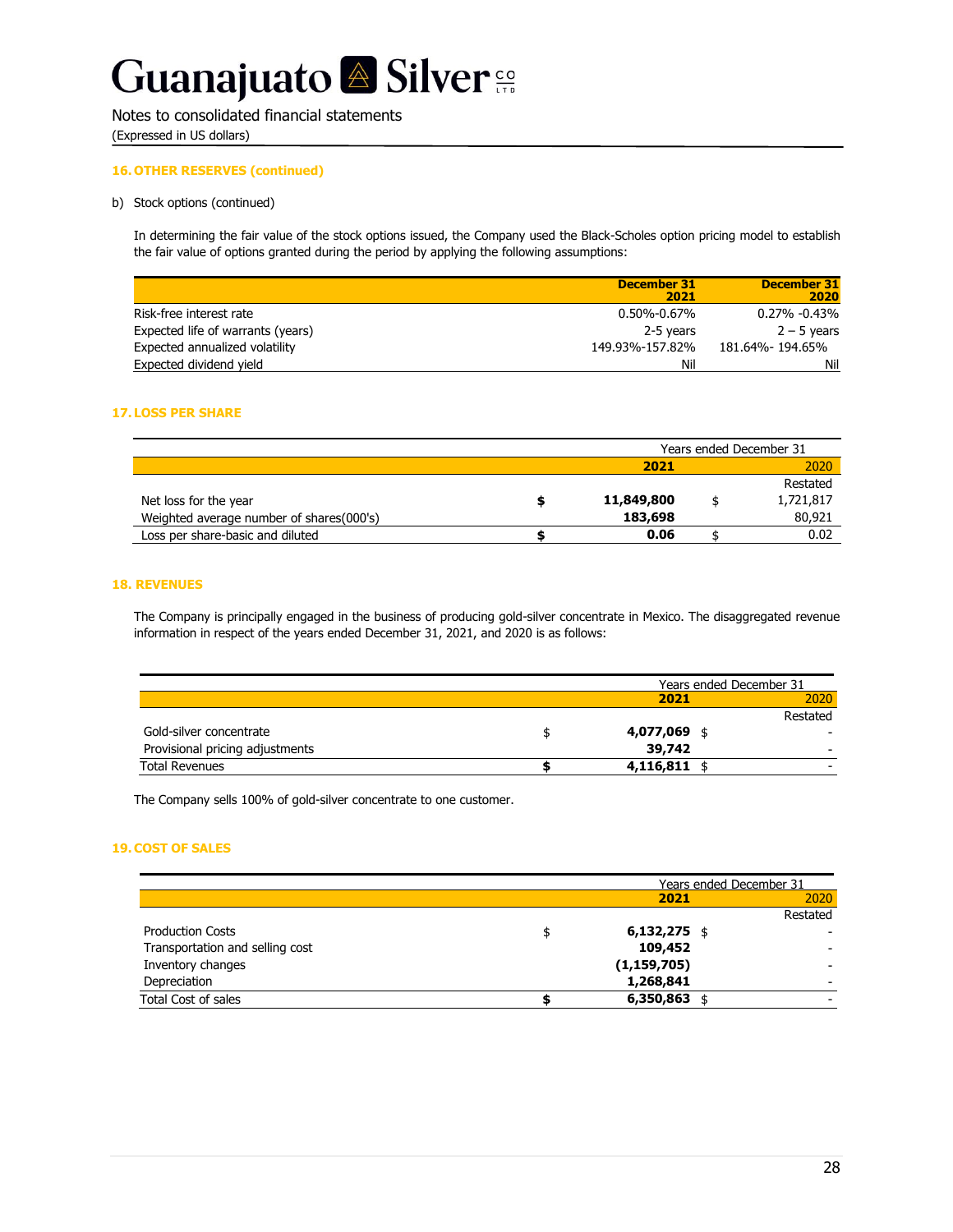# Guanajuato <sup>2</sup> Silver<sup>59</sup>

Notes to consolidated financial statements (Expressed in US dollars)

### **20. GENERAL AND ADMINISTRATION**

|                                  |   | Years ended December 31 |          |
|----------------------------------|---|-------------------------|----------|
|                                  |   | 2021                    | 2020     |
|                                  |   |                         | Restated |
| Salaries and employee benefits   | æ | 897,490 \$              |          |
| Professional fees                |   | 1,125,991               | 390,819  |
| Corporate and administration     |   | 2,113,278               | 545,583  |
| Depreciation                     |   | 189,624                 | 11,693   |
| Total General and administration |   | 4,326,383 \$            | 948.095  |

### **21. INTEREST AND FINANCE (COSTS) INCOME**

|                                  |                  | Years ended December 31 |
|----------------------------------|------------------|-------------------------|
|                                  | 2021             | 2020                    |
|                                  |                  | Restated                |
| Interest income                  | $27,054$ \$      | 7,017                   |
| Interest expense                 | (941, 385)       | (847)                   |
| Accretion expense                | (320, 373)       |                         |
| Total Interest and finance costs | $(1,234,704)$ \$ | 6.170                   |

#### **22. INCOME TAX**

#### a) Reconciliation of effective tax rate

Income tax expense differs from the amount that would be computed by applying the applicable Canadian statutory income tax rate to income before income taxes. The significant reasons for the differences are as follows:

|                                                           | Years ended December 31 |             |  |  |  |
|-----------------------------------------------------------|-------------------------|-------------|--|--|--|
|                                                           | 2021                    | 2020        |  |  |  |
|                                                           |                         |             |  |  |  |
| Net income before tax                                     | \$<br>$(12,093,855)$ \$ | (1,579,912) |  |  |  |
| Statutory tax rate                                        | 27.00%                  | 27.00%      |  |  |  |
| Anticipated income tax at statutory rates                 | (3,265,341)             | (426, 576)  |  |  |  |
| Non-deductible expenditures                               | 718,776                 | 83,255      |  |  |  |
| Differences between Canadian and foreign tax rates        | (179, 830)              | (16,494)    |  |  |  |
| 7.5% mining royalty in Mexico                             | (239,739)               |             |  |  |  |
| Inflation adjustment                                      | 449,784                 |             |  |  |  |
| Impact of foreign exchange                                | 284,024                 | (39,965)    |  |  |  |
| Changes in deferred tax assets not recognized             | 2,890,365               | 399,780     |  |  |  |
| Losses Carry Forward - Under/over provided in prior years | (452,943)               |             |  |  |  |
| Other items                                               | (205,097)               |             |  |  |  |
| Total income tax expense                                  |                         |             |  |  |  |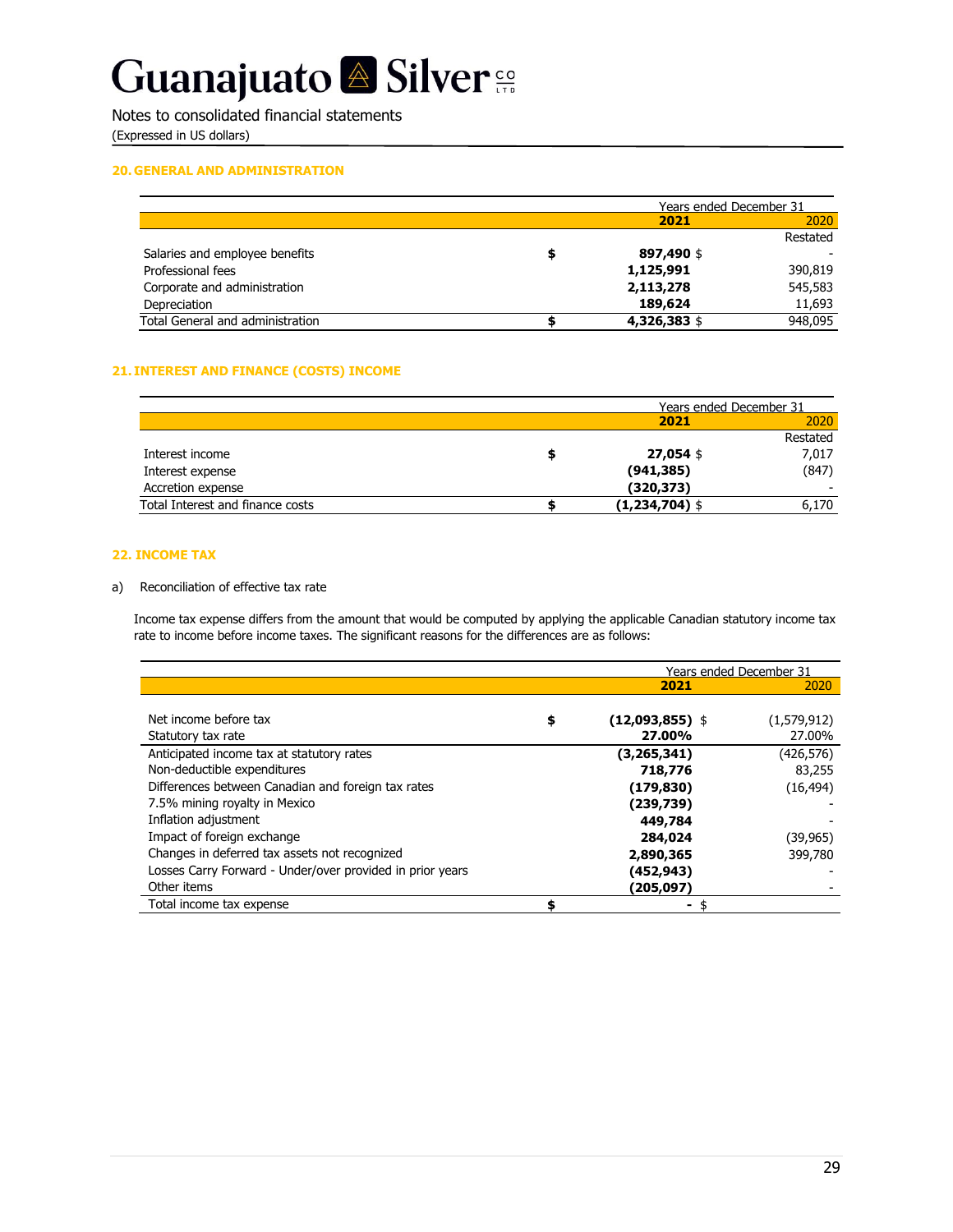Notes to consolidated financial statements (Expressed in US dollars)

### **22. INCOME TAX (continued)**

#### b) Unrecognized Deferred Tax Assets and Liabilities

The Company recognizes tax benefits on losses or other deductible amounts where it is more likely than not that the deferred tax asset will be realized. The Company's unrecognized deductible temporary differences and unused tax losses for which no deferred tax asset is recognized consists of the following amounts:

|                                                                      |                  | Years ended December 31 |
|----------------------------------------------------------------------|------------------|-------------------------|
|                                                                      | 2021             | 2020                    |
|                                                                      |                  |                         |
| Unrecognized deductible temporary differences and unused tax losses: |                  |                         |
| Marketable securities                                                | \$<br>130,380    | \$<br>130,380           |
| Equipment and buildings                                              | 607,705          | 5,205                   |
| Lease obligations, net                                               | 17,840           |                         |
| Mineral Property interest                                            | 8,757,034        | 8,776,169               |
| Advances from customers                                              | 1,293,103        |                         |
| Accounts payable and accrued liabilities                             | 462,095          | 149,721                 |
| Share issuance cost                                                  | 359,428          | 125,668                 |
| 7.5% mining royalty in Mexico                                        | 799,129          |                         |
| Other liabilities                                                    | 208,976          |                         |
| Non-capital losses                                                   | 18,235,115       | 10,830,288              |
| Capital loses                                                        | 876,410          | 876,410                 |
| Prepaids                                                             | (148,319)        |                         |
| Unrecognized deductible temporary differences                        | \$<br>31,598,898 | \$<br>20,893,841        |

#### **23. RELATED PARTIES**

In addition to related party transactions described elsewhere in the notes to the consolidated financial statements, the Company had the following related party transactions:

#### Compensation of key management personnel

Key management personnel include persons having the authority and responsibility for planning, directing and controlling the activities of the Company as a whole. The key management personnel of the Company are the members of the Company's executive management team and Board of Directors. Compensation provided to key management personnel is as follows:

|                              |               | Years ended December 31 |          |  |  |
|------------------------------|---------------|-------------------------|----------|--|--|
|                              | 2021          | 2020                    |          |  |  |
|                              |               |                         | Restated |  |  |
| Salaries, bonus and benefits | \$<br>123,654 | \$                      |          |  |  |
| Management fees (1)          | 279,218       |                         | 137,898  |  |  |
| Consulting fees              | 310,411       |                         | 138,927  |  |  |
| Share-based compensation     | 1,464,713     |                         | 147,968  |  |  |
| Total                        | 2,177,996     |                         | 424,793  |  |  |

 $\overline{^{(1)}}$  Total management fees were paid to Blueberry Capital Corp. a company controlled by the CEO of the Company and Universal Solution Inc. a company controlled by the VP Corporate Development and Corporate Secretary of the Company.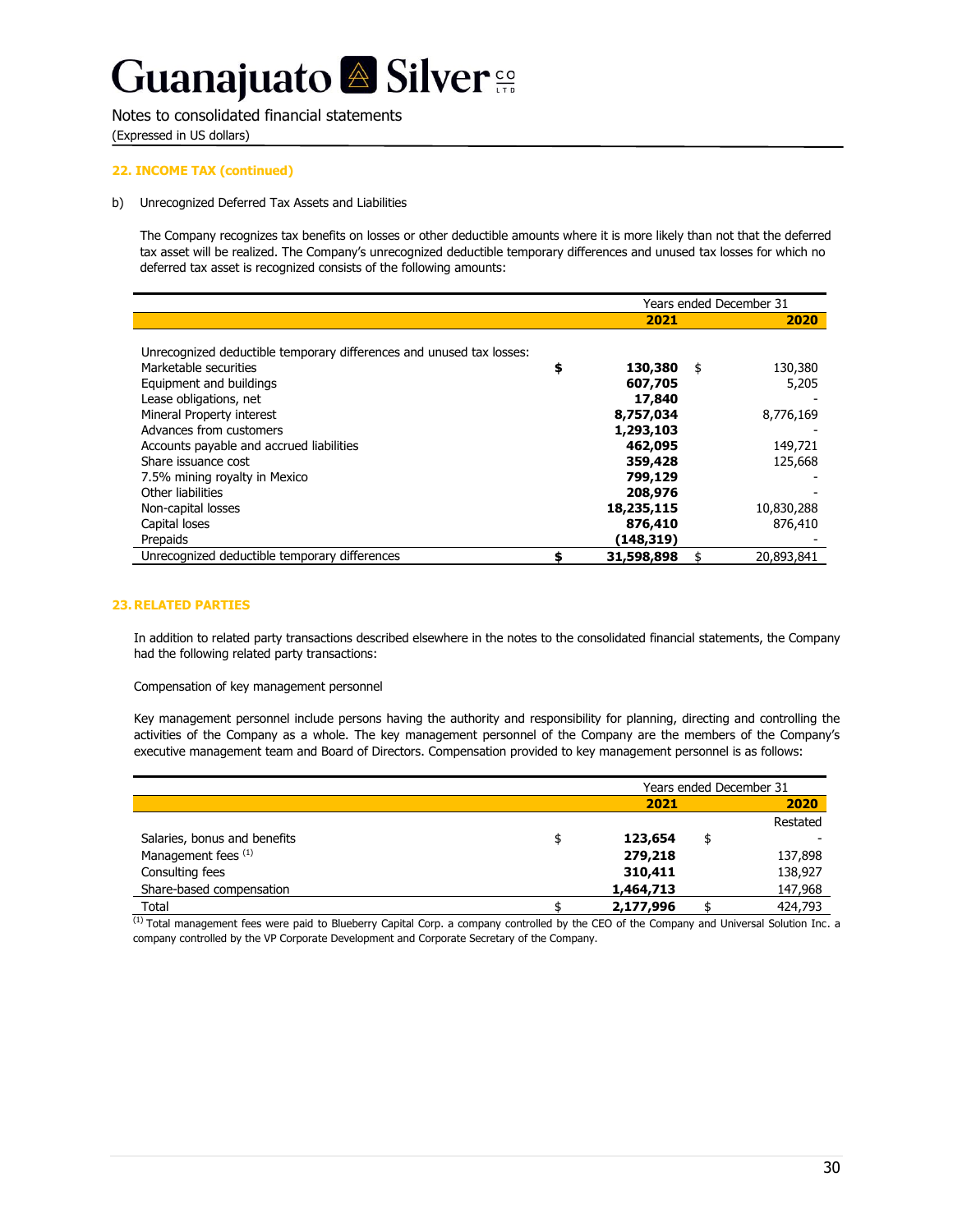Notes to consolidated financial statements

(Expressed in US dollars)

## **24. SEGMENTED INFORMATION**

The Company has one operating mining segment which is located in Mexico as well as a corporate segment.

| <b>December 31, 2021</b>                        | <b>Mining</b>      | <b>Corporate</b>  | <b>Total</b>         |
|-------------------------------------------------|--------------------|-------------------|----------------------|
| Revenues from external customers                | \$<br>4,116,811    | \$                | \$<br>4,116,811      |
| Cost of sales before depreciation and depletion | (5,082,022)        |                   | (5,082,022)          |
| Depreciation and depletion in cost of sales     | (1,268,841)        |                   | (1,268,841)          |
| General and administration                      | (2,836,769)        | (2,386,216)       | (5,222,985)          |
| Other income (expense)                          |                    | (2,863,917)       | (2,863,917)          |
| Finance items                                   | (943, 191)         | (585, 655)        | (1,528,846)          |
| <b>Segmented loss</b>                           | \$<br>(6,014,012)  | \$<br>(5,835,788) | \$<br>(11, 849, 800) |
|                                                 |                    |                   |                      |
| December 31, 2020 (restated)                    | Mining             | Corporate         | Total                |
| Revenues from external customers                | \$                 | \$                | \$                   |
| Cost of sales before depreciation and depletion |                    |                   |                      |
| Depreciation and depletion in cost of sales     |                    |                   |                      |
| General and administration                      | (264, 295)         | (683, 800)        | (948,095)            |
| Other income (expense)                          | (296, 387)         | (389, 604)        | (685, 991)           |
| Finance items                                   | (86, 951)          | (780)             | (87, 731)            |
| <b>Segmented loss</b>                           | \$<br>(647, 633)   | \$<br>(1,074,184) | \$<br>(1,721,817)    |
|                                                 |                    |                   |                      |
| <b>December 31, 2021</b>                        | <b>Mining</b>      | <b>Corporate</b>  | <b>Total</b>         |
| <b>Total assets</b>                             | \$<br>39,847,235   | \$<br>11,472,641  | \$<br>51,319,876     |
| <b>Total liabilities</b>                        | \$<br>(12,001,292) | \$<br>(8,518,022) | \$<br>(20, 519, 314) |
| Capital expenditures                            | \$<br>6,936,659    | \$<br>334,442     | \$<br>7,271,101      |
|                                                 |                    |                   |                      |
| December 31, 2020 (restated)                    | Mining             | Corporate         | Total                |
| <b>Total assets</b>                             | \$<br>1,936,182    | \$<br>5,936,947   | \$<br>7,873,129      |
| <b>Total liabilities</b>                        | \$<br>(66, 158)    | \$<br>(149, 721)  | \$<br>(215, 879)     |
| Capital expenditures                            | \$<br>117,338      | \$<br>1,332,604   | \$<br>1,449,942      |
|                                                 |                    |                   |                      |
| January 1, 2020 (restated)                      | Mining             | Corporate         | Total                |
| <b>Total assets</b>                             | \$<br>1,159,826    | \$<br>614,545     | \$<br>1,774,371      |
| <b>Total liabilities</b>                        | \$<br>(88, 440)    | \$<br>(166, 291)  | \$<br>(254, 731)     |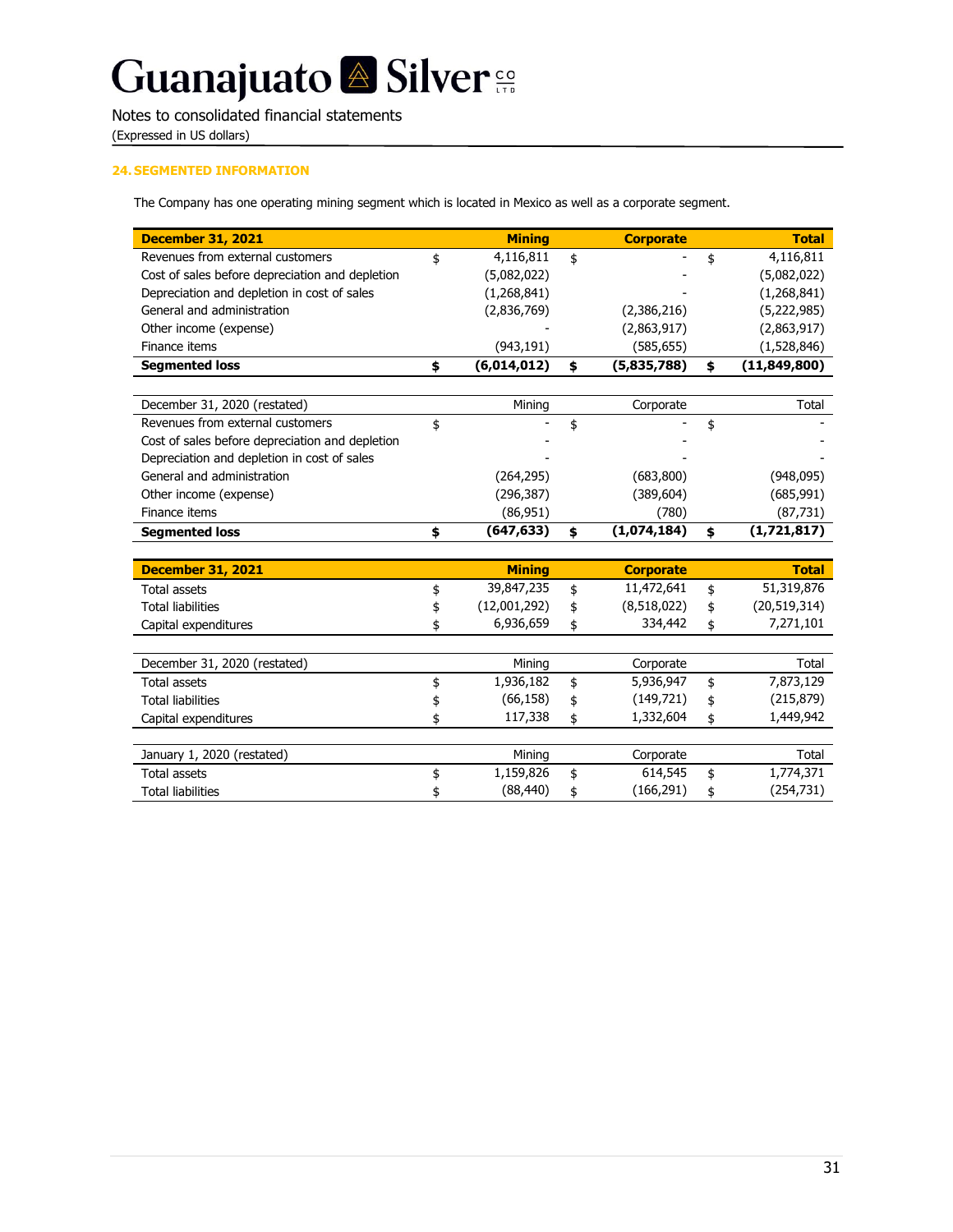Notes to consolidated financial statements (Expressed in US dollars)

### **25. FINANCIAL INSTRUMENTS AND RELATED RISK MANAGEMENT**

a) Fair value measurement and valuation techniques

Financial instruments included in the consolidated statements of financial position are measured either at fair value or amortized cost. Estimated fair values for financial instruments are designed to approximate amounts for which the instruments could be exchanged in an arm's-length transaction between knowledgeable and willing parties.

The fair value hierarchy establishes three levels to classify the inputs to valuation techniques used to measure fair value:

- Level 1 inputs are quoted prices (unadjusted) in active markets for identical assets or liabilities.
- Level 2 inputs are quoted prices in markets that are not active, quoted prices for similar assets or liabilities in active markets, inputs other than quoted prices that are observable for the asset or liability (interest rate, yield curves), or inputs that are derived principally from or corroborated observable market data or other means.
- Level 3 inputs are unobservable (supported by little or no market activity).

The table below summarizes the valuation methods used to determine the fair value of each financial instrument:

| <b>Financial asset or liability</b>    | <b>Methods and assumptions used to estimate fair value</b>                                                                                                                                                                                                                                                          |
|----------------------------------------|---------------------------------------------------------------------------------------------------------------------------------------------------------------------------------------------------------------------------------------------------------------------------------------------------------------------|
| Silver and gold bullion (other assets) | Valued at the lower of cost or net realizable value. Net realizable value is based on<br>the estimated sale price of the silver and gold, generally determined using the spot<br>price at the period end.                                                                                                           |
| Trade receivables                      | Trade receivables arising from the sales of metal concentrates are subject to<br>provisional pricing, and the final selling price is adjusted at the end of a quotational<br>period. These are marked to market at each reporting date based on the forward<br>price corresponding to the expected settlement date. |
| OCIM loan                              | The fair value of the loan was estimated using the discounted cash flow method at a<br>rate that equates to a comparable current market interest rate.                                                                                                                                                              |
| Derivative                             | Valued using inputs derived from observable market data, including quoted<br>commodity forward prices.                                                                                                                                                                                                              |
| Vehicle loans                          | The carrying values of vehicle loans approximate their fair values as a result of<br>relatively unchanged interest rates since inception of the loans.                                                                                                                                                              |
| Contingent Liability                   | The fair value of the contingent liability was based on the Monte-Carlo averaging<br>simulation technique on simulated gold prices. The paths of the gold prices are<br>simulated as geometric Brownian motions which is an industry standard approach for<br>simulating the expected future paths of gold prices.  |

The carrying value of cash and cash equivalents, deposit, accounts payable, promissory note and accrued liabilities, all of which are carried at amortized cost, approximate their fair value given their short-term nature. Trade receivables, loans, contingent liability and the derivative are classified within Level 2 of the fair value hierarchy.

During the years ended December 31, 2021, and 2020, there were no transfers between Level 1, Level 2, and Level 3 of the fair value hierarchy.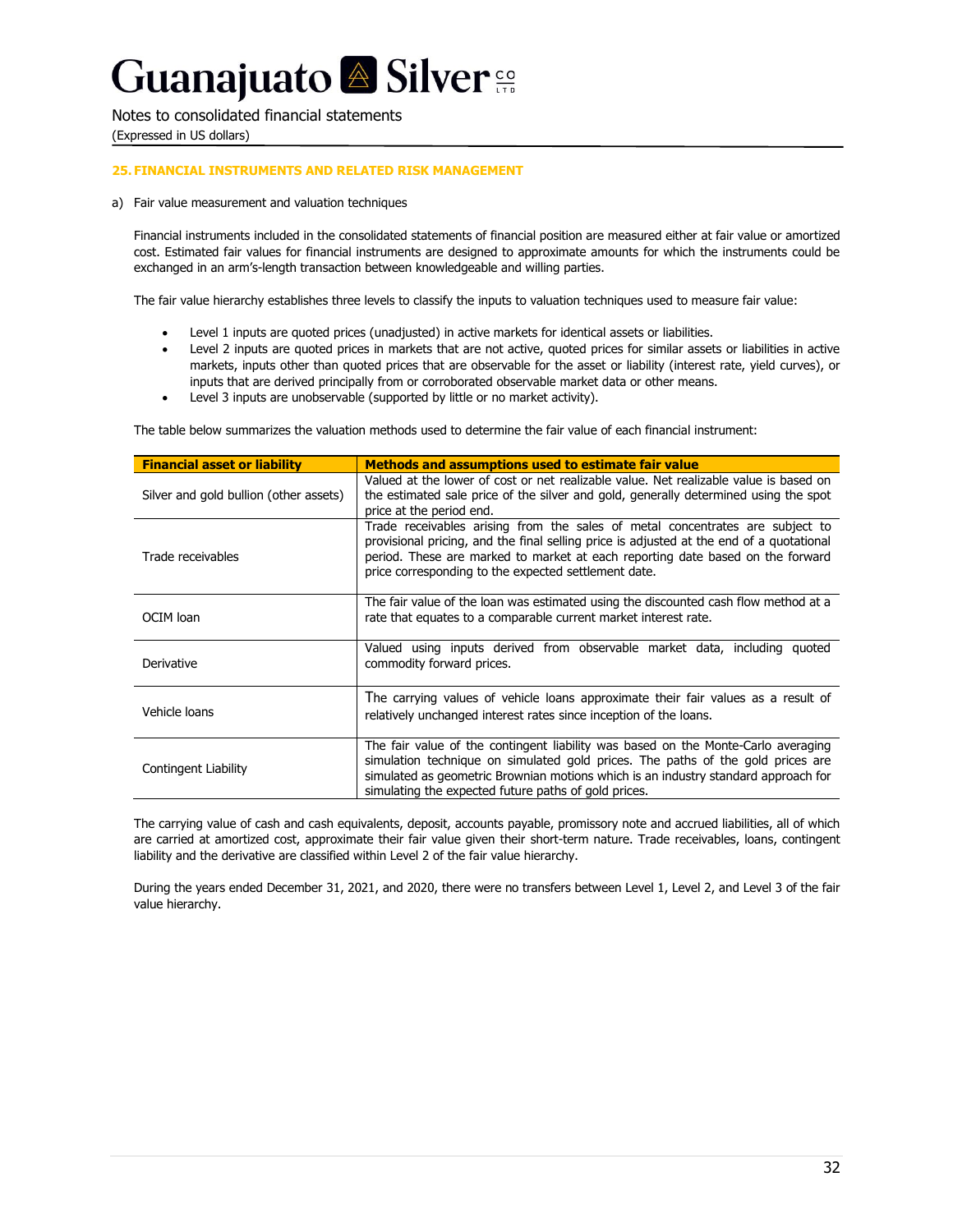# Guanajuato <sup>a</sup> Silver

Notes to consolidated financial statements

(Expressed in US dollars)

## **25. FINANCIAL INSTRUMENTS AND RELATED RISK MANAGEMENT (continued)**

### a) Fair value measurement and valuation techniques (continued)

|                                                         |    | <b>Fair value</b> |                      |    |              |                                |                   |                    | <b>Carrying value</b> |
|---------------------------------------------------------|----|-------------------|----------------------|----|--------------|--------------------------------|-------------------|--------------------|-----------------------|
|                                                         |    | through           | <b>Amortized</b>     |    |              |                                |                   |                    | approximates          |
| <b>December 31, 2021</b>                                |    | profit or loss    | cost                 |    | <b>Total</b> | Level 1                        |                   | Level <sub>2</sub> | <b>Fair Value</b>     |
| <b>Financial assets measured at Fair Value</b>          |    |                   |                      |    |              |                                |                   |                    |                       |
| Trade receivables from sale of concentrate              | \$ | 491,731           | \$                   | \$ | 491.731      | \$                             | \$                | 491.731            | \$                    |
| Derivative                                              |    | 365,293           |                      |    | 365,293      |                                |                   | 365,293            |                       |
|                                                         | \$ | 857,024           | \$                   | \$ | 857,024      | \$                             | \$                | 857,024            | \$<br>1,622,935       |
| <b>Financial assets not measured at Fair Value</b>      |    |                   |                      |    |              |                                |                   |                    |                       |
| Cash and cash equivalents                               | \$ |                   | \$<br>8,234,043      | \$ | 8,234,043    | \$                             | \$                |                    | \$<br>8,234,043       |
| Other receivables                                       |    |                   | 2,129,178            |    | 2,129,178    |                                |                   |                    | 2,129,178             |
| Other assets - silver and gold bullion                  |    |                   | 1,622,935            |    | 1,622,935    |                                |                   |                    | 1.622.935             |
|                                                         | \$ |                   | \$<br>11,986,155     | \$ | 11,986,155   | \$                             | \$                |                    | \$<br>11,986,155      |
|                                                         |    |                   |                      |    |              |                                |                   |                    |                       |
| <b>Financial liabilities measured at Fair Value</b>     | \$ | (750,000)         |                      |    | (750,000)    |                                |                   | (750,000)          |                       |
| Contingent liability                                    | ¢. | (750,000)         | \$                   | ¢. |              | \$                             | ¢.                | (750,000)          | \$                    |
|                                                         |    |                   |                      |    | (750,000)    |                                |                   |                    |                       |
| <b>Financial liabilities not measured at Fair Value</b> |    |                   |                      |    |              |                                |                   |                    |                       |
| Accounts payable and accrued liabilities                | \$ |                   | \$<br>(3,467,293)    | \$ | (3,467,293)  | \$                             | \$                |                    | \$<br>(3,467,293)     |
| Vehicle Ioan                                            |    |                   | (174, 277)           |    | (174, 277)   |                                |                   |                    | (174, 277)            |
| OCIM Loan                                               | \$ |                   | \$<br>(8,372,366)    | \$ | (8,372,366)  | \$                             |                   |                    | (8,372,366)           |
|                                                         | \$ |                   | \$<br>(12, 013, 936) | \$ | (12,013,936) | \$                             | \$                |                    | (12,013,936)          |
|                                                         |    |                   |                      |    |              |                                | <b>Fair value</b> |                    |                       |
|                                                         |    | <b>Fair value</b> |                      |    |              |                                |                   |                    | <b>Carrying value</b> |
|                                                         |    | through           | <b>Amortized</b>     |    |              |                                |                   |                    | approximates          |
| December 31, 2020                                       |    | profit or loss    | cost                 |    | <b>Total</b> | Level 1                        |                   | Level 2            | <b>Fair Value</b>     |
|                                                         |    |                   |                      |    |              |                                |                   |                    |                       |
| <b>Financial assets not measured at Fair Value</b>      |    |                   |                      |    |              |                                |                   |                    |                       |
| Cash and cash equivalents                               | \$ |                   | \$<br>4,179,962      | \$ | 4,179,962    | \$                             | \$                |                    | 4,179,962             |
| Other receivables                                       |    |                   | 83,672               |    | 83,672       |                                |                   |                    | 83,672                |
|                                                         | \$ | ۰                 | \$<br>4,263,634      | \$ | 4,263,634    | \$<br>$\overline{\phantom{a}}$ | \$                | ٠                  | \$<br>4,263,634       |
|                                                         |    |                   |                      |    |              |                                |                   |                    |                       |
| <b>Financial liabilities not measured at Fair Value</b> |    |                   |                      |    |              |                                |                   |                    |                       |
| Accounts payable and accrued liabilities                | \$ |                   | \$<br>(194, 123)     | \$ | (194, 123)   | \$                             | \$                |                    | \$<br>(194, 123)      |
| Vehicle loan                                            |    |                   | (21,756)             |    | (21,756)     |                                |                   |                    | (21, 756)             |
|                                                         | \$ | $\overline{a}$    | \$<br>(215, 879)     | \$ | (215, 879)   | \$                             | \$                | ÷.                 | \$<br>(215, 879)      |

#### b) Financial risk management

The Company's activities expose it to a variety of financial risks including credit risk, currency risk, liquidity risk and market price risks.

#### Credit risk

Credit risk is the risk of potential loss to the Company if the counterparty to a financial instrument fails to meet its contractual obligations. Financial instruments that potentially subject the Company to credit risk consist of cash and cash equivalents and amounts receivable. The Company deposits its cash and cash equivalents with high credit quality major Canadian and Mexican financial institutions as determined by ratings agencies. trade accounts receivables from concentrate sales are held with large international metals trading companies. The carrying amount of financial assets, as stated in the consolidated statement of financial position, represents the Company's maximum credit exposure.

| As of                         | <b>December 31</b><br>2021 | <b>December 31</b><br>2020 |
|-------------------------------|----------------------------|----------------------------|
| Cash and cash equivalents     | 8,234,043<br>\$            | 4,179,962                  |
| Trade receivables             | 491,731                    |                            |
| VAT recoverable - current     | 2,083,843                  |                            |
| VAT recoverable - non-current | 1,725,520                  |                            |
| Other receivables             | 55,651                     | 83,672                     |
|                               | 12,590,788                 | 4,263,634                  |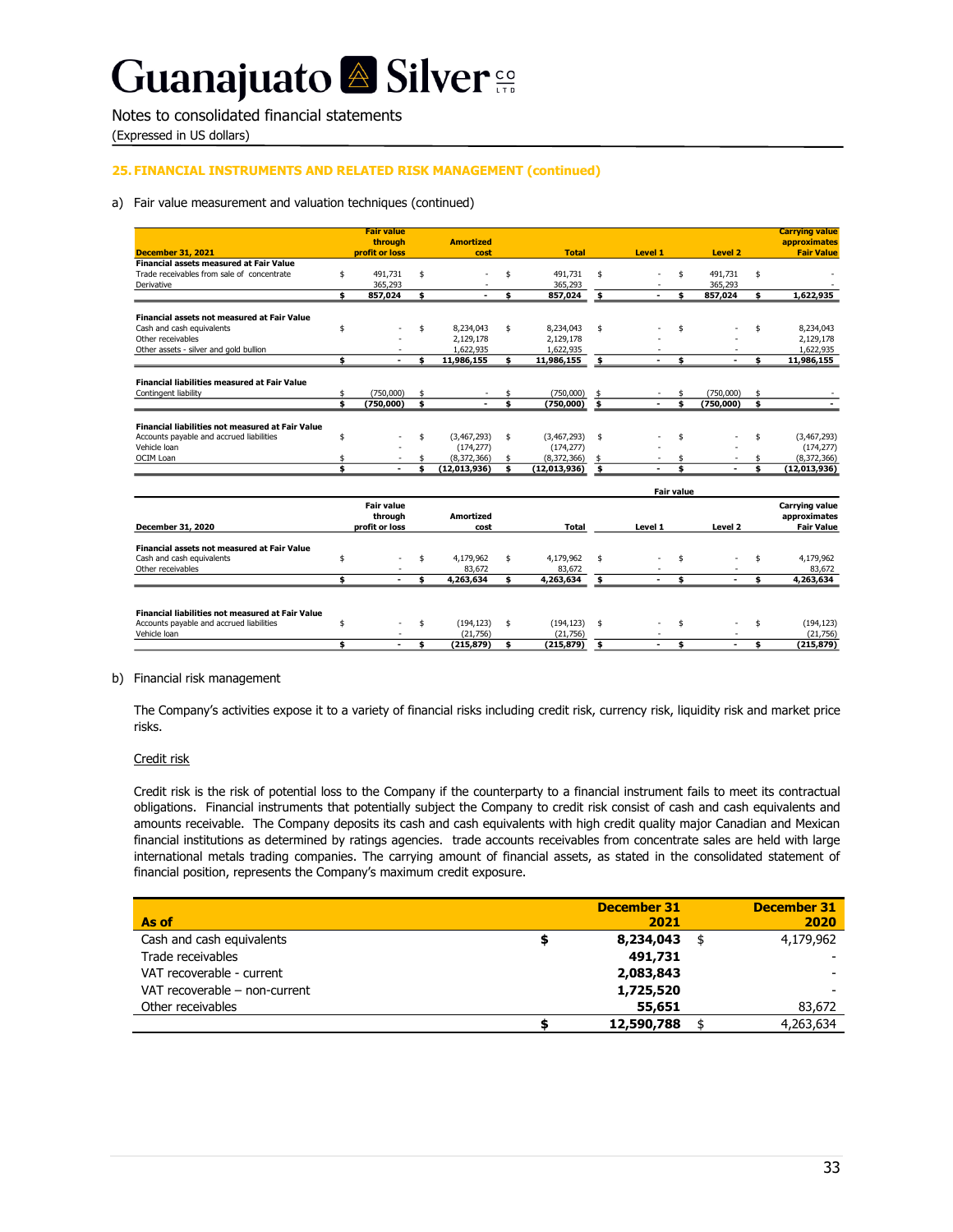Notes to consolidated financial statements (Expressed in US dollars)

### **25. FINANCIAL INSTRUMENTS AND RELATED RISK MANAGEMENT (continued)**

### b) Financial risk management

#### Liquidity risk

Liquidity risk is the risk that the Company will not be able to meet its financial obligations as they come due. The Company has in place a planning and budgeting process to help determine the funds required to ensure the Company has the appropriate liquidity to meet its operating and growth objectives.

The Company enters into contracts that give rise to commitments in the normal course of business. The following table summarizes the remaining contractual maturities of the Company's financial liabilities, operating and capital commitments, shown in contractual undiscounted cash flows, at December 31, 2021:

| Expected payments due by year as at December 31, 2021 |  |                  |  |               |  |                          |  |              |
|-------------------------------------------------------|--|------------------|--|---------------|--|--------------------------|--|--------------|
|                                                       |  | <b>Less than</b> |  | <b>After</b>  |  |                          |  |              |
|                                                       |  | 1 vear           |  | $1 - 3$ years |  | 5 years                  |  | <b>Total</b> |
| Trade and other payables                              |  | 3,580,431        |  | $\sim$        |  | $\blacksquare$           |  | 3,580,431    |
| Advance payment                                       |  | 1,293,103        |  | -             |  | $\overline{\phantom{a}}$ |  | 1,293,103    |
| Loans                                                 |  | 7.632.937        |  | 913,706       |  | $\overline{\phantom{a}}$ |  | 8,546,643    |
| Lease obligations                                     |  | 218,942          |  | 547,546       |  | $\overline{\phantom{a}}$ |  | 766,488      |
| Other liabilities                                     |  | 750,000          |  |               |  | 6,535,333                |  | 7,285,333    |
| Total                                                 |  | 13,475,413       |  | 1,461,252     |  | 6,535,333                |  | 21,471,998   |

#### Interest rate risk

Interest rate risk is the risk that the fair value of the future cash flows of a financial instrument will fluctuate because of changes in market interest rates. The Company's cash is mainly held in bank accounts at a Canadian chartered bank. The interest rate risks on cash and cash equivalents are not considered significant.

The company interest rate risk principally arises from the interest rate impact on interest charged on its loan payable and lease liabilities. The Company's loans payable and lease liabilities are subject to fixed interest rates thus any changes in external interest rates would not result in a significant impact on the Company's net loss.

### Currency risk

Currency risk is the risk that foreign exchange rates will fluctuate significantly from expectations. The Company reports its financial statements in US dollars; however, it operates in Mexico which utilized both the Mexican Peso and the US Dollar ("USD") and in Canada where the Canadian \$ is the functional currency for its operations there. Consequently, the financial results of the Company's operations as reported in US dollars are subject to changes in the value of the US dollar relative to the local currencies. Since a significant portion of the Company's operating costs and capital spending are in local currencies, the Company is negatively impacted by strengthening local currencies relative to the US dollar and positively impacted by the inverse.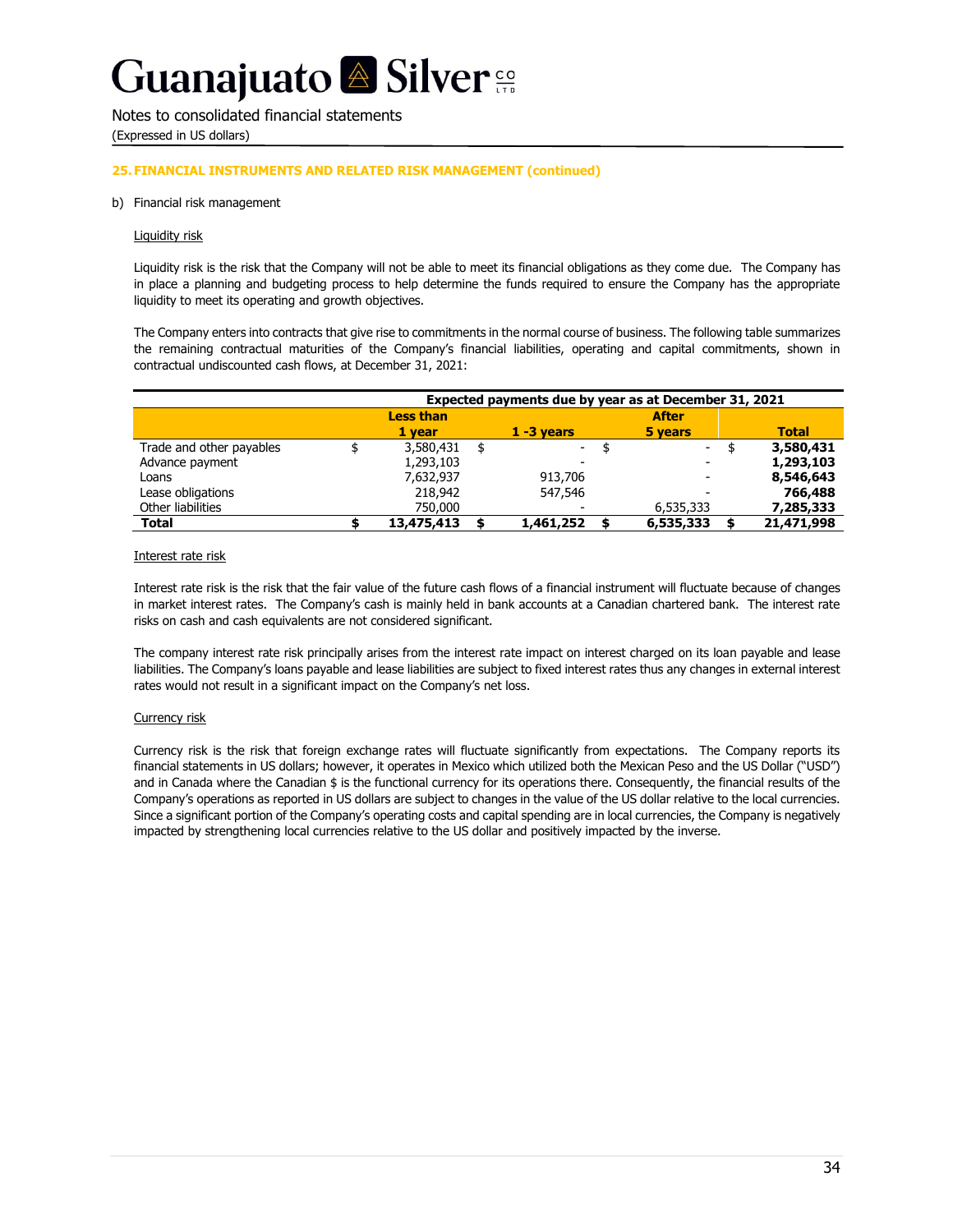Notes to consolidated financial statements (Expressed in US dollars)

### **25. FINANCIAL INSTRUMENTS AND RELATED RISK MANAGEMENT (continued)**

b) Financial risk management (continued)

#### Currency risk (continued)

The Company is exposed to foreign currency risk through the following financial assets and liabilities:

|                                              | <b>Canadian</b> | <b>Mexican</b> |
|----------------------------------------------|-----------------|----------------|
| As at December 31, 2021                      | dollars         | pesos          |
| Cash and cash equivalents                    | 11,835,196      | 11,208,940     |
| Amounts receivable                           | 65,912          | 88,721,508     |
| Accounts payable and accrued liabilities     | (298,040)       | (68,756,797)   |
| Current portion of lease liabilities         | (63, 547)       | (1,920,676)    |
| Advance payment                              |                 | (26,616,595)   |
| Other long-term liabilities                  |                 | (20,583,500)   |
| Lease liabilities                            | (286,197)       | (4,676,790)    |
| Provision for reclamation and rehabilitation |                 | (82,845,688)   |
| Total foreign currency exposure              | 11,253,324      | (105,469,598)  |
| US\$ equivalent of foreign currency exposure | 8,876,261       | (5, 123, 987)  |

|                                              | <b>Canadian</b> | <b>Mexican</b> |
|----------------------------------------------|-----------------|----------------|
| As at December 31, 2020                      | dollars         | <b>pesos</b>   |
| Cash and cash equivalents                    | 4,923,346       | 6,214,766      |
| Amounts receivable                           | 273,388         | 1,320,300      |
| Accounts payable and accrued liabilities     | (217, 434)      | (882,771)      |
| Lease liabilities                            |                 | (432,542)      |
| Total foreign currency exposure              | 4,979,300       | 6,219,753      |
| US\$ equivalent of foreign currency exposure | 3,910,858       | 312,844        |

The Company is primarily exposed to fluctuations in the value of CAD\$ against US\$ and US\$ against Mexican pesos ("MX\$"). With all other variables held constant, a 10% change in CAD\$ against US\$ or US\$ against MX\$ would result in the following impact on the Company's net loss for the year:

| <b>Currency</b>  | <b>Change</b> | <b>Effect</b> |
|------------------|---------------|---------------|
| Canadian dollars | $+/- 10\%$    | 820,911       |
| Mexican pesos    | $+/- 10%$     | 465,024       |

#### Commodity price risk

Gold and silver prices have historically fluctuated significantly and are affected by numerous factors outside of the Company's control. At December 31, 2021, the Company owns 40,000 silver ounces and 400 gold ounces recorded in other current assets.

The following table summarizes the effect on provisionally priced sales and accounts receivables of a 10% change in metal prices from the realized prices used at December 31, 2021:

| <b>Metal</b>     | <b>Change</b> | <b>Effect on Sales</b> |
|------------------|---------------|------------------------|
| Canadian dollars | $+/- 10%$     | 212,569                |
| Mexican pesos    | 10%<br>$+/-$  | 195,673                |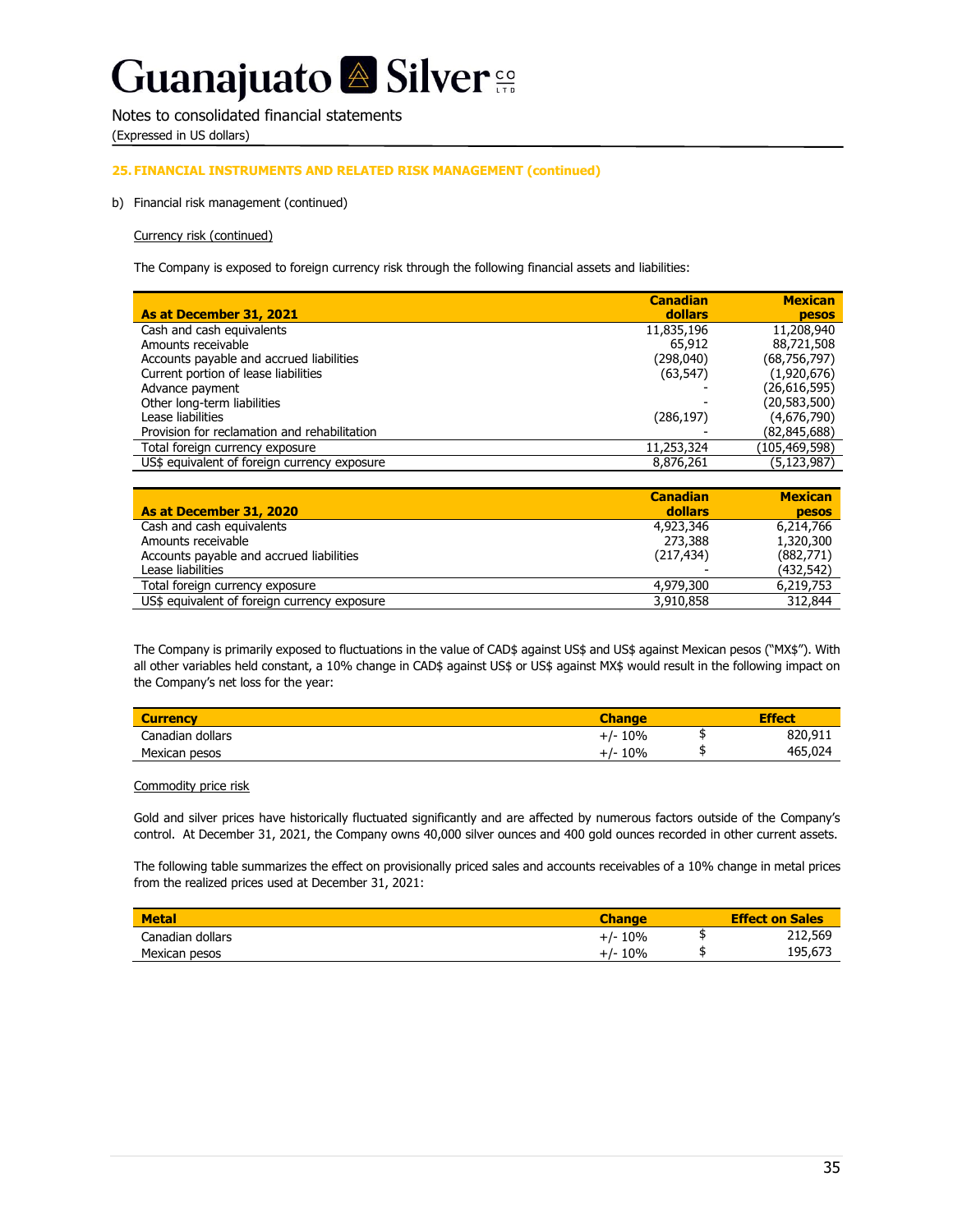Notes to consolidated financial statements (Expressed in US dollars)

#### **26. MANAGEMENT OF CAPITAL**

The Company's capital consists of share capital, equity reserves, and deficit as well as loans and leases. The Company manages its capital structure and adjusts it, based on the funds available to the Company, in order to support operations, mine refurbishment, exploration and development of its properties and to maintain flexible capital structure for its projects for the benefit of its stakeholders. The Board of Directors has not established quantitative capital structure criteria management, but reviews, on a regular basis, the capital structure of the Company to ensure its appropriateness to the stage of development of the business.

The Company's objectives when managing capital are:

- To maintain and safeguard its accumulated capital in order to provide an adequate return to shareholders by maintaining a sufficient level of funds, to support continued operations, evaluation and maintenance at the Company's existing properties, and to acquire, explore, and develop other precious and base metal deposits.
- To invest cash on hand in highly liquid and highly rated financial instruments with high credit quality issuers, thereby minimizing the risk and loss of principal; and
- To obtain the necessary financing to complete mine refurbishment and exploration and development of its properties, when it is required.

The properties in which the Company currently holds interests in are in the production and exploration stages and the Company is dependent on external financing to fund planned growth and working capital. Management reviews its capital management approach on an ongoing basis and believes that this approach, given the relative size of the Company, is reasonable.

In addition, the Company may issue new equity or incur additional debt, enter into joint venture arrangements, or dispose of certain assets. When applicable, the Company's investment policy is to hold cash in interest bearing accounts at high credit quality financial institutions to maximize liquidity. In order to maximize ongoing development efforts, the Company does not pay dividends.

There were no changes in the Company's approach to capital management during the year ended December 31, 2021, compared to the year ended December 31, 2020. The Company is not subject to externally imposed capital requirements.

#### **27. SUPPLEMENTAL CASHFLOW**

The changes in liabilities arising from financing activities, including both changes arising from cash flows and non-cash changes for the years as set out below are as follows:

|                                     | <b>Loans</b> | <b>Leases</b> | <b>Contingent</b><br><b>liability</b> | <b>Promissory</b><br>note |
|-------------------------------------|--------------|---------------|---------------------------------------|---------------------------|
| As at December 31, 2019             | \$           | -             |                                       |                           |
| <b>Additions</b>                    | 21,806       |               |                                       |                           |
| Interest                            | 689          |               |                                       |                           |
| Payments                            | (1,644)      |               |                                       |                           |
| Transaction costs                   |              |               |                                       |                           |
| Equity component                    |              |               |                                       |                           |
| Foreign exchange                    | 905          |               |                                       |                           |
| Changes in fair value               |              |               |                                       |                           |
| As at December 31, 2020             | 21,756       |               |                                       |                           |
| Additions including derivative      | 7,655,980    | 686,398       | 750,000                               | 2,212,389                 |
| <b>Terminations</b>                 |              |               |                                       |                           |
| Interest                            | 972,447      | 70,586        |                                       | 180,221                   |
| Payments                            | (76, 478)    | (174, 384)    |                                       | (2,475,000)               |
| Foreign exchange                    | (4,659)      | (4,857)       |                                       |                           |
| Loss on settlement                  |              |               |                                       | 82,390                    |
| Changes in fair value of derivative | (387, 697)   |               |                                       |                           |
| As at December 31, 2021             | 8,181,349    | 577,743       | 750,000                               | \$                        |